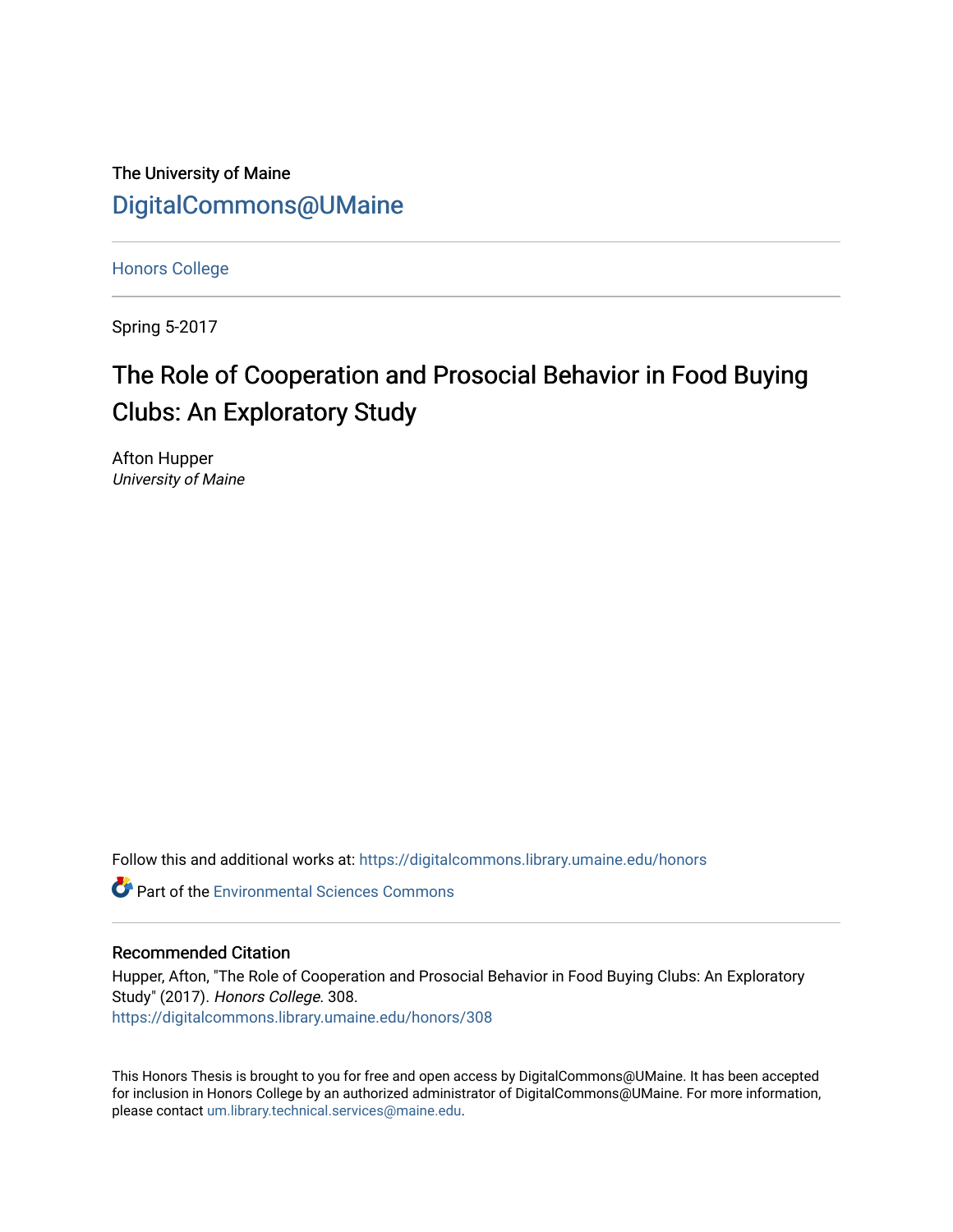#### THE ROLE OF COOPERATION AND PROSOCIAL BEHAVIOR IN FOOD BUYING

#### CLUBS: AN EXPLORATORY STUDY

By

Afton E. Hupper

A Thesis Submitted in Partial Fulfillment of the Requirements for a Degree with Honors (Ecology and Environmental Sciences and Sustainable Food Systems)

The Honors College

University of Maine

May 2017

Advisory Committee:

Timothy M. Waring, Associate Professor, School of Economics, Adviser Caroline Noblet, Assistant Professor, School of Economics John Jemison, Jr., Extension Professor, Cooperative Extension Sharon Tisher, Lecturer, School of Economics, Honors College Ethan Tremblay, M.S. Candidate, Resource Economics and Policy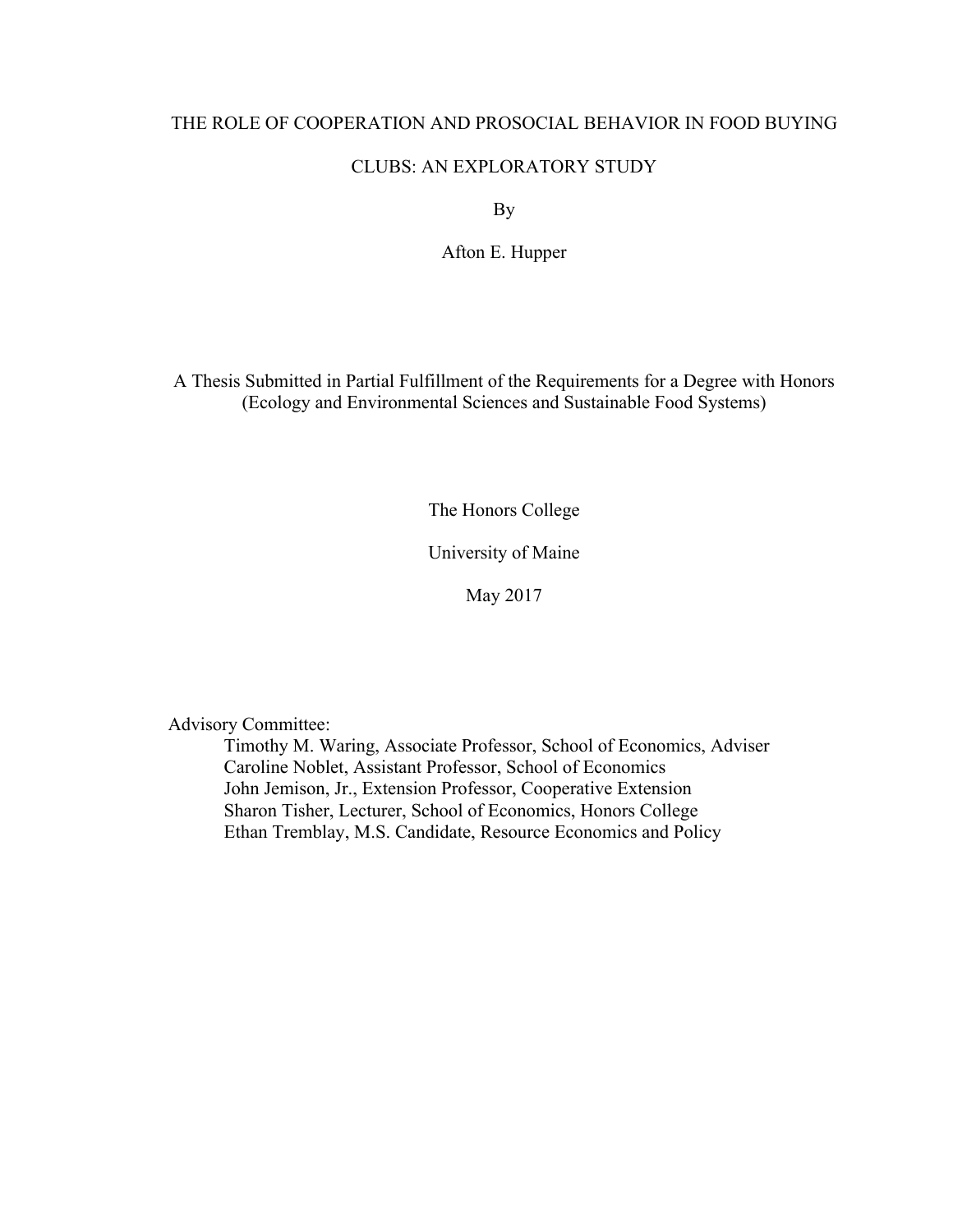© 2017 Afton E. Hupper

All Rights Reserved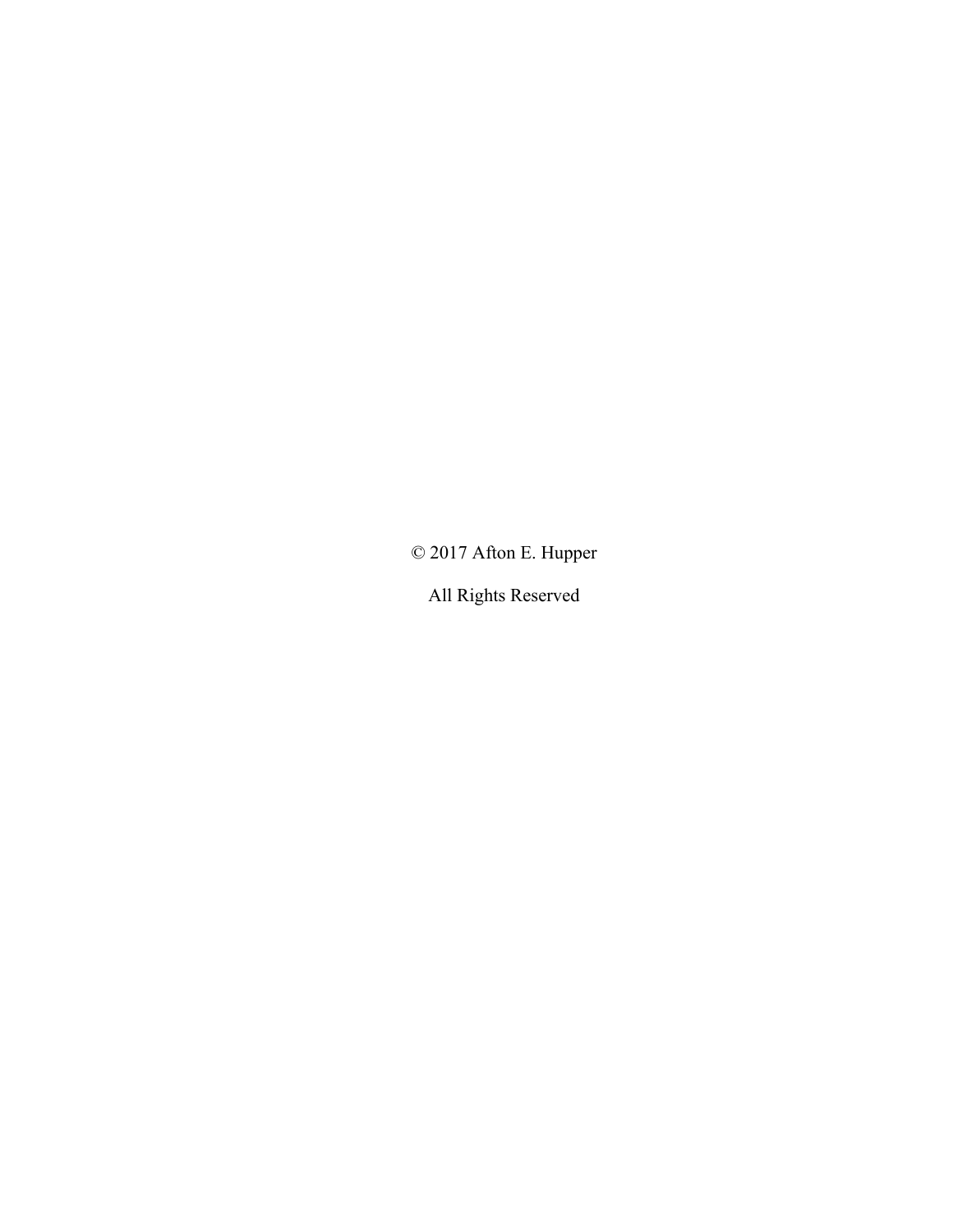#### ABSTRACT

Buying clubs arise when a group of individuals convenes to use their collective purchasing power to obtain bulk quantities of items, in this case food, at per-unit prices lower than offered by traditional grocers, or specialty items that are difficult to find. As cooperatively-structured groups, it is hypothesized that they function on the core principles of cooperation, reciprocity and other prosocial behaviors which support the benefit of the group rather than individual benefit. This research aims to test this by observing, identifying and analyzing behaviors which are instrumental in the success or failure of buying clubs, and by measuring cooperation empirically with two experimental economic games. I am interested in the relationship between institutions and cooperation, and one way to examine this is through the work of Elinor Ostrom. We examined the influence of institutional factors including cooperation, measures of participation, and successful collective action to see if they were greater among members of buying clubs with more rules corresponding to Elinor Ostrom's institutional design principles. While no strong association between the design principles and buying club cooperation was found, participants in this survey donated nearly twice the expected percent of their endowment in each experimental game, suggesting that the buying club members in this study are more cooperative on average than members of the general public.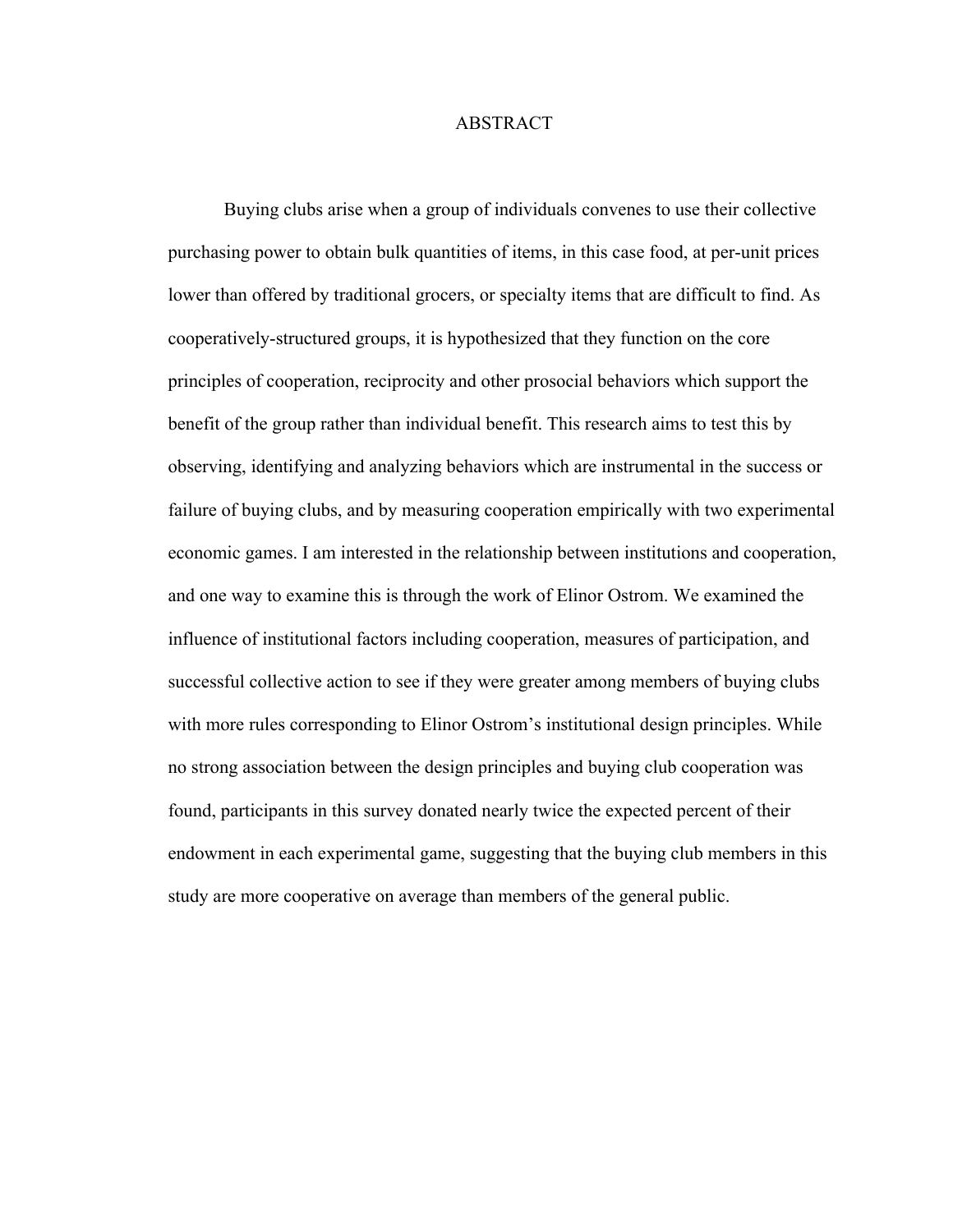#### ACKNOWLEDGEMENTS

This thesis would not have been possible without the help of many kind, generous and patient individuals. First is Professor Waring, an inspiring, encouraging man who has made it easy for me to work hard and follow my passions. Professor Waring provided unwavering support and excellent guidance to me and the research team despite the challenge of his year-long sabbatical in Costa Rica, and for that he is deserving of many thanks.

My lab mates, Ethan Tremblay and Taylor Lange, offered me continual moral and intellectual support during the challenging task of thesis writing. Thank you to Ethan who graciously served on my thesis committee, and to Taylor who was especially helpful during the statistical portion of this thesis, and spent many days teaching and helping me with the quantitative analysis. Ethan and Taylor – your support, mentorship and friendship means the world to me.

Mr. Jeremy Bloom, whose generosity, enthusiasm and trust in the abilities of Professor Waring and his team never went unnoticed, is also deserving of thanks. Without Jeremy's assistance and patience, this study would not have been possible. We hope to give back to Jeremy and Buying Club Software, Inc. in the same way he was able to provide for our research.

Next, to the members of my advisory committee – Caroline Noblet, John Jemison, and Sharon Tisher. Thank you for inspiring me in the classroom and helping me to develop a clear path for myself, and of course for serving on my thesis committee and providing support for this research project. I would not be where I am today without you.

iv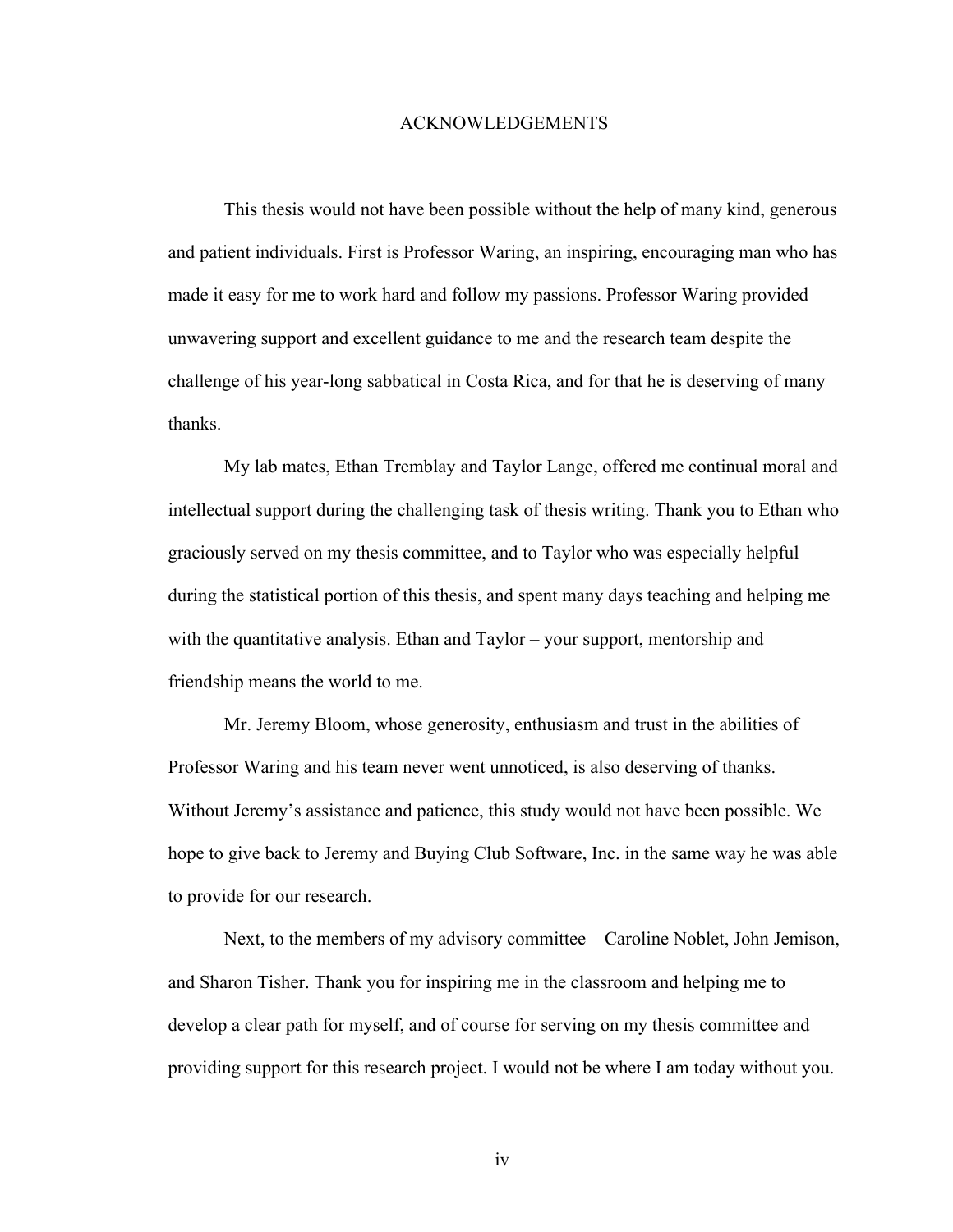Thank you to the Honors College faculty for their enthusiasm and continued support to all students. Without honors, I would not be able to say that I successfully completed an undergraduate thesis, which is a true feat and something I'm incredibly proud of.

This research would not have been possible without support from the National Science Foundation, which provided the necessary grant funding for this research project. I look forward to continuing my work in Professor Waring's economics lab, which continues to be supported by this organization.

Last but not least, thank you to my friends and family for always being there for me during the most difficult and stressful time of my undergraduate career. I am immensely grateful for your love, patience and loyalty.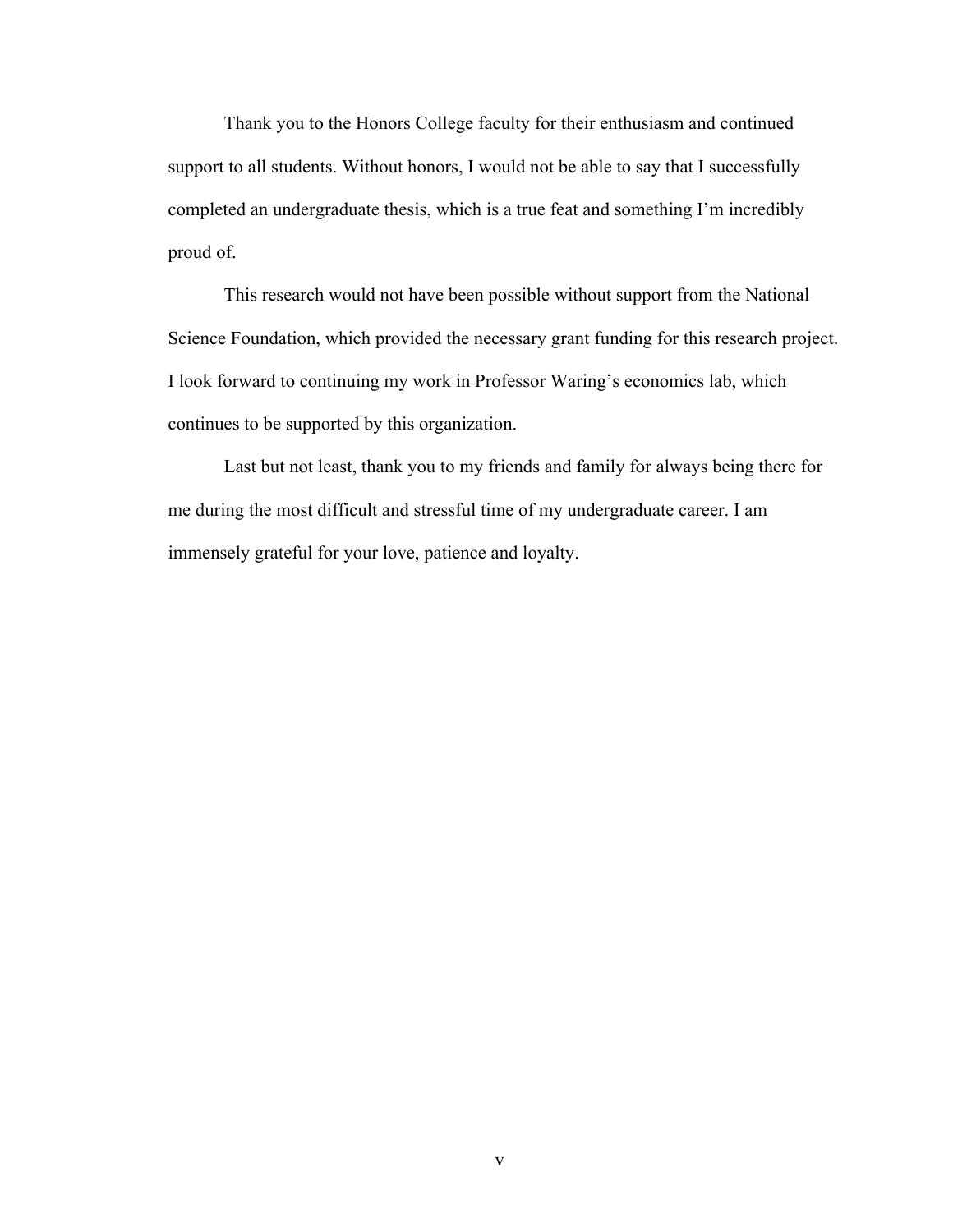## TABLE OF CONTENTS

| Chapter I        |                                                          |                |
|------------------|----------------------------------------------------------|----------------|
|                  | $1.1 - Background$                                       | $\mathbf{1}$   |
|                  | 1.2 – Buying Clubs and the Cooperative Structure         | $\overline{4}$ |
|                  | 1.3 – Economic Game Theory and Prosociality              | 10             |
| Chapter II       |                                                          |                |
|                  | $2.1 - Hypotheses$                                       | 14             |
|                  | 2.2 – Survey Design and Implementation                   | 17             |
| Chapter III      |                                                          |                |
|                  | 3.1 - Summary of Results                                 | 20             |
|                  | 3.2 – Experimental Game Outcomes                         | 21             |
|                  | 3.3 – Discussion of Experimental Game Outcomes           | 23             |
| Chapter IV       |                                                          |                |
|                  | 4.1 – Summary of Quantitative Analyses                   | 25             |
|                  | 4.2 - Statistical Analyses                               | 30             |
|                  | 4.3 – Discussion of Quantitative Analysis Results        | 32             |
| Chapter V        |                                                          |                |
|                  | $5.1 - Conclusions$                                      | 34             |
|                  | 5.2 – Next Steps                                         | 34             |
| References       |                                                          | 37             |
| Appendix         |                                                          | 41             |
|                  | $A - Buying Club Survey$                                 | 41             |
|                  | B - Institutional Review Board Approval of research with | 53             |
|                  | human subjects                                           |                |
|                  | C - Emails to Buying Clubs                               | 54             |
|                  | $D$ – Means testing results                              | 56             |
| Student          |                                                          | 57             |
| <b>Biography</b> |                                                          |                |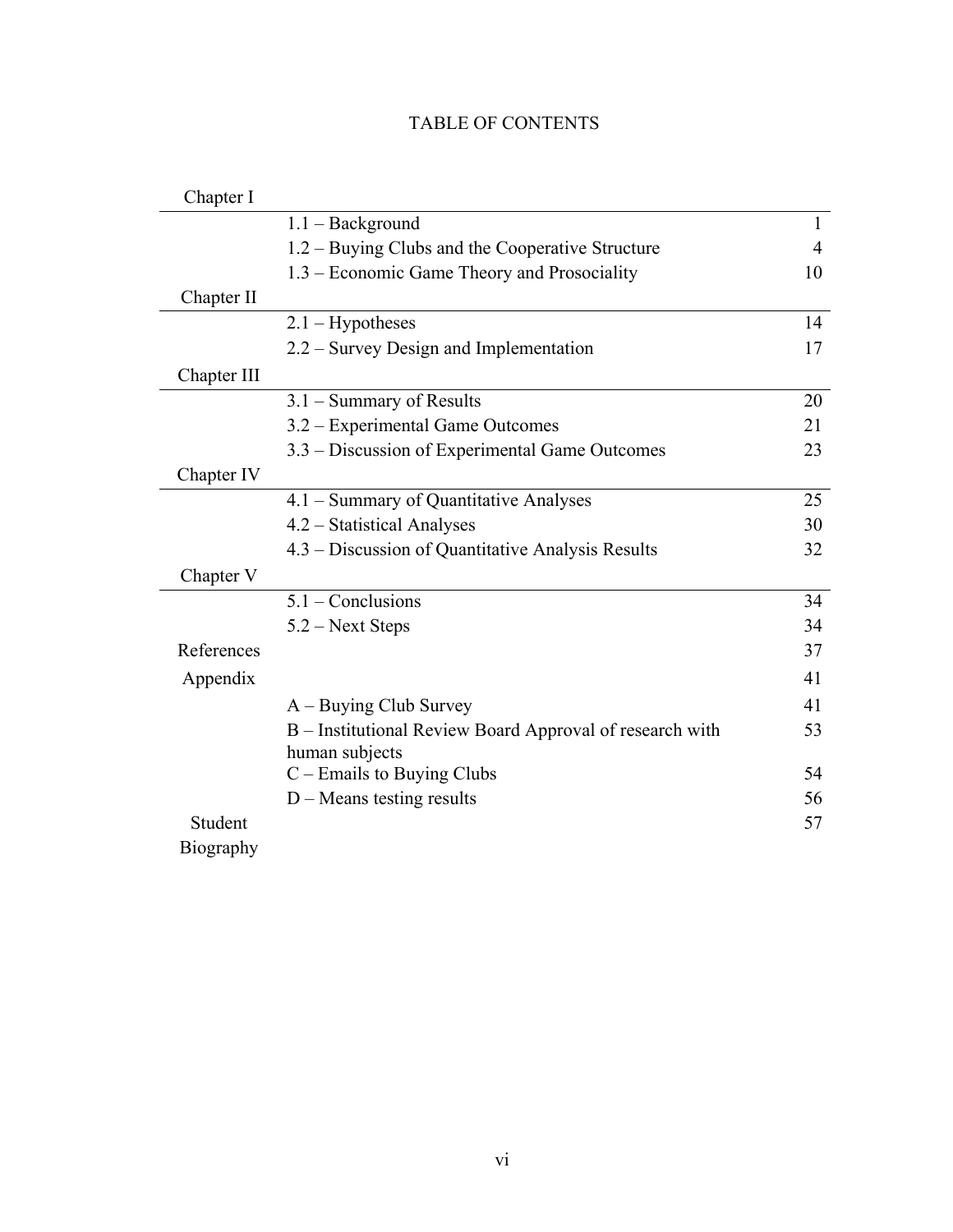## List of Figures

| Figure 1 – Total game donation frequencies for each experimental game      | 22 |
|----------------------------------------------------------------------------|----|
| Figure 2 – Average donation amount among groups for each experimental game | 22 |

## List of Tables

| Table $1$ – Central hypotheses and corresponding survey questions               | 16 |
|---------------------------------------------------------------------------------|----|
| Table 2 – Summary of Buying Club Survey Responses                               | 20 |
| Table 3 – Individual club dictator game descriptive statistics (in dollars)     | 21 |
| Table 4 – Individual club public goods game descriptive statistics (in dollars) | 21 |
| Table $5 -$ Design principle score index calculations                           | 27 |
| Table 6 – Calculated design principle scores of individual clubs                | 30 |
| Table $7$ – Estimated coefficients (in dollars)                                 | 32 |
| Table 8 – Differences in mean dictator game donations between groups (in        | 56 |
| dollars)                                                                        |    |
| Table 9 – Differences in mean public goods game donations between groups (in    | 56 |
| dollars)                                                                        |    |

## List of Formulas

| Formula 1 – Dictator game payout calculation       | 18 |
|----------------------------------------------------|----|
| Formula $2$ – Public goods game payout calculation | 19 |
| Formula 3 – Regression formula                     |    |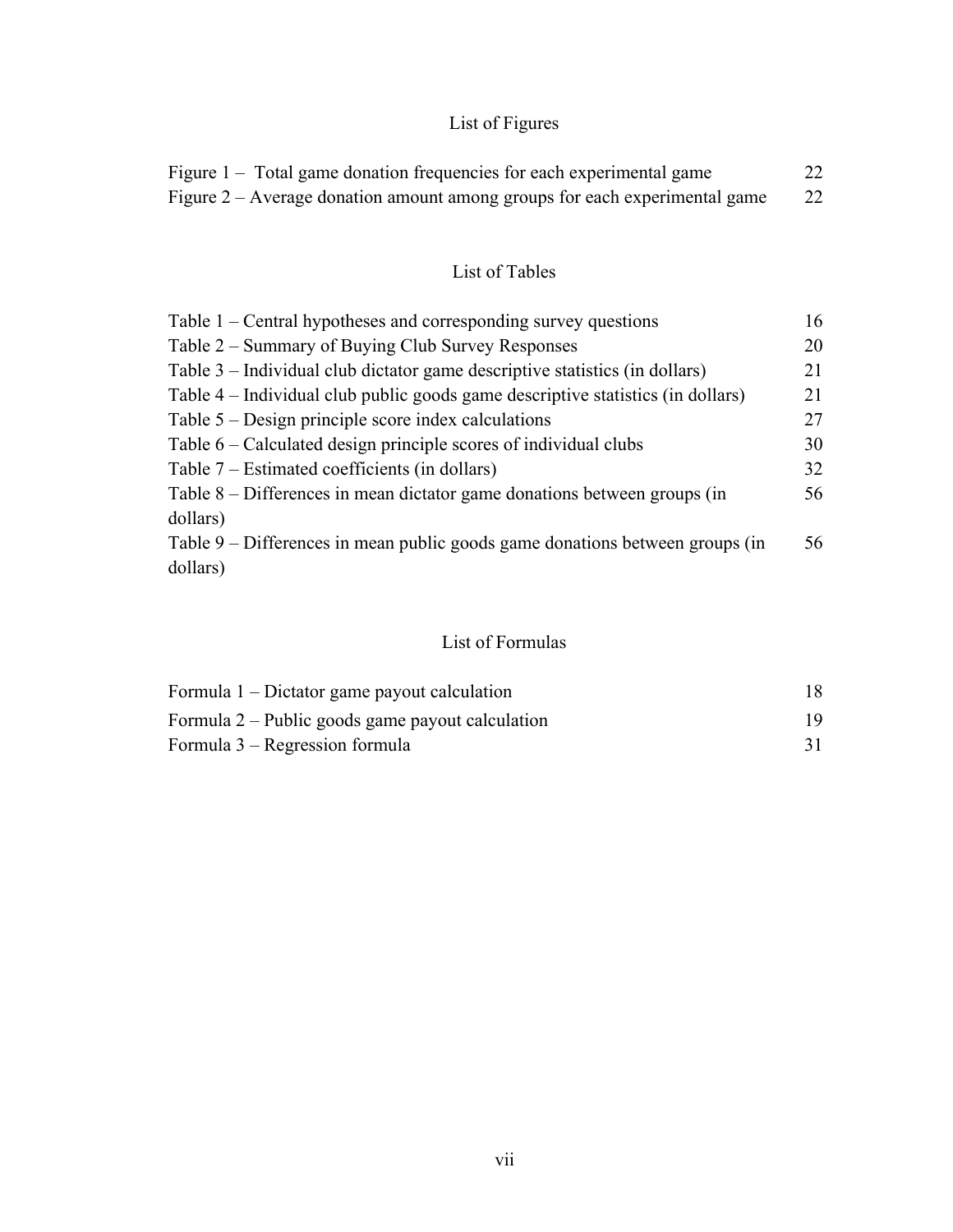#### CHAPTER I

#### 1.1 – Background

Living on a finite planet, humans are fundamentally challenged to allocate and manage natural resources for long term survival. Scarcity, a product of many elements including overexploitation of resources and social inequality, has driven many societies throughout history to collapse. Classic examples of this include the Rapa Nui of Easter Island and Norse Greenland societies, who squandered their resources by failing to manage them for long term sustainability (Diamond, 2005). The management of natural resources is closely connected to the ways societies manage their human population. This is demonstrated throughout history in comparing societies that succeed to those that collapse, often due to the failure of institutions to create inclusive, participatory economic conditions for their citizens. A classic example of this is the case of North and South Korea, sister nations with an enormous socioeconomic disparity (Acemoglu & Robinson, 2012).

Despite a pattern of resource depletion and related societal demise throughout human history, it was not until the mid-nineteenth century that many individuals began to recognize that the life-sustaining properties of the Earth are limited, and that economic and material growth cannot continue infinitely (Meadows, Meadows, & Randers, 1972). Although the issue of environmental limits leading to human crisis has been brought to the attention of world leaders, serious action has yet to be taken on a large scale, and humans continue to face sustainability problems around the world. Former US President Barack Obama has cited climate change as the greatest threat to the future of the world.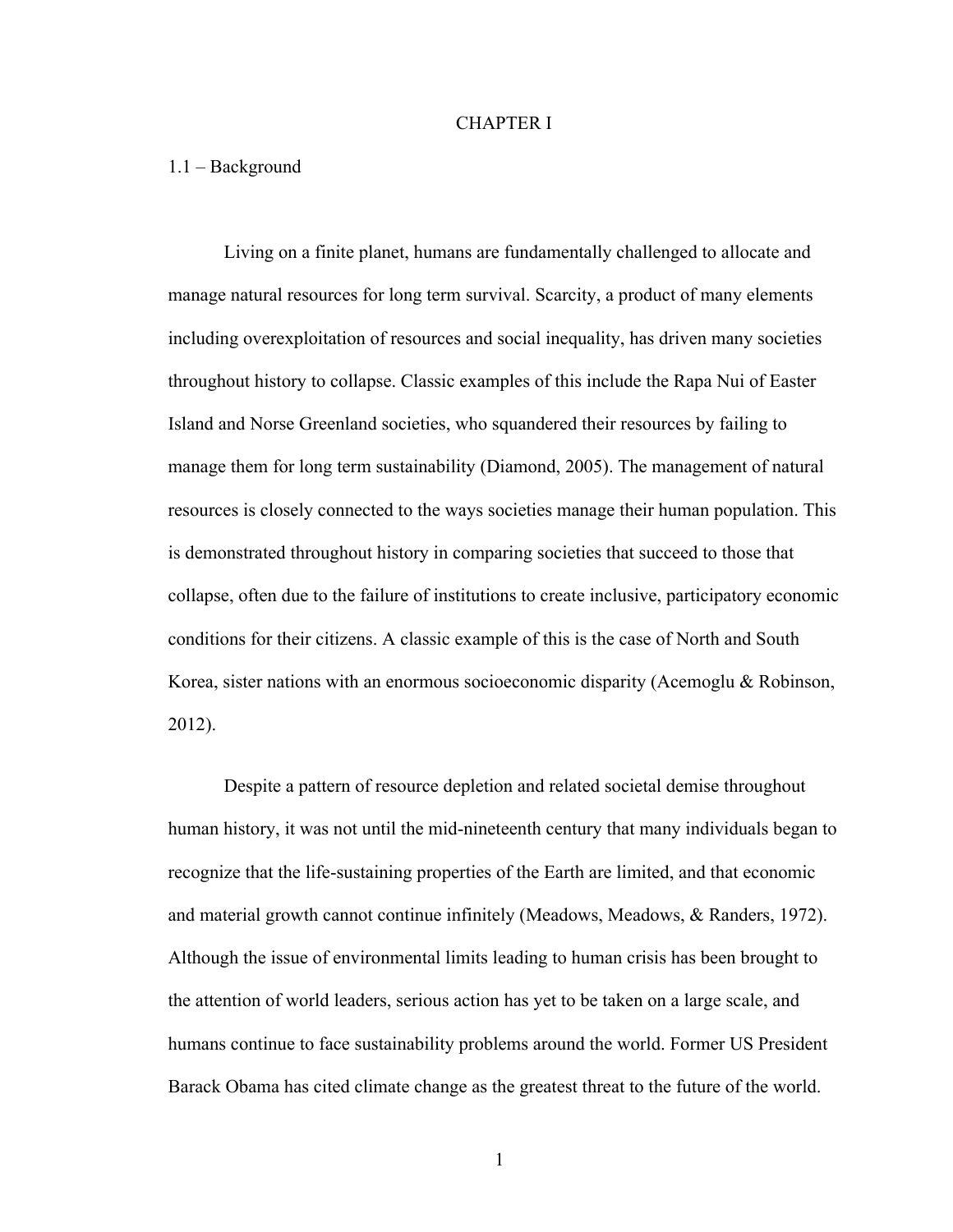The Amazon rainforest, one of the most productive, diverse and ecologically sensitive ecosystems on the Earth as well as a vital carbon sink, lost 7,989 square kilometers of forest, roughly the size of Connecticut state, to clear cutting from 2015-2016, a 29% increase from the previous year (National Institute for Space Research, 2016). With the supply of arable land, fresh water, and clean air diminishing, the growing need for solutions has launched the social sciences into new territory. While economists have traditionally concerned themselves with the mechanisms of uninhibited growth, rooted in neoclassical economic theory, new movements have formed that take into account the limits and value of the natural world and the human relationship to it; these include the sub-disciplines of resource, behavioral, and ecological economics, which provide useful frameworks for evaluating sustainability issues and crafting solutions that will be needed in the coming decades as we face the ever greater global environmental challenges.

Scholars of various disciplines have contributed to a body of literature that focuses on the issue of natural resource management. Garrett Hardin's 1968 paper *The Tragedy of the Commons* was influential in that it helped the scientific community see that resource management is often a social dilemma, where the optimal choice for an individual runs counter to the choice that most benefits the group (Archetti, 2012). Hardin describes the challenge of sustainability through the example of a group of herders who graze their animals on an open pasture. Because each individual seeks to maximize her gain in this system, she will continue to add animals to the commons, causing the commons to be overgrazed. Hardin suggested that to avoid a tragedy of the commons requires either government regulation or privatization of resources. This solution was expanded by economist Elinor Ostrom, who found that solutions to this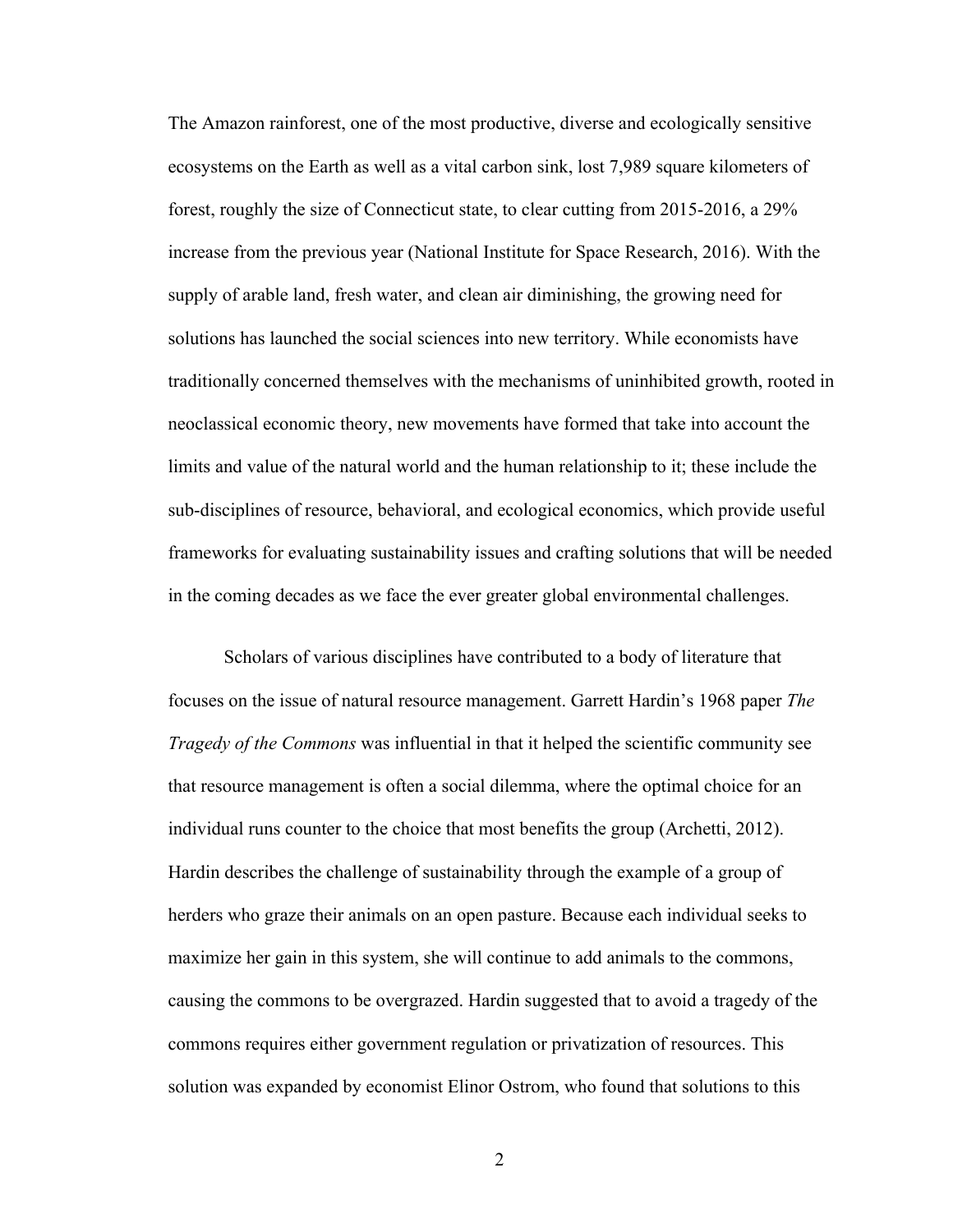dilemma often emerge and evolve organically within collective action institutions. Ostrom demonstrated that common-pool resources can be managed successfully without falling victim to the tragedy of the commons.

Ostrom dedicated her life to the study of groups of people who manage commonpool resources (CPRs), both successfully and unsuccessfully. What she found revolutionized the field of sustainability and earned her a Nobel-memorial Prize in economics. Ostrom's work outlines a series of eight institutional design principles commonly employed by long-enduring CPR institutions that address the many challenges posed by the tragedy of the commons. These principles include: 1. Clearly defined barriers to entry as well as physical boundaries of the CPR; 2. A congruence between appropriation and provision of rules and local conditions; 3. Collective-choice arrangements; 4. Monitoring; 5. Graduated sanctions; 6. Conflict-resolution mechanisms; 7. Minimal recognition of rights to organize; and 8. Nested enterprises (Ostrom, 1990). Ostrom's influence has spread beyond the realm of common pool resource management to fields such as behavioral economics. Importantly, new literature in this discipline has indicated that Ostrom's principles can be applied to many different types of groups, beyond those managing natural resources, making them a useful lens through which to study and understand group decisionmaking in light of sustainability challenges (Anderies & Janssen, 2013). Other scholars have argued the design principles may be applied to nearly any type of group to improve their long-term collective success (Wilson, Elinor Ostrom, & Michael E. Cox, 2013). The present research builds on the work of Ostrom, Wilson and other economists, which has suggested that cooperation is a key factor in solving sustainability challenges. This study uses those principles in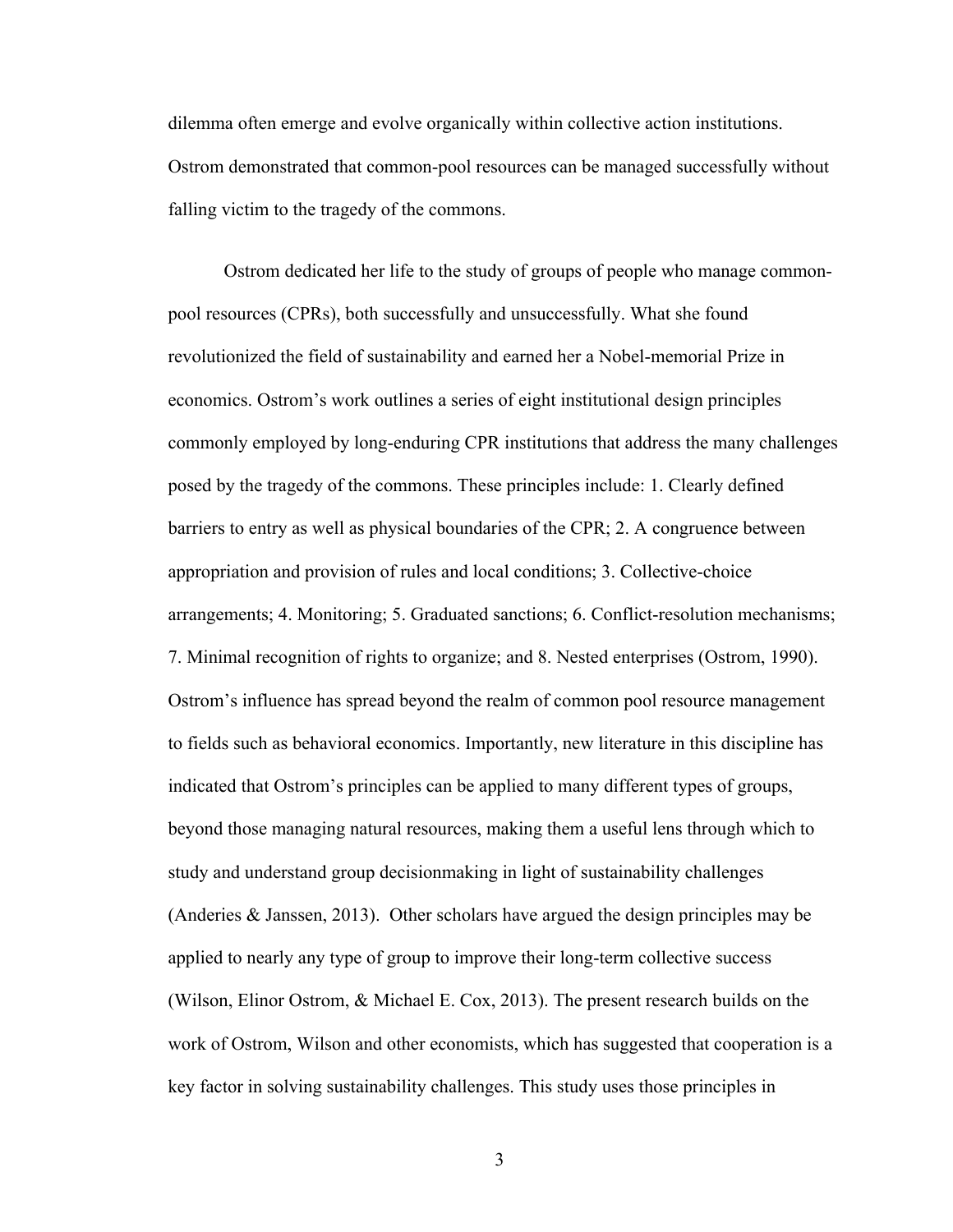confluence with the role of cooperation as a framework to study the organizational structure and social impacts of food buying clubs. Buying clubs have been selected precisely because, along with other local food institutions, they are believed to require elevated levels of cooperation to emerge and persist over time (Tremblay & Waring, 2015).

#### 1.2 – Buying Clubs and the Cooperative Structure

Food systems are a major focus of sustainability science because they appropriate a vast amount of energy and natural resources and produce vital sustenance for human life. The dominant industrial food system in the United States, while providing an abundant supply of calorie dense and inexpensive foods, poses many problems for environmental, health, and animal welfare concerns (Pollan, 2006). Cooperation and collective action have been identified as key components of sustainable food systems, which offer a more community-based approach to solving issues related to food justice (Ikerd, 2012). They allow for individuals to form connections with growers and make educated choices about the foods they consume, giving them greater influence over the system as a whole.

Cooperative food systems, including organizations such as food hubs, farmers' markets, community-supported agriculture (CSA), buying clubs and food co-ops, typically operate on the principles of participatory democracy, solidarity and reciprocity (Renting, Schermer, & Rossi, 2012). Such organizations allow consumers to actively participate in and establish more democratic control over the food system. When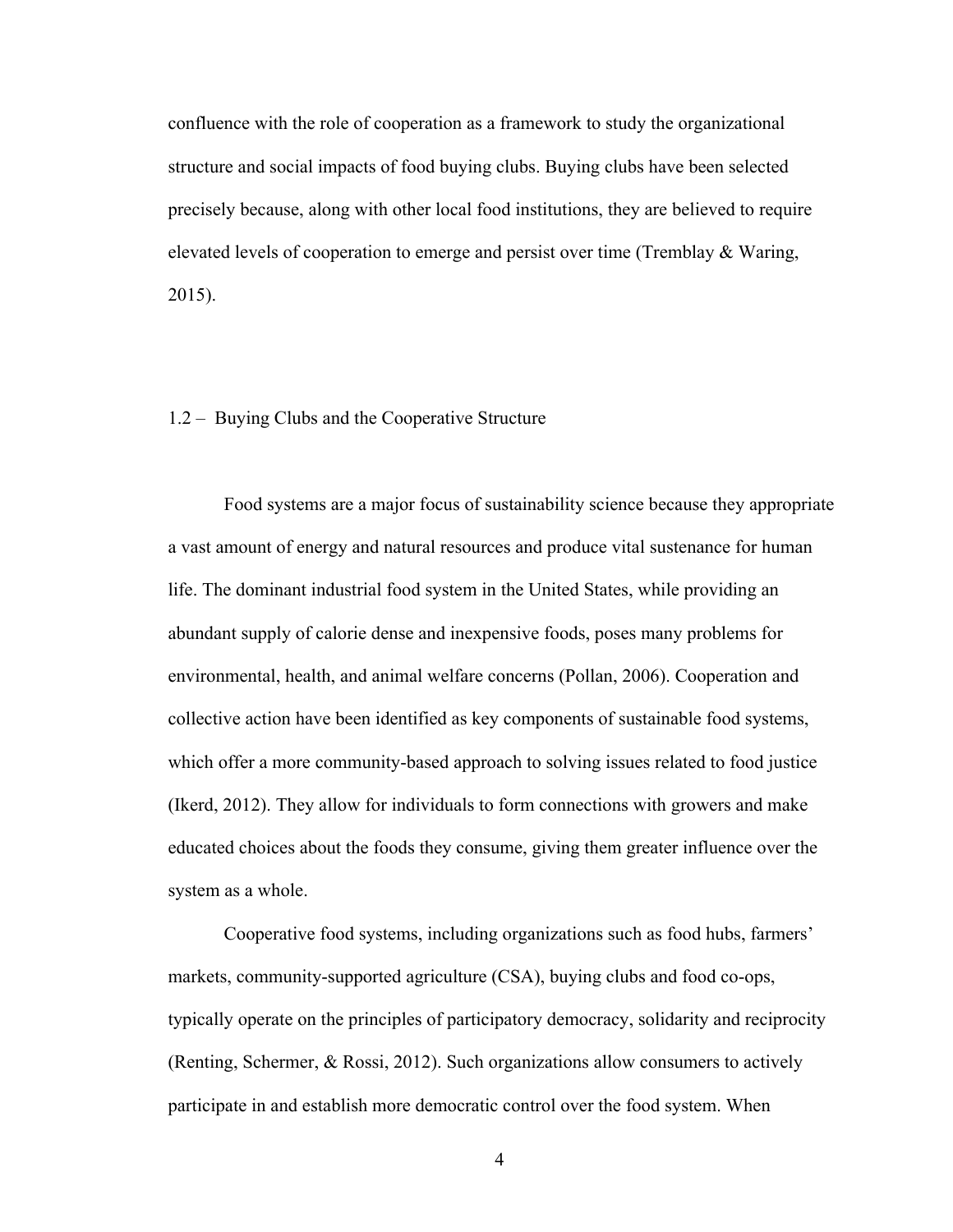consumers move away from the mainstream marketplace to join a buying club or purchase a CSA share, new channels of consumption are opened and freedom of choice is strengthened. Additionally, these cooperatives provide social and collective capital and a common food ethic that brings members of different backgrounds together (Little, Maye, & Ilbery, 2010). Further, the cooperative organizational structure has been shown to serve as a catalyst of socioeconomic transformation, particularly in rural parts of the world, where agriculture is the main economic driver. In India, for example, dairy and sugar cooperatives provide employment and financial safety nets to farmers who once relied on money lenders for assistance. In addition, these cooperatives have established facilities like schools, hospitals, and stores in rural areas that have aided in the economic development of impoverished communities throughout the country (Anandaram & Dubhashi, 1999). Because the cooperative model provides benefits that go beyond the food system, understanding cooperatives is important for the field of sustainability and to the study of collective action problems in general (Anderson, Brushett, Gray, & Renting, 2014). Here I report on a study of the most informal of food cooperatives, the food buying club.

Buying clubs are organizations that arise when a group of individuals convenes to use their collective buying power to purchase bulk quantities of items, in this case food, at per-unit prices lower than offered by traditional grocers or specialty items they cannot get elsewhere. Buying clubs represent a form of marketplace exit, in which groups of individuals decide to purchase items outside of the mainstream business environment in order to exert more control over the goods and services they desire (Herrmann, 1993). These groups cut out the retail middleman by ordering items directly from wholesalers,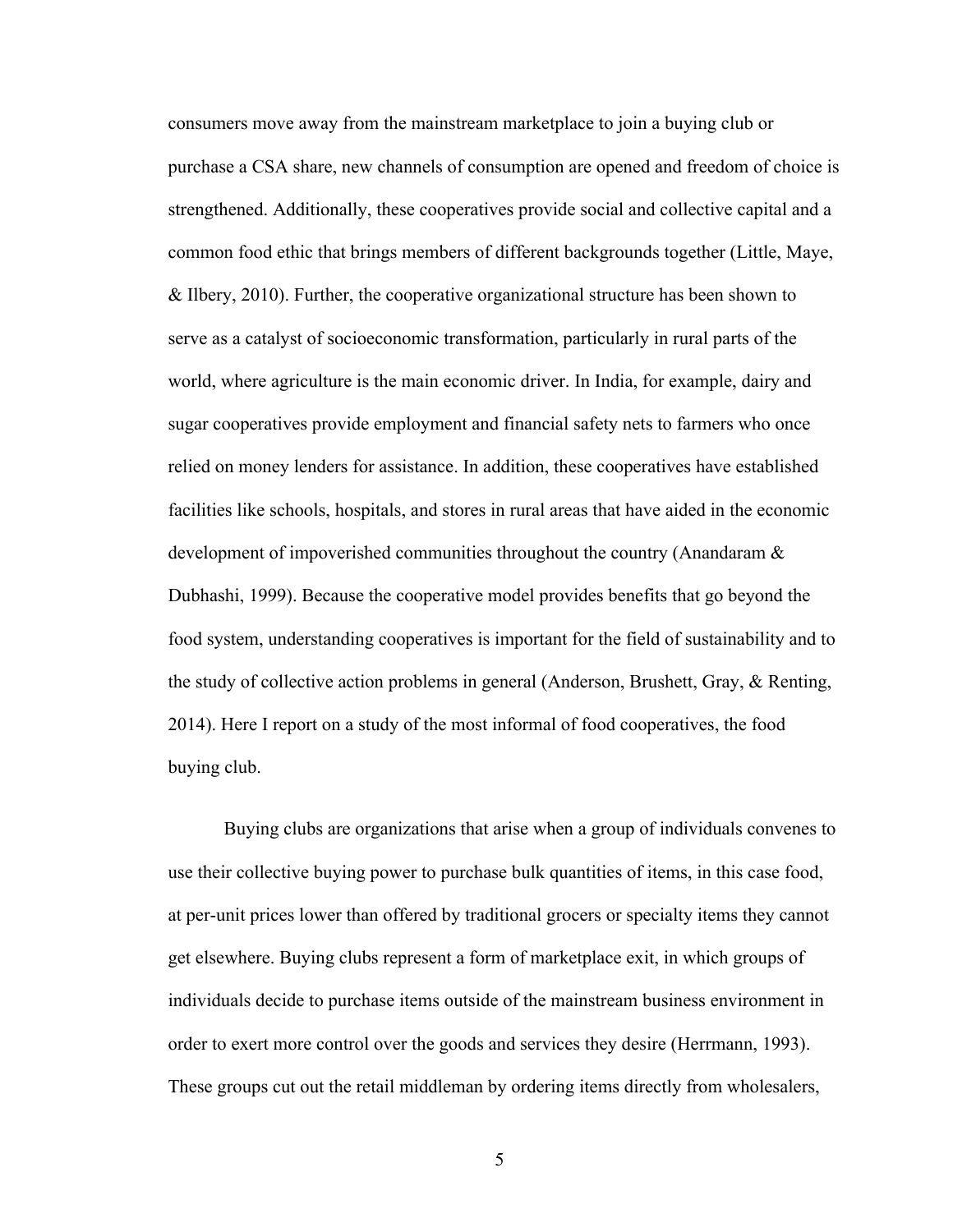and sometimes local farmers, often saving members money and providing them more freedom of choice. Due to its unique structure, this model may rely more heavily on coordination, reciprocity and cooperation than other, more traditional market venues, an idea which is tested by this thesis. These features are often exhibited in the purchasing behaviors of buying club members, particularly when individuals work together to create split orders. Splits occur when two or more members contribute their funds toward the purchase of a larger item to be divided and redistributed after the order has been received. The size and frequency of split orders is a useful metric that can be used to compare levels of cooperation across buying clubs, because they are a product of individuals working together toward a common goal and often making a sacrifice to help others. For instance, a buying club member may choose to help others purchase certain items that they do not particularly care for, or that they would not choose to purchase on their own, thus demonstrating the ability to cooperate with others. Because economic studies focus largely on competition rather than cooperation, the social structure of food buying clubs provides a unique and interesting model for the study of prosocial behavior in an economic context. This project investigates whether and to what extent the social organization of food buying clubs relates to the institutional principles designed by Ostrom, and how those institutional factors impact measures of cooperation among members.

Successful buying clubs may eventually grow large enough to transition to food cooperatives, or "food co-ops." While buying clubs typically consist of informal group meetings in person or online, co-ops are physical stores which market and sell products directly to consumers while retaining some group-level attributes similar to buying clubs,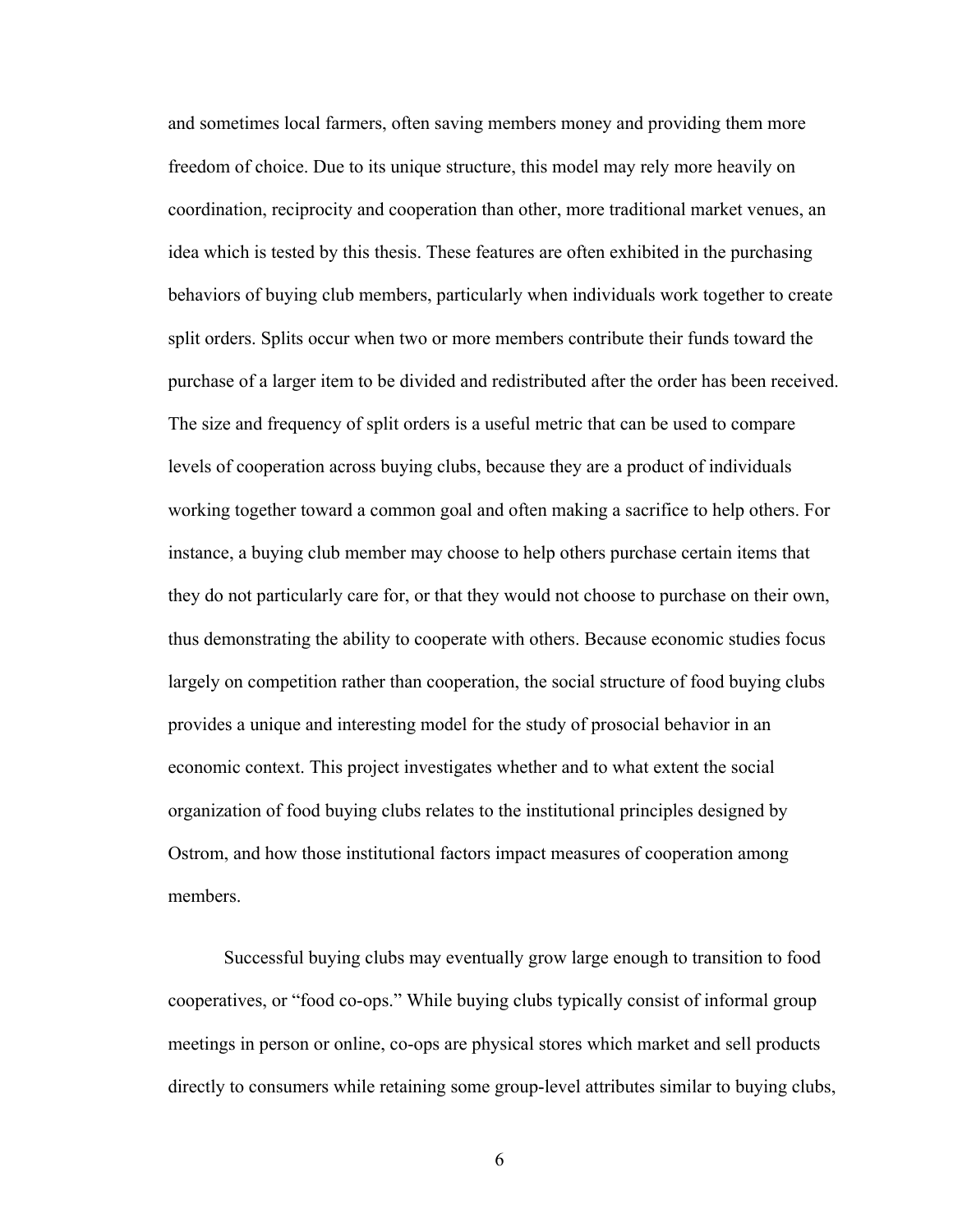including formal membership, collective governance, and work-sharing. Co-ops possess a certain value when compared to conventional grocers, in that they are more committed to their communities, consumer preference, and support for local producers. Many co-ops play a critical role in ensuring the viability of these growers, who rely on the co-op to provide a fair price and other services. Co-ops are valued community institutions, and are key components in the strength of local food networks, along with other organizations including CSAs and farmers' markets (Katchova, 2011). Many food co-ops have been founded on the seven original co-op principles established in Rochdale, England in 1844. These principles include "open membership, democratic control, distribution of surplus in proportion to trade, payment of limited interest on capital, political and religious neutrality, cash trading and promotion of education" (Thompson, 1994). Today, the principles have been modified to include concern for community, autonomy and independence, and cooperation among cooperatives. Though these principles provide the foundation for co-ops, similar concerns play an important role in the organizational structure of buying clubs.

Buying clubs and co-ops are founded for many reasons that expand beyond economic climate to include both political and social movements. Cooperatives operating in a capitalist economy are faced with many economic disincentives, and are fueled by a number of different social and economic factors. Cooperatives generally emerge as a product of one of three phenomena: anti-corporate sentiment within a community, the perception of corporations posing a potential threat to a community, or the presence of other infrastructure within a community that supports the cooperative ideology (Boone,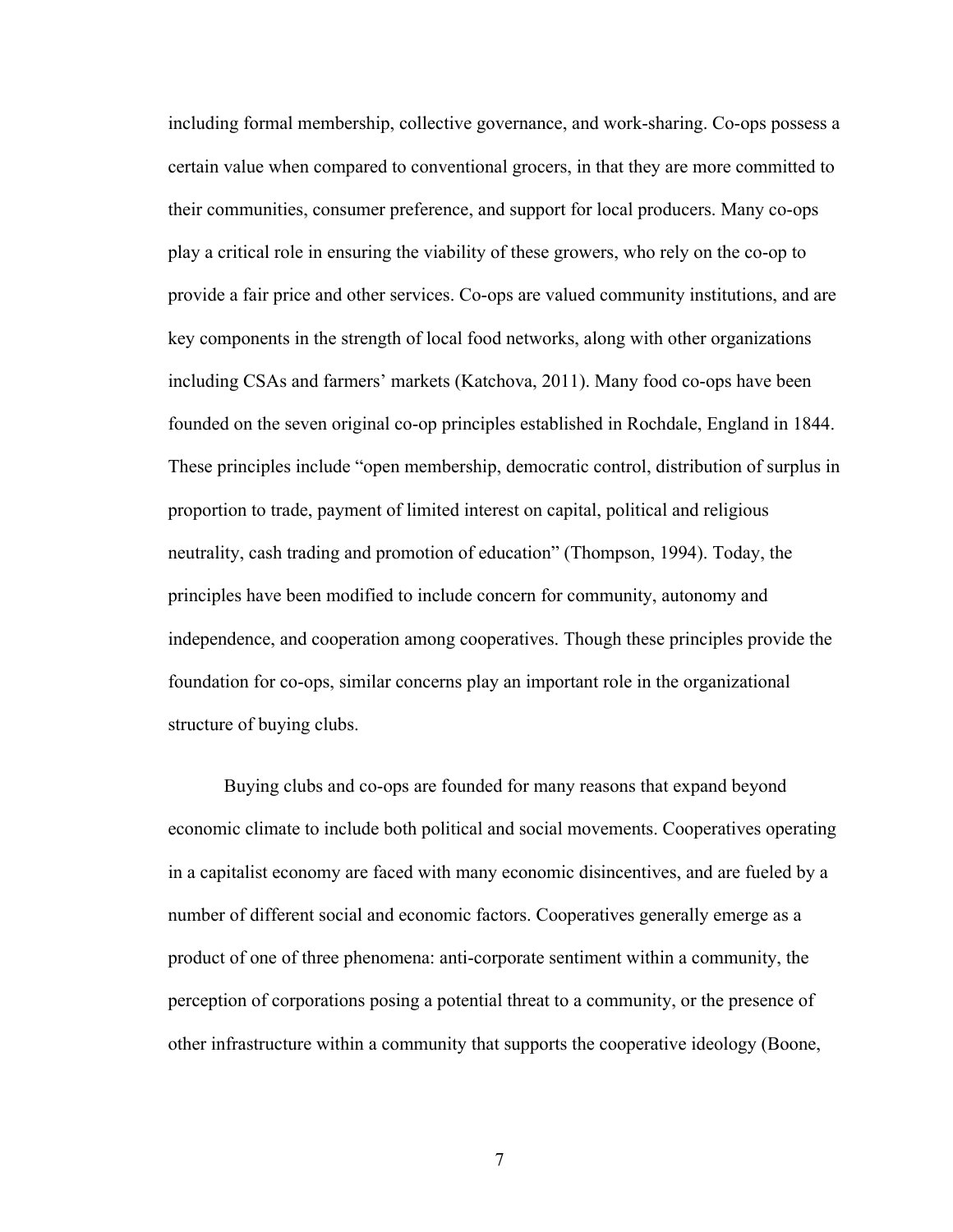2014). In general, the diffusion of corporate entities can create a reaction among community members that may support the formation of cooperatives.

Buying clubs and co-ops have appeared in two different waves in recent history. First introduced to the US mainstream market in the 1930s, co-ops offered lower-thanretail prices at a time when consumers sought exactly that. In the '30s, cooperatives diverted a significant volume of business away from traditional retailers (Taylor, 1937). World War II signaled the end of the great depression, and with it a period of dormancy for cooperatives. In the 1970's another wave of co-op interest coincided with the back to the land movement, when demand spread for natural and alternative foodstuffs. Recently, with the growing trend of organic, non-GMO and locally produced foods, co-ops are experiencing a third wave of popularity. In the US in 2014, there were between 300-350 member-owned food co-ops, providing over 850,000 jobs and \$74 billion in annual wages and generating \$500 billion in revenue annually (Valigra, 2014). The number of consumer food co-ops in Maine has been on the rise, which nearly doubled to 11 in 2014. Part of the reason for this trend is the increasing demand for local food seen in the growing value of crop and livestock in the state, which rose by 24% from 2007-2012, and the number of farms which increased 13.6% in this five-year period (Valigra, 2014). The increasing popularity of cooperative purchasing groups makes co-ops ripe for investigation with many new trends to be studied and analyzed. Because they are making a notable impact in Maine, they are increasingly relevant to the field of sustainable food systems.

Food co-ops generally operate at a scale much smaller than conventional retailers. Many cooperatives have modeled their business around E. F. Schumacher's concept of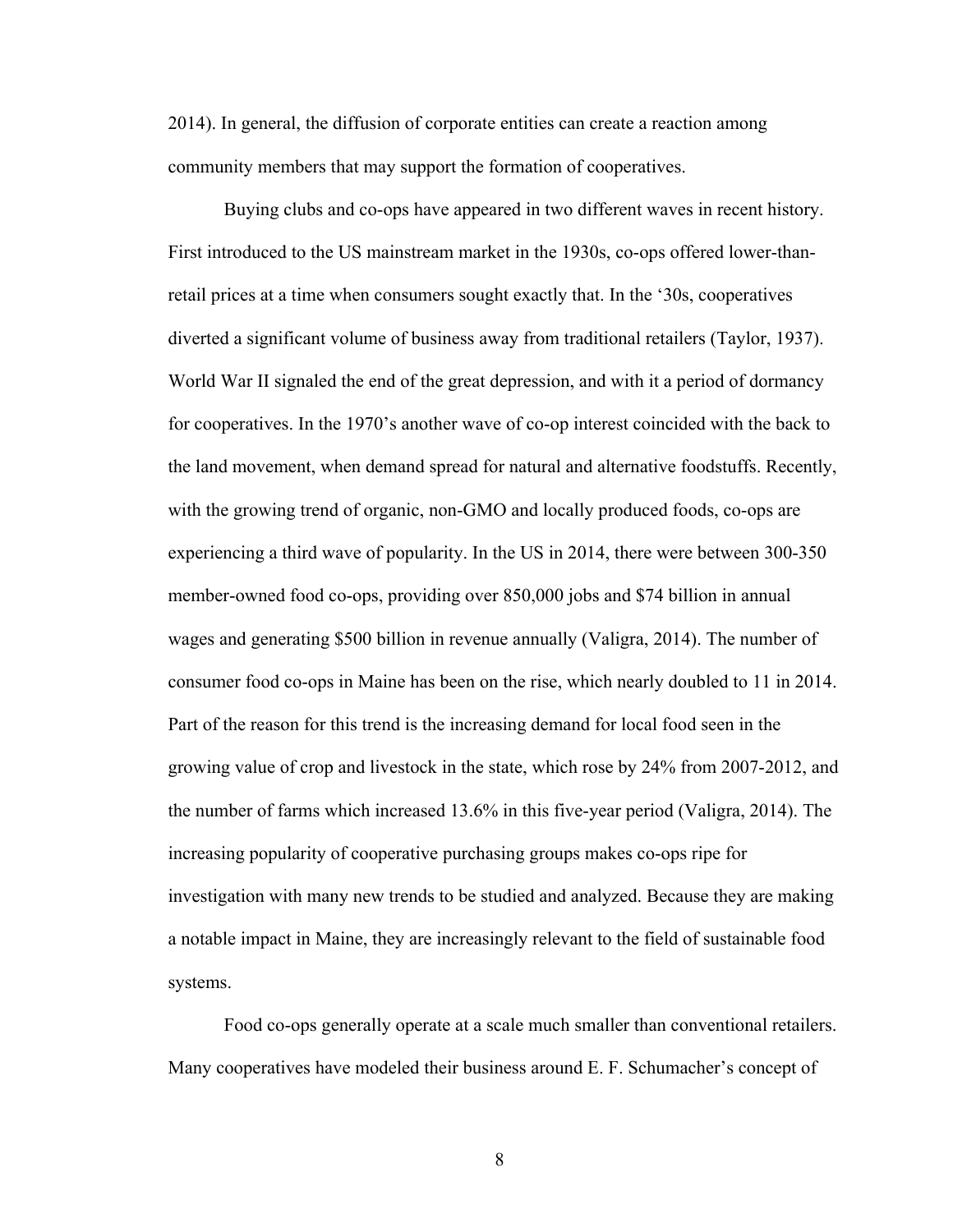"small is beautiful," which helped inspire the local food movement by arguing for a smaller-scale, more sustainable economy that suits human need without creating excessive waste. Small-scale co-ops are advantageous in many ways, and can employ strategies not feasible for other businesses, including low-cost labor in the form of volunteer programs that offer discounts, small wages or other benefits. Schumacher's "small is beautiful" principle applies well to the structure of buying clubs. However, small scale operations face the challenge of a difficult position in economies of scale. Other scholars argue that, in order for cooperatives to be successful and competitive in the long term, they must face eventual growth to compete with other businesses. Co-ops that remain averse to this growth may be disadvantaged in the event of increased competition or similar challenges in the business climate .

Cooperation in buying clubs can be revealed through the frequency of split orders – the bulk quantities items purchased with pooled funds and then split up among smaller groups within the club, as explained previously. However, cooperation can also be exhibited in other activities, such as volunteerism. Volunteer efforts are a central aspect of buying clubs and cooperatives, as many would not survive without a strong volunteer base.

Like cooperatives, buying clubs rely nearly exclusively on volunteer labor. The relationship between an organization and its volunteers is a symbiotic one, requiring attention and development over time (Hibbert, Piacentini, & Al Dajani, 2003). Asking or requiring individuals to donate their time and energy for the benefit of the group is a classic example of a social dilemma, one that is often responsible for the failure of groups. Cooperation is therefore a key factor in the ability of food buying clubs and co-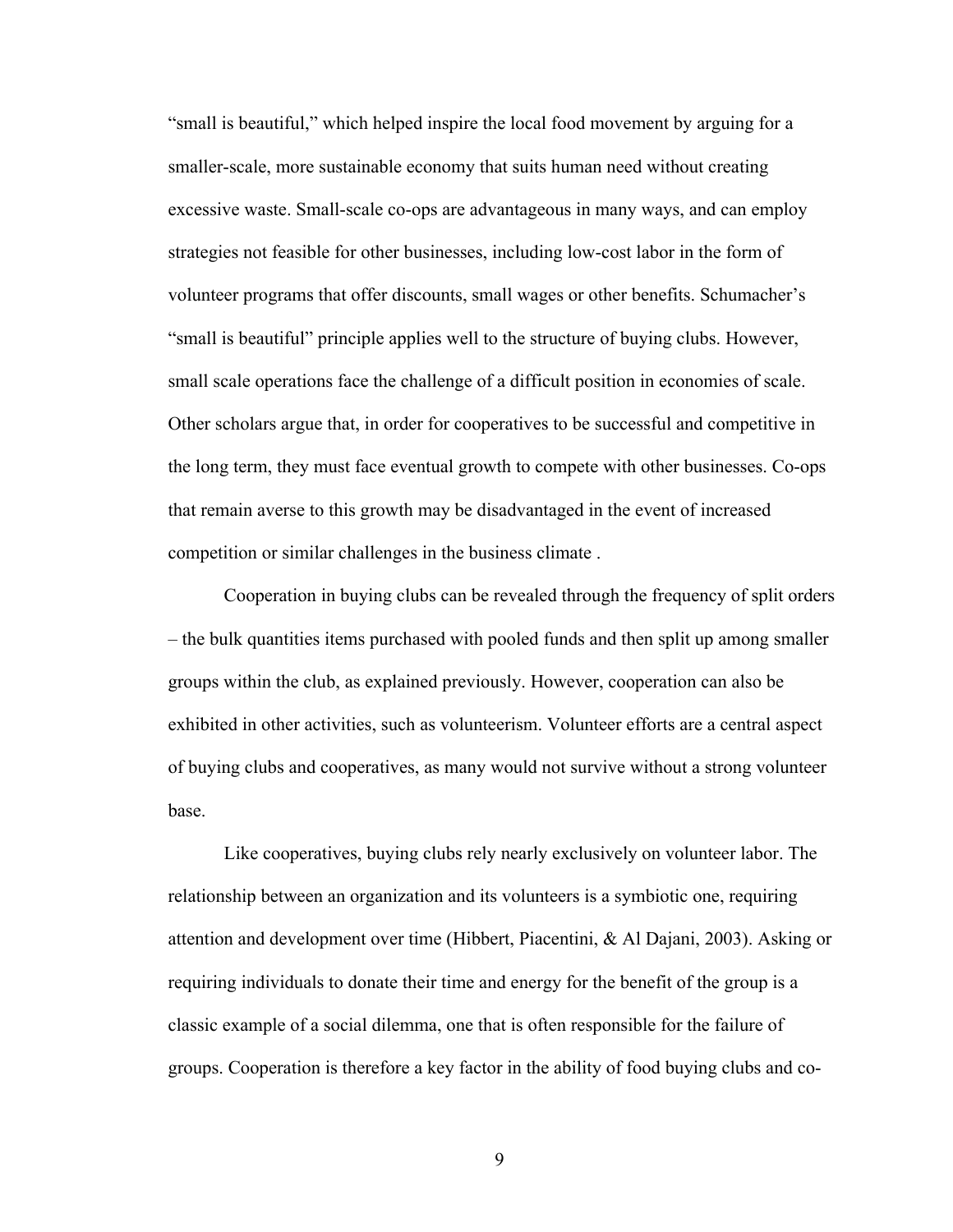ops to successfully recruit volunteer labor and to sustain themselves. This can become a true challenge when such groups increase in size, which increases the labor requirements and reduces social returns to individuals. Thus, organizations that require unpaid labor to sustain themselves often struggle to maintain participation.

Economic game theory, a key component of this study, can be used to assess the various motivations for volunteering. While volunteerism has long been viewed as a form of unreciprocated altruism, random altruism may not be supported by evolution. Reciprocal altruism, or the expectation of some benefit in return for the generous act, may be more common in long-lived organizations. Prosociality, a set of behaviors which support group function over individual benefit, has been shown to correlate strongly with personal and organizational reward (Murnighan, Kim, & Metzger, 1993). However, other factors may influence altruism among volunteers. For example, volunteers are more likely to exhibit altruistic behaviors when they feel that the group is an important part of their identity (Meisenbach & Kramer, 2014) or if they are part of a collectivist culture in which no social contract is needed and altruism is the norm (Henrich et al., 2004). Here we addressed these elements of volunteerism in a number of questions in the buying club survey (see Appendix A).

#### 1.3 – Economic Game Theory

We used experimental economic games to measure cooperation among the buying clubs in the study population. Experimental economic games have been identified by researchers as a useful tool for measuring prosocial behaviors, including "trust,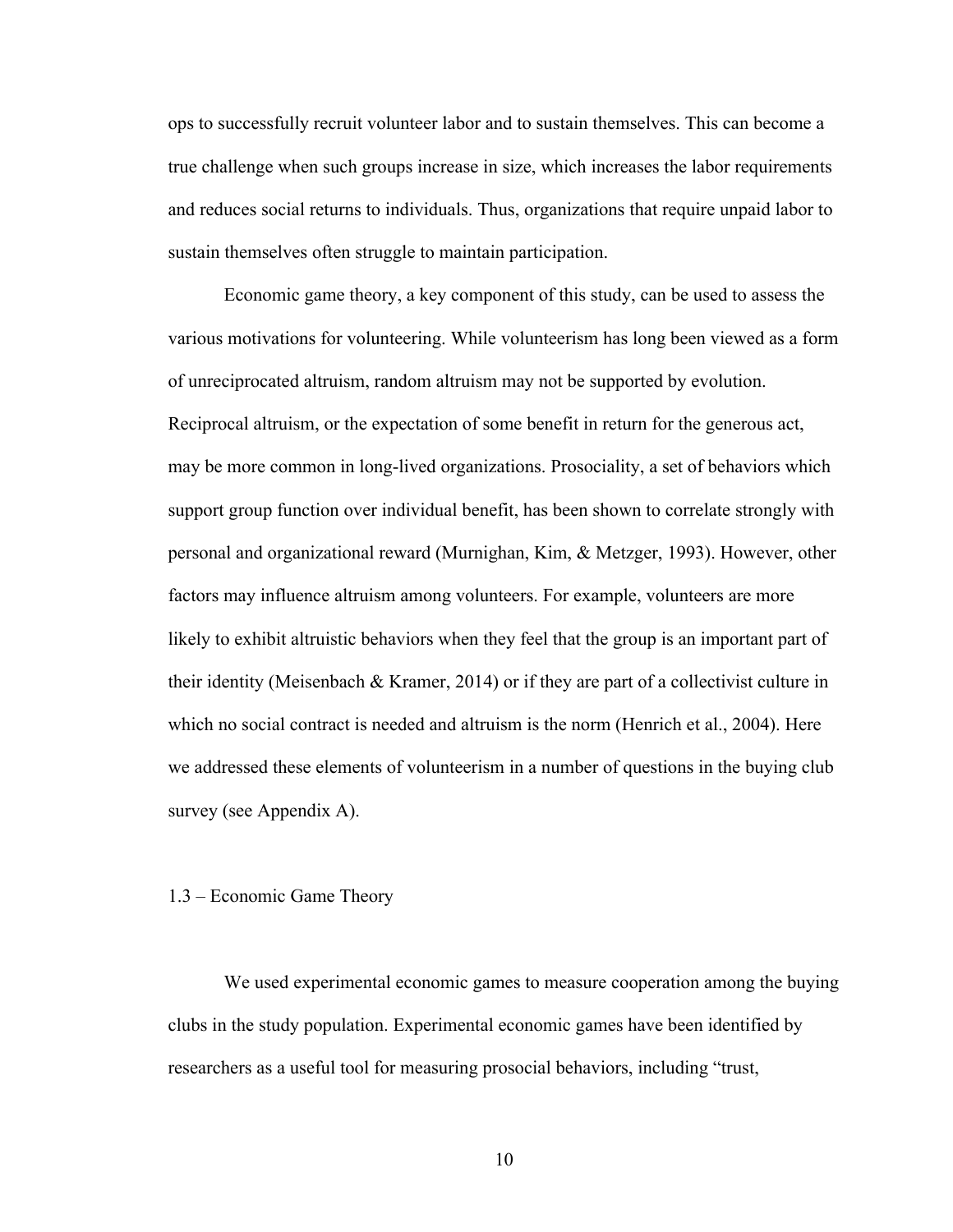cooperation, and reciprocity" among people within organizations (Waring, Goff, McGuire, Moore, & Sullivan, 2014). We employ two economic experiments (or games) in this study: the dictator game and the public goods game. Although both games focus on cooperation, they are slightly different.

The dictator game provides a measure of altruism, or unenforced fairness among individuals (Camerer, 2003; Engel, 2011; Kahneman, Knetsch, & Thaler, 1986). The pure dictator game separates participants into two categories, dictators and recipients. Dictators are presented with an initial monetary endowment and asked to decide whether they wish to keep all of the endowment or donate any portion of it to an anonymous recipient. In the current study, subjects were given both dictator and recipient status. However, survey participants were not told until the end of the game that they would receive whatever portion of their endowment they wish to keep, plus whatever the previous player donated to them. If an individual chooses to act in her own self-interest, she will keep 100% of her endowment and donate zero percent to the next player. This choice provides the most immediate and guaranteed benefit, but it creates a social dilemma around unequal sharing.

Generally, donations in dictator game giving are not distributed normally, as a significant fraction of dictators choose to give nothing, and there is a large fraction at the equal split. Additionally, dictator game outcomes vary across cultures, which have different baseline levels of altruism and cooperation which affect how individuals play the game (Henrich, 2004). On average, dictators give 28% of their endowment to the other player (Engel, 2011). In higher stakes situations, their willingness to give is even further reduced. Women contribute more funds than men on average, and those of old age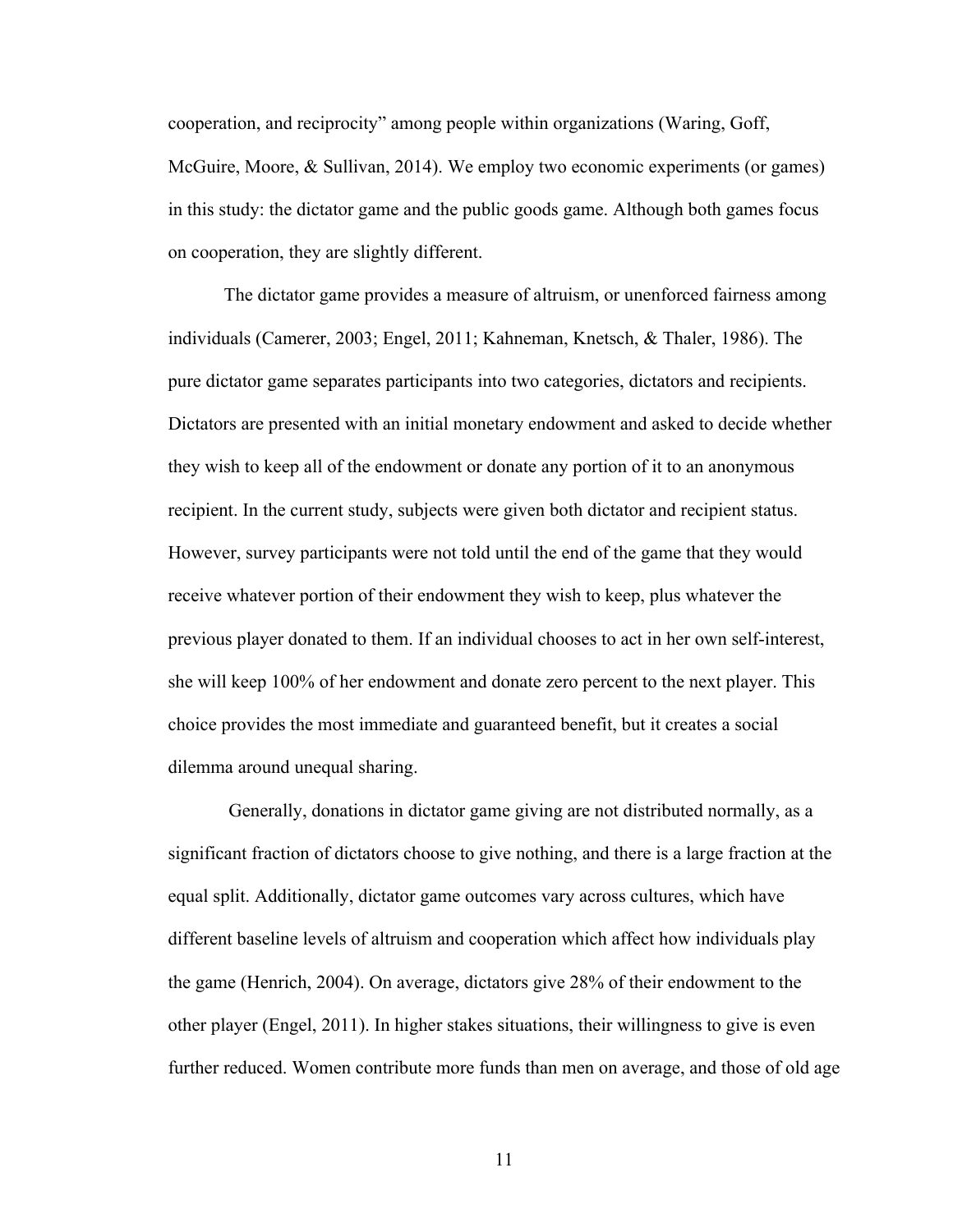were more likely to contribute all of their funds. When given a larger endowment, dictators are less likely to give nothing, but anonymity reduces participants' willingness to give (Engel, 2011). In short, dictator game behavior is largely contextual and varies within individuals, populations and between populations depending on many outside factors.

The public goods game measures the cooperative attitude of individuals toward their group (Camerer, 2003; Chaudhuri, 2011; Davis & Holt, 1993). The public goods game has a similar structure to the dictator game, with one major difference: instead of being asked to donate a portion of their funds to the next player, subjects are given the opportunity to donate to their group, after which the collective funds will grow and redistributed equally to each group member. In this study the collective fund grew by a factor of 1.4, although this multiplier varies among different studies.

Interestingly, the results of this game often deviate from the anticipated norms. The Nash equilibrium is defined as the choice which maximizes the payout to all individuals. In the public goods game, this choice is a contribution of \$0 to the group. This is rooted in the assumption that others will also contribute \$0, since everyone is assumed to be a payoff-maximizer. Despite this logic, experiments often yield dramatically different results, with individuals contributing a large amount or even the entirety of their endowment to the group. This behavior illustrates cooperation at the group level, when individuals believe that others in the group will also be cooperative, otherwise known as conditional cooperation (Camerer, 2003). Although acting cooperatively produces group averages, the highest payoff for individuals can be achieved by giving zero while the rest of the group acts cooperatively and donates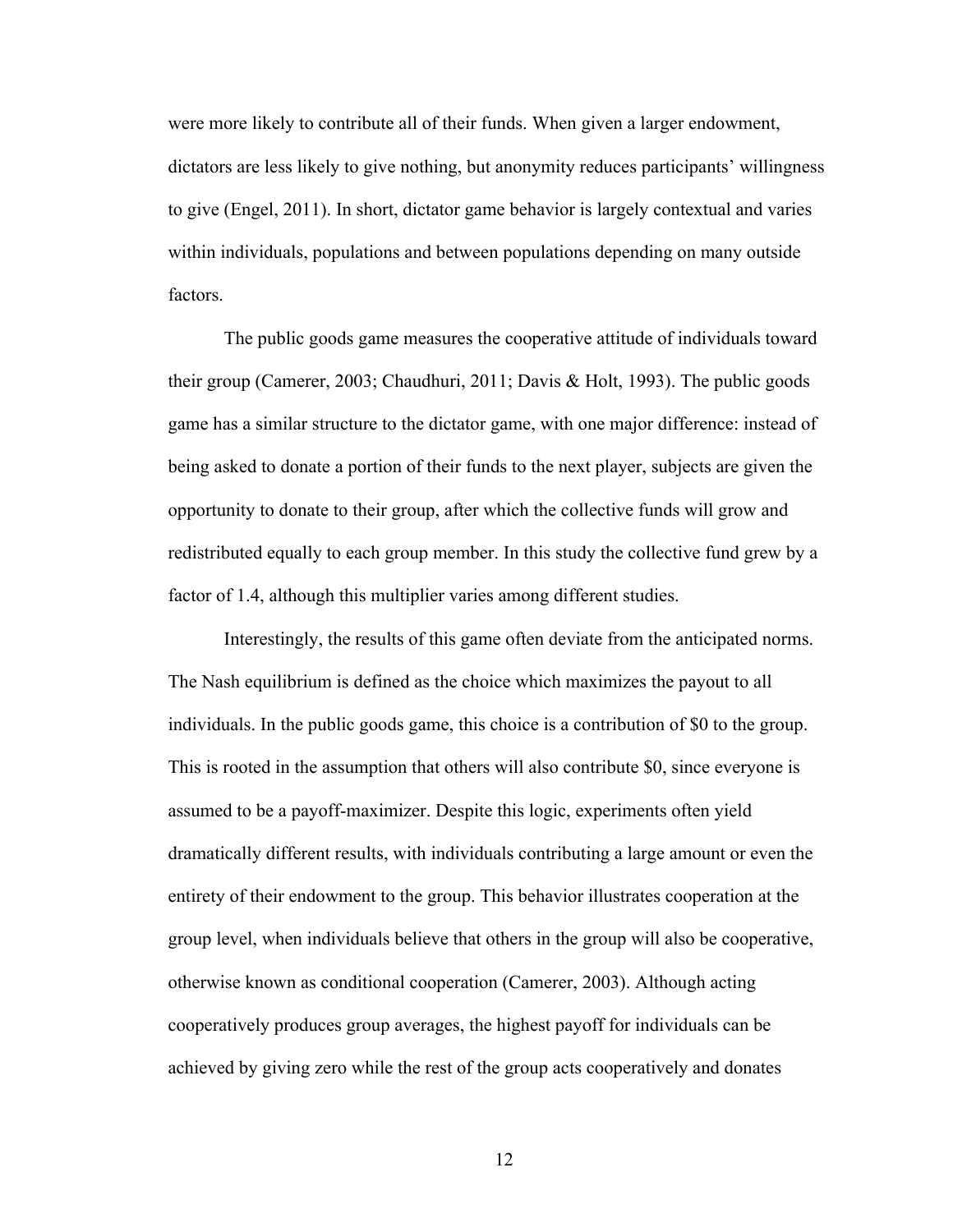heavily. In game theory, this behavior is know as free-riding. This free-ridership is an important concept in Hardin and Ostrom's work, because the temptation to act selfishly is a constant threat to the equitable and sustainable management of the commons. On average, participants in public goods game experiments donate about 38% of their initial endowment to the group (Zelmer, 2003).

By implementing both experimental games, this study was able to observe cooperation at multiple levels, with the dictator game expressing individual-individual cooperation and the public goods game demonstrating individual-group cooperation. The comparison between the two games results provides some indication of how cooperative these buying clubs are on multiple levels, in relation to one another, and in relation to those outside of the study population.

Cooperation can also be measured in many other ways. Other studies have used measures of social cohesiveness of a group, or the level of connectedness that exists between members, to measure cooperation. Group identity has been assessed in surveys using Likert scales (Einolf, 2010; Heere & James, 2007; Luhtanen & Crocker, 1992), a method which was implemented in the present study of buying clubs (see question 55 in Appendix A). While group identity alone has not been found to have sufficient pull in determining cooperation, it has a much stronger effect when working in tandem with group consensus (Bouas & Komorita, 1996). The perception of consensus is a critical underlying factor in cooperation within a group, especially when the group faces a social dilemma as food buying clubs do by their very structure. Both social identity and consensus are measures observed in the current study of food buying clubs.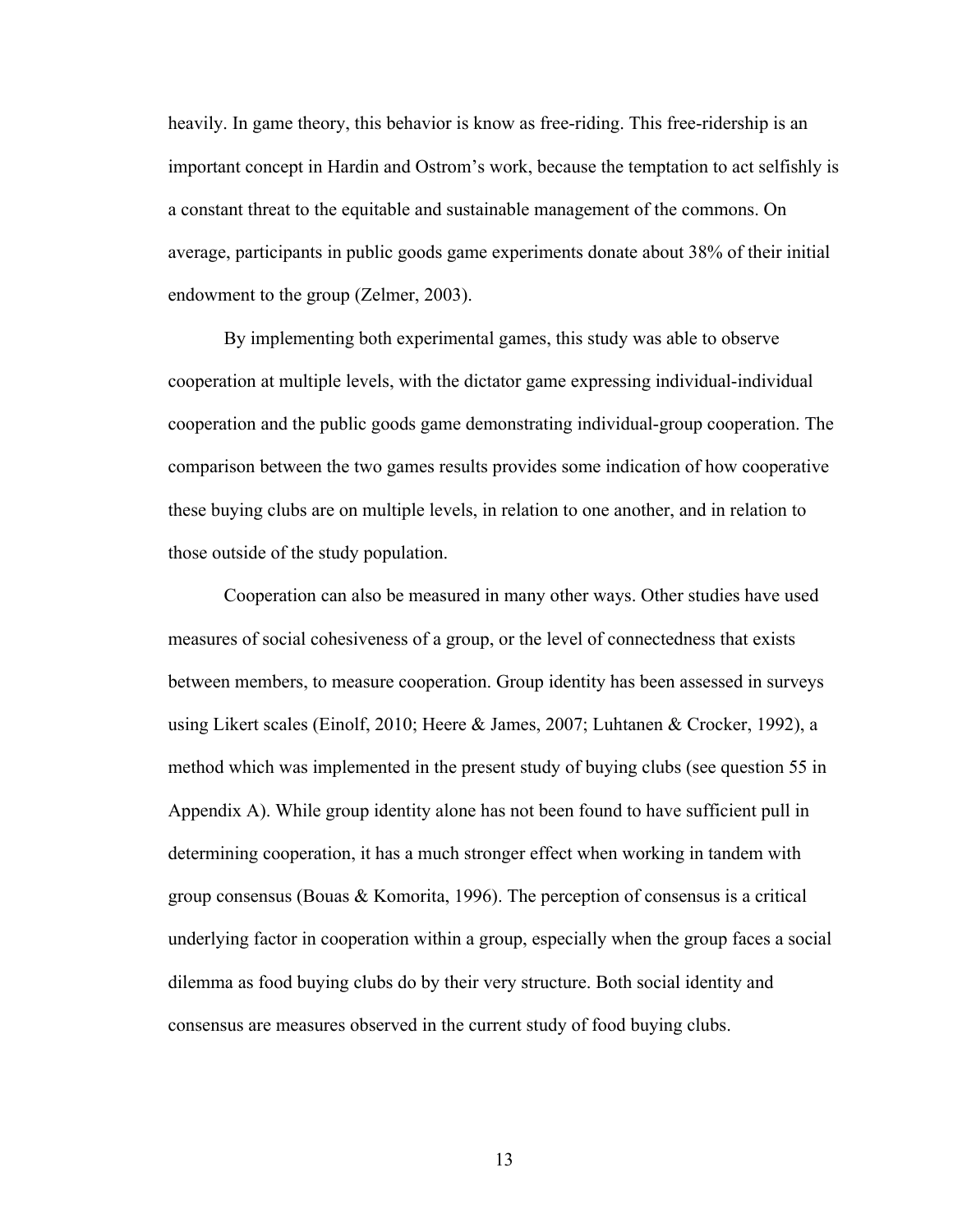#### CHAPTER II

2.1 – Hypotheses

This thesis is a smaller component of a larger research program funded by NSF CAREER grant SES-1352361 to Dr. Timothy Waring. The goals of this project were to measure cooperation, observe the prevalence of Ostrom's design principles, and to gain an understanding of member experience in and perceptions of buying clubs. An online survey of buying clubs was designed using Qualtrics survey software to answer some key research questions. Table 1 includes eight different hypotheses used to develop our survey, along with the supporting literature and corresponding questions.

In this thesis, I address two of those hypotheses, H1 and H2. H2 is broken into two parts, one broad and another specific.

*H1: Buying clubs and food co-ops pose social dilemmas, requiring a high level of cooperation and other prosocial behaviors to function.*

*H2: Institutional factors and other group-level effects create stronger groups, which in turn create stronger group-like behavior in individuals and increased prosociality.* 

*Sub-hypothesis: Experimental measures of social capital (cooperation, altruism, trust), measures of participation, and successful collective action*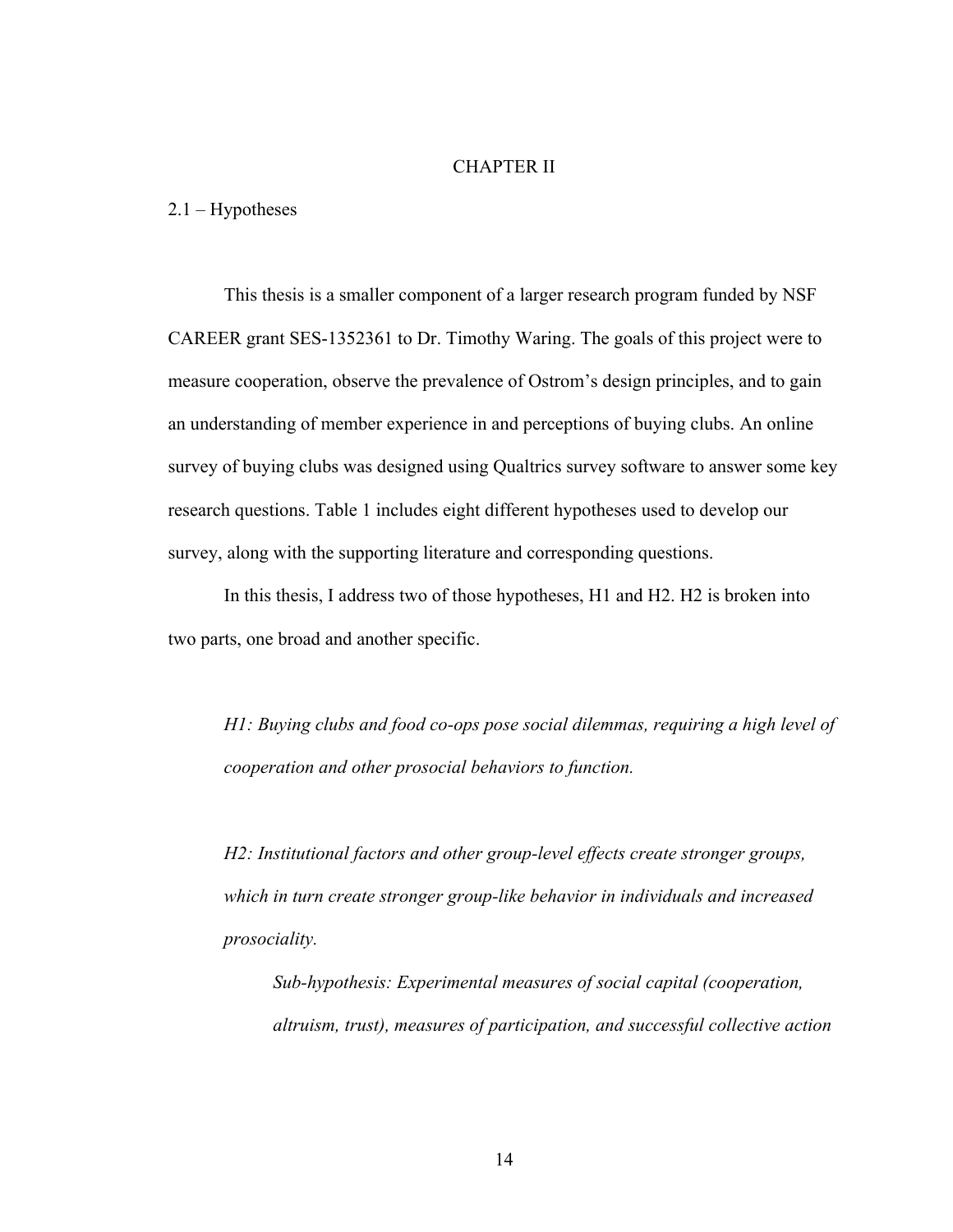*will be greater among members of purchasing cooperatives with more rules corresponding to the Ostrom design principles.* 

H1 is tested in a comparison of average buying club donations in each experimental game (see Chapter III). H2 is tested using a quantitative analysis of measures of experimental cooperation and prevalence of institutional design principles (see Chapter IV).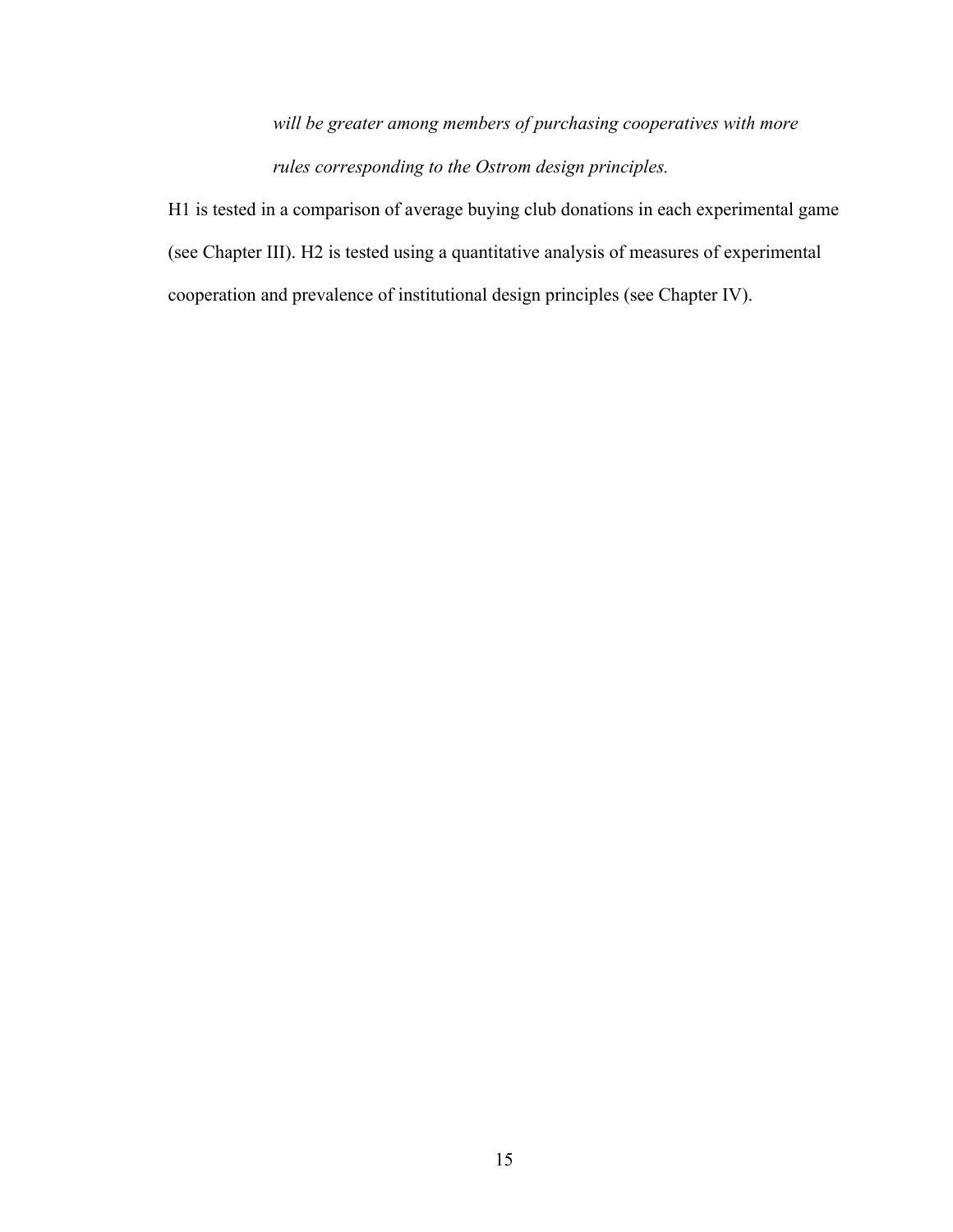| Hypothesis                                       | Literature                             | Questions*     |
|--------------------------------------------------|----------------------------------------|----------------|
| 1. Buying clubs and food co-ops pose social      | Ostrom (1990)                          | 13, 16, 20,    |
| dilemmas, requiring a high level of cooperation  | Wilson (2008)                          | 23, 24, 26,    |
| and other prosocial behaviors to function.       |                                        | 28, 29, 31,    |
|                                                  |                                        | 50, 54, 56     |
| 2. Institutional factors and other group-level   | Boone (2014)                           | 10, 11, 20,    |
| effects create stronger groups, which in turn    | Anderson (2014)                        | 42, 50, 56     |
| create stronger group-like behavior in           | Engel (2011)                           |                |
| individuals and increased prosociality. Sub-     | Zelmer (2003)                          |                |
| hypothesis: experimental measures of social      |                                        |                |
| capital (cooperation, altruism, trust), measures |                                        |                |
| of participation, and successful collective      |                                        |                |
| action will be greater among members of          |                                        |                |
| purchasing cooperatives with more rules          |                                        |                |
| corresponding to Ostrom's design principles.     |                                        |                |
| 3. Prosociality can be measured by               | Einolf $(2010)$                        | 43, 44, 45,    |
| characteristics of volunteer organizations       | Chambré and Einolf (2008)              | 46, 47, 50     |
| including extensivity, generativity, altruism,   | McAdams and de St. Aubin (1992)        |                |
| moral obligation, etc.                           | Sawyer (1966)                          |                |
| 4. Being part of a group provides personal and   | Murnighan (1993)                       | 52, 55, 56     |
| social benefits including the formation of an    | Boone (2014)                           |                |
| identity. People may be more likely to develop   | Einolf (2010) (social identity theory) |                |
| altruistic behavior when they identify with the  | Heere & James (2007)                   |                |
| group.                                           | Luhtanen (1992)                        |                |
| 5. Volunteerism is a form of (weak) altruistic   | Murnighan (1993)                       | 20, 21, 42,    |
| behavior and is essential to the structure of    | Hibbert et al. (2001)                  | 50, 53, 54     |
| these organizations. Prosocial behaviors may     |                                        |                |
| depend on organizational or personal rewards.    |                                        |                |
| 6. Co-ops arise from a lack of access to desired | Boone (2014)                           | 39, 41         |
| goods, anti-corporate attitudes or potential     | Einolf $(2010)$                        |                |
| corporate threat, or the presence of             |                                        |                |
| infrastructure to support a co-op.               |                                        |                |
| 7. Growth and expansion are necessary in order   | Cotterill (1983)                       | 33, 35, 38, 54 |
| for co-ops to have lower average costs and to    |                                        |                |
| be competitive in economies of scale. Buying     |                                        |                |
| clubs can often serve as precursor groups to     |                                        |                |
| food co-ops. Is this an explicit goal of these   |                                        |                |
| clubs, or an option they've discussed?           |                                        |                |
| 8. Many buying clubs receive support from co-    | Ronco (1974)                           | 34, 38, 49     |
| ops in their founding, making the relationship   |                                        |                |
| between buying clubs and co-ops one of           |                                        |                |
| interplay, collaboration and evolution.          |                                        |                |

|  |  | Table 1. Central hypotheses and corresponding survey questions |
|--|--|----------------------------------------------------------------|
|  |  |                                                                |
|  |  |                                                                |
|  |  |                                                                |

\* See Appendix A for a full list of survey questions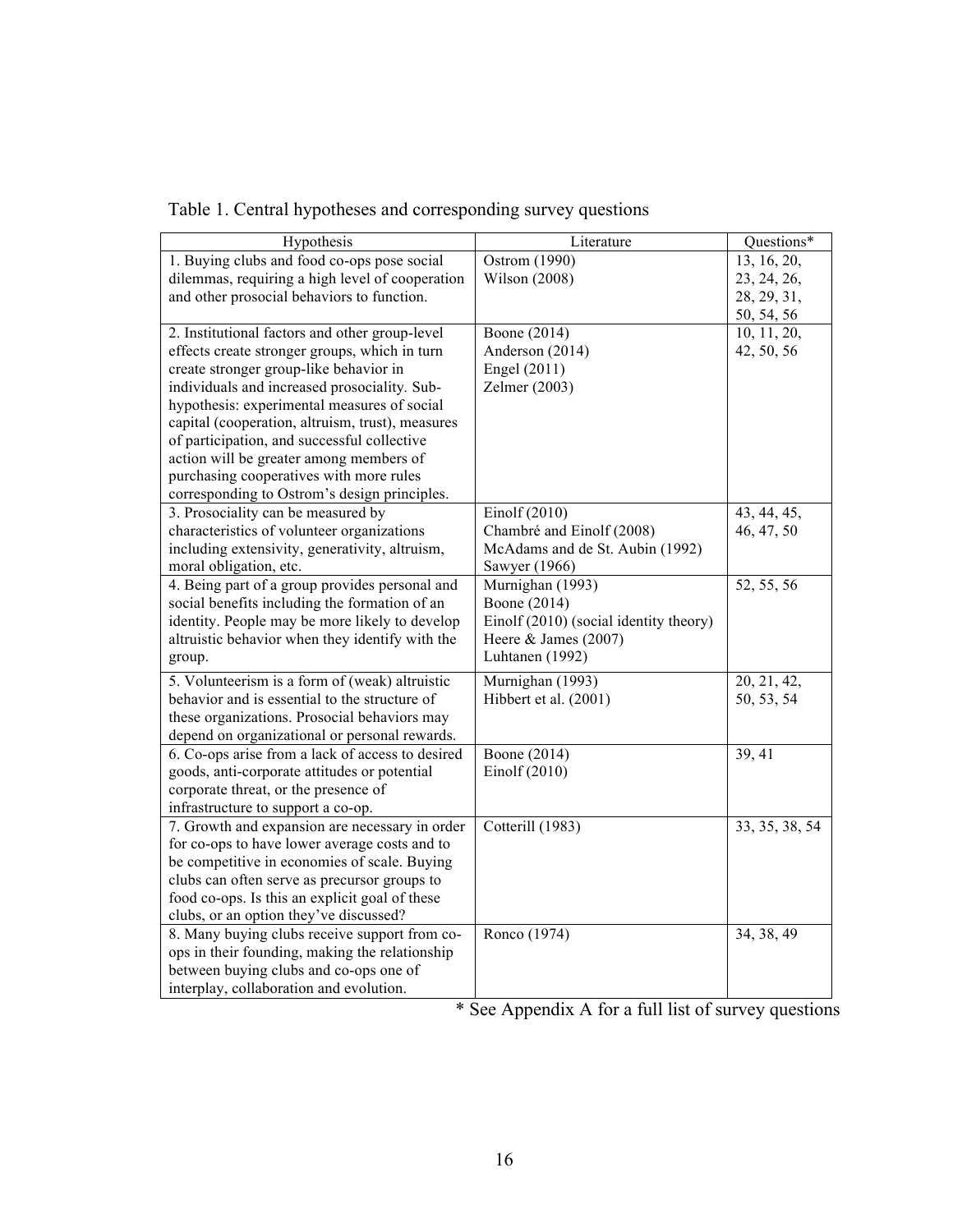#### 2.2 – Survey Design and Implementation

This survey was distributed to a population of buying clubs subscribed to Buying Club Software, Inc., an online service that helps buying clubs coordinate their orders. This service is owned and operated by Mr. Jeremy Bloom, who served as an important community partner to us during this research project. Over the course of our study, Mr. Bloom agreed to provide contact information for the buying club coordinators and helped to share our survey with the clubs. In return, the research team offered to report relevant findings to Mr. Bloom at the end of the study. To that end, the buying club survey included questions requesting users' feedback on his service. We also worked with Mr. Bloom to offer a major incentive to participants of the survey. Clubs were informed that if they were able to reach 75% of active member participation, they would receive a discount of \$100 off of their subscription to Buying Club Software. Funds from the NSF CAREER grant were used to reimburse Mr. Bloom for this incentive.

The survey was distributed by an email campaign to the coordinators of eighteen buying clubs, who were informed of the project and asked to help distribute anonymous survey links to their club members (see Appendix C). Respondents were presented with a notice of informed consent before starting the survey, which explained the purpose of the study, the kinds of questions included in the survey, potential risks and benefits, compensation, confidentiality, voluntary participation, and researcher contact information (see Appendix A). These emails were later followed up with phone calls to establish a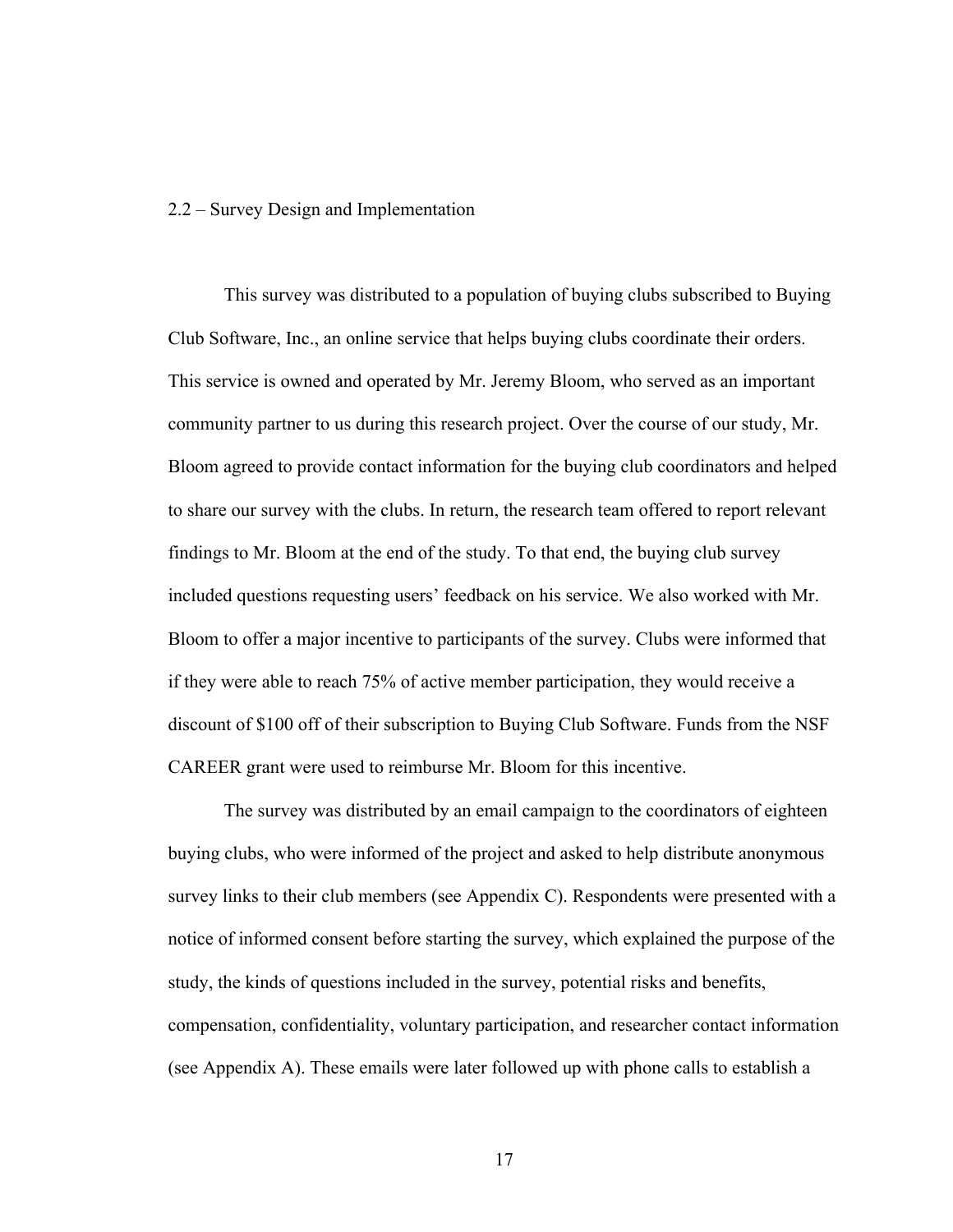relationship between the research team and club coordinators, boost participation and receive any feedback that coordinators or members may have wanted to share with the team. The clubs provided the necessary data for analysis and the research team will deliver key findings and relevant summary data to the clubs and to Jeremy at the end of the study.

The survey contains two different sections: one designated for buying club members and one for buying club leaders and organizers. The member section has 42 questions, including the two experimental economic games, buying club experience and participation, demographics and feedback on the quality of Buying Club Software's service. A coordinator-specific section includes 28 additional questions that address buying club logistics and organization, rules, use of the institutional design principles (IDPs) and buying club history.

#### 2.3 – Experimental Game Methods

The survey began with the dictator game, in which respondents were presented with an endowment of \$8 and given the option to anonymously donate any whole-dollar amount of that sum to another anonymous member of the respondent's buying club. The payout to respondents was calculated using the following formula:

#### Formula 1. Dictator game payout calculation

Compensation =  $8$  – contribution to recipient + donation from dictator in game two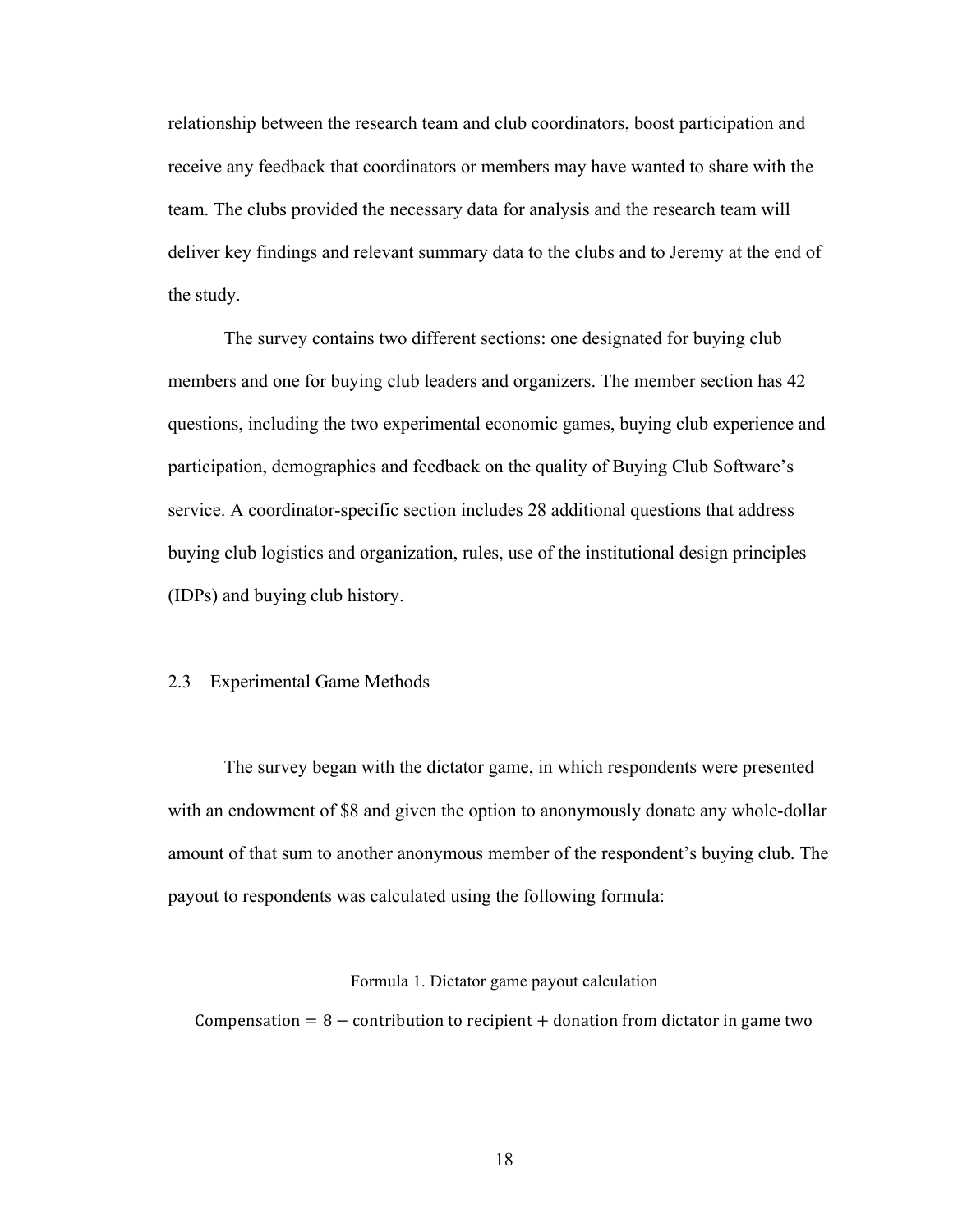Following one round of the dictator game, respondents were presented with one round of the public goods game. They were again provided with an \$8 endowment, from which they had the option of donating any whole dollar amount to a collective fund for their buying club rather than a random individual in the club. Respondents were informed that those funds donated to the collective pool would be multiplied by 1.4 and distributed equally among all participatory members. Total individual compensation was equal to the sum of the compensation from each game.

Formula 2. Public goods game payout calculation

**Comparison** = 
$$
\left[ (8 - \text{contribution to group}) + \left( \frac{\sum \text{ group contributions x 1.4}}{\text{number of group members}} \right) \right]
$$

Following the games, participants were asked to select the option that best describes their role: buying club member or buying club leader or organizer. This is a sorting question that turned on or off the additional set of questions designed for buying club coordinators. All survey questions are provided in Appendix A.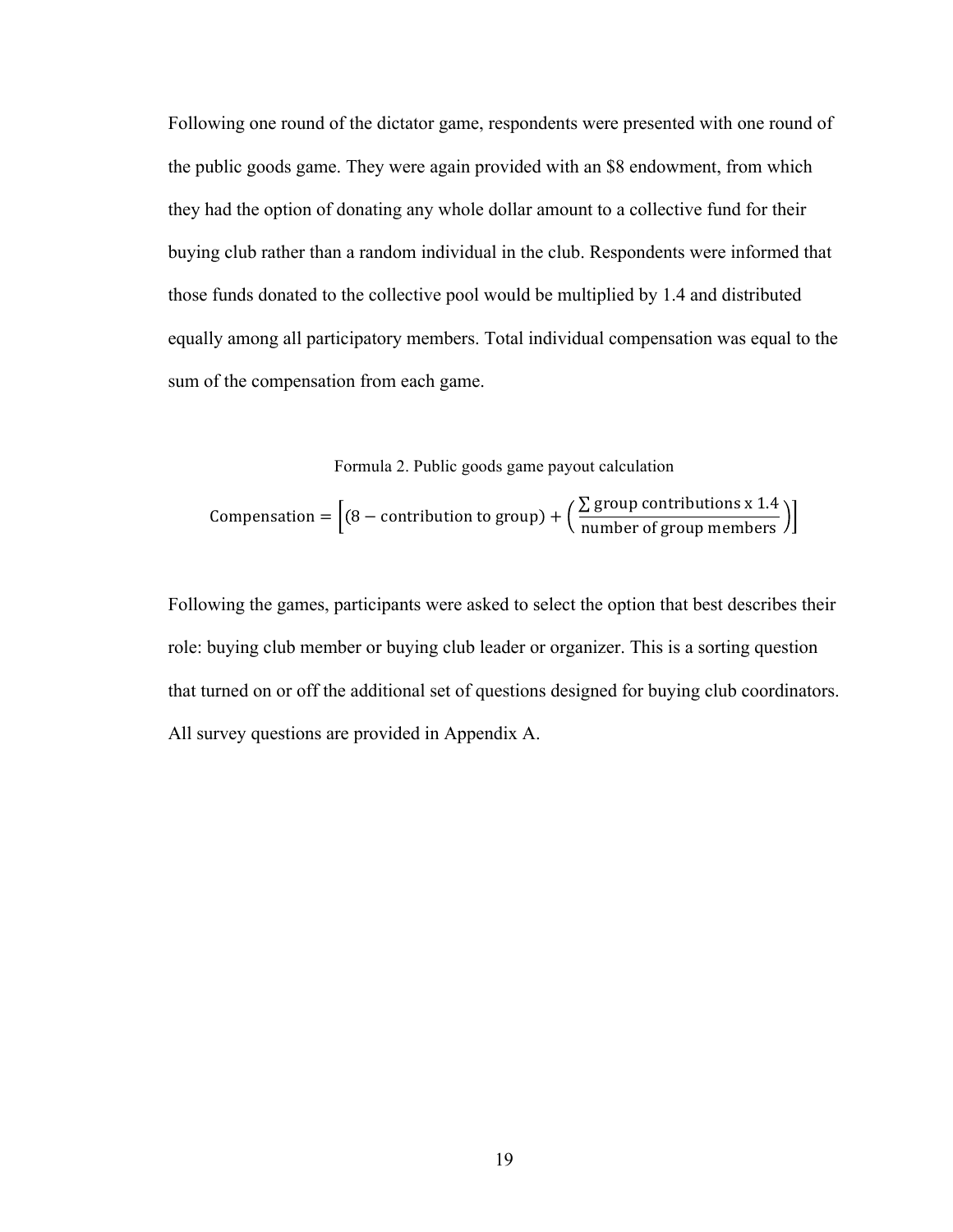#### CHAPTER III

#### 3.1 **–** Summary of Results

This survey was launched on November  $14<sup>th</sup>$ , 2016 and was open until March  $1<sup>st</sup>$ , 2017. A total of 92 participants responded, representing nine different clubs (see Table 2). However, only seven of these clubs had high enough response rates to compare design principle implementation to member responses. The two clubs removed from this analysis provided a total of three responses, which were included in other analyses, such as those comparing experimental game outcomes.

| Table 2.    |                       |                      |                           | Summary of Buying |
|-------------|-----------------------|----------------------|---------------------------|-------------------|
| Club Survey | <b>Buying</b><br>Club | Member<br>Responses* | Coordinator<br>Responses* | Responses         |
|             | A                     |                      |                           |                   |
|             | B                     | 25                   | $\overline{2}$            |                   |
|             | C                     | 13                   |                           |                   |
|             | D                     | 9                    |                           |                   |
|             | E                     | 6                    |                           |                   |
|             | F                     | 7                    |                           |                   |
|             | G                     | 10                   |                           |                   |
|             | Η                     | $\theta$             |                           |                   |
|             |                       |                      |                           |                   |

Total =  $92$ 

\* Includes both complete and partial responses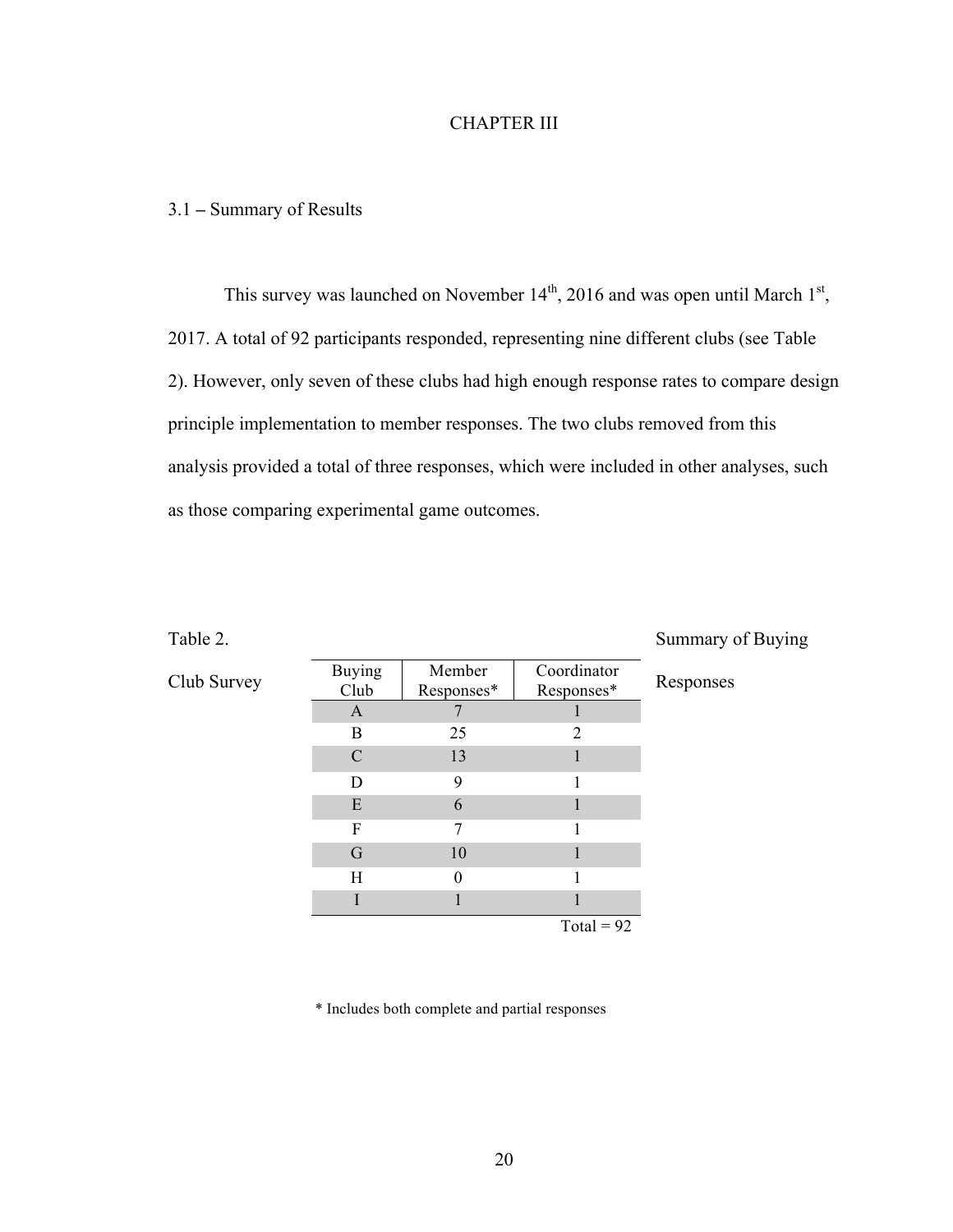## 3.2 – Experimental Game Outcomes

| Club          | Responses | Mean | Median | <b>SD</b> | Minimum | Maximum |
|---------------|-----------|------|--------|-----------|---------|---------|
| A             | 8         | 5.00 | 4.00   | 2.83      | 0.00    | 8.00    |
| B             | 27        | 4.74 | 4.00   | 1.91      | 0.00    | 8.00    |
| $\mathcal{C}$ | 14        | 5.21 | 4.00   | 1.93      | 3.00    | 8.00    |
| D             | 10        | 4.60 | 4.00   | 1.35      | 3.00    | 8.00    |
| E             | $\tau$    | 3.86 | 4.00   | 0.90      | 2.00    | 5.00    |
| F             | 8         | 3.88 | 4.00   | 2.17      | 0.00    | 8.00    |
| G             | 11        | 4.91 | 4.00   | 2.01      | 2.00    | 8.00    |
| Average       |           | 4.60 | 4.00   | 1.87      | 1.42    | 7.60    |

Table 3. Individual club dictator game descriptive statistics (in dollars)

Table 4. Individual club public goods game descriptive statistics (in dollars)

|         | . .       | ີ<br>ີ |        | л.        |         | $\epsilon$ |
|---------|-----------|--------|--------|-----------|---------|------------|
| Club    | Responses | Mean   | Median | <b>SD</b> | Minimum | Maximum    |
| A       | 8         | 5.50   | 6.00   | 2.78      | 2.00    | 8.00       |
| B       | 27        | 5.60   | 6.00   | 2.70      | 0.00    | 8.00       |
| C       | 14        | 6.00   | 8.00   | 2.60      | 2.00    | 8.00       |
| D       | 10        | 5.70   | 5.50   | 2.26      | 2.00    | 8.00       |
| E       | 7         | 5.14   | 6.00   | 3.02      | 0.00    | 8.00       |
| F       | 8         | 4.88   | 5.00   | 3.09      | 0.00    | 8.00       |
| G       | 11        | 4.09   | 4.00   | 2.88      | 0.00    | 8.00       |
| Average |           | 5.27   | 5.71   | 2.76      | 0.06    | 8.00       |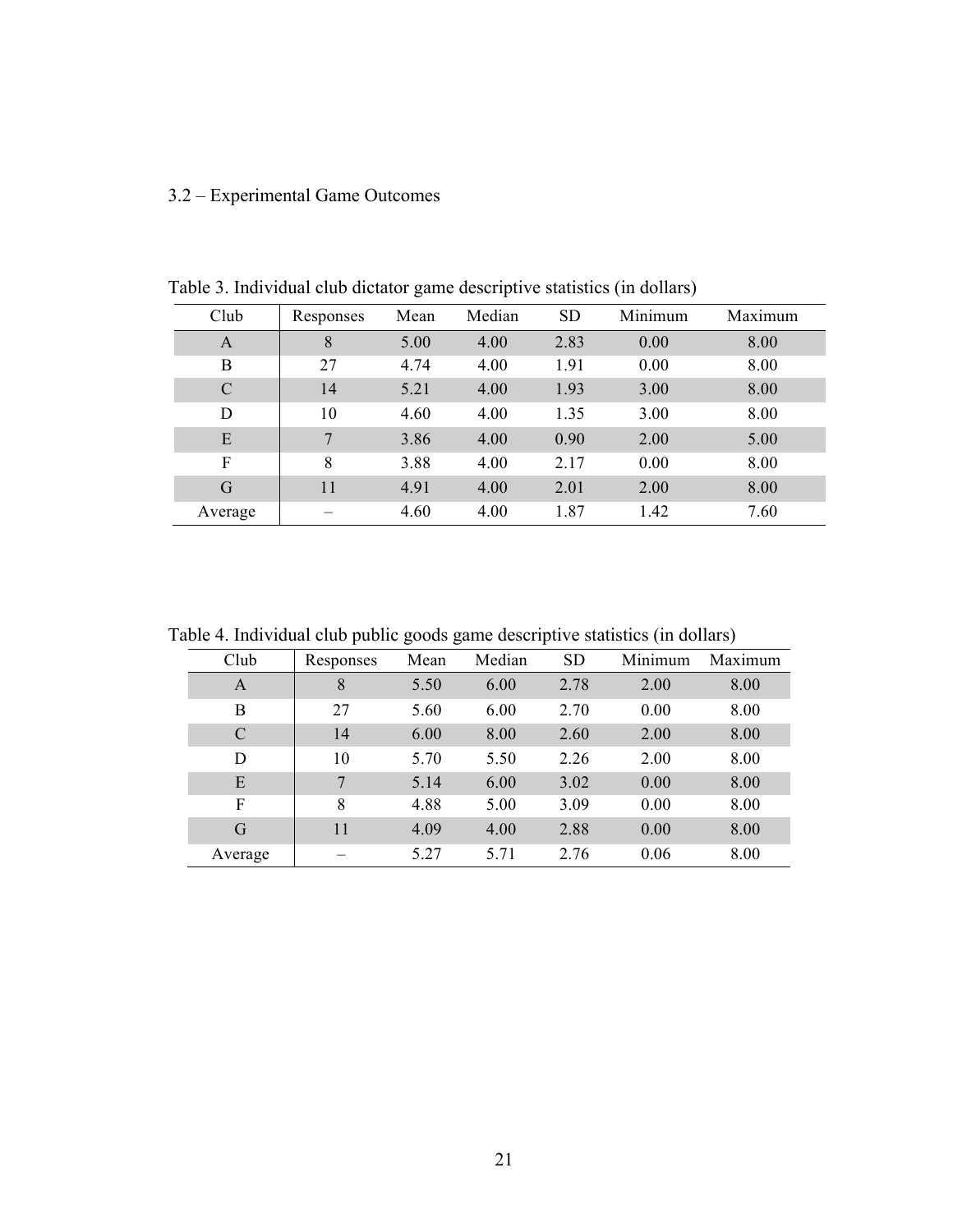

Figure 1. Mean contributions for each game by club

Figure 2. Average donation among groups for each game

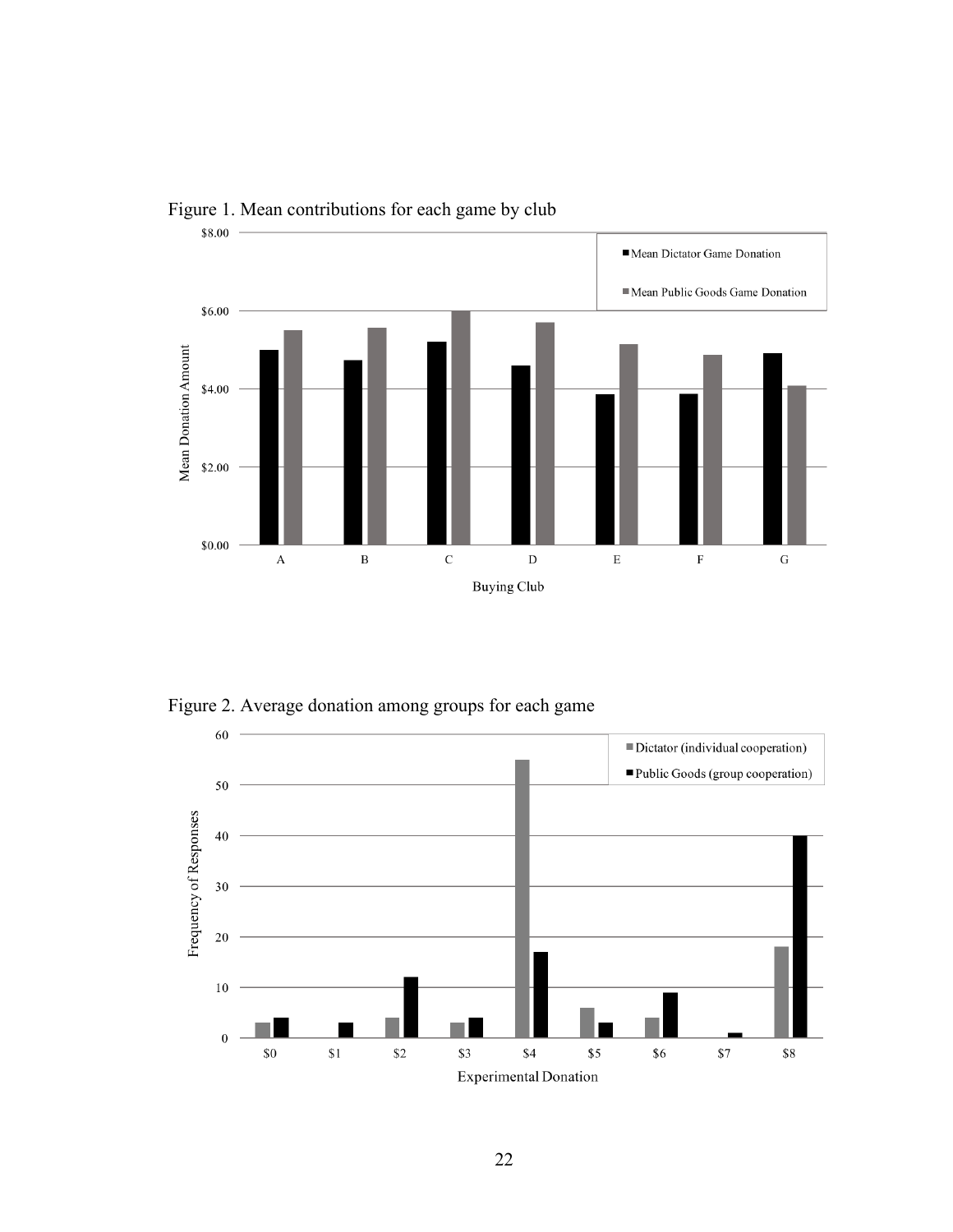#### 3.3 – Discussion of Experimental Game Outcomes

The mean donation for all clubs was \$4.60 (58% of total endowment) for the dictator game, and \$5.27 (66% of total endowment) for the public goods game. In comparing the results of these experimental games with studies conducted on other populations, it is apparent that participants in the current study donated nearly twice the typical amount. Meta-analyses of these economic games have reported a 28% mean donation for the dictator game (Engel 2011) and a 38% mean donation for the public goods game (Zelmer 2003). In comparing these figures, our data show that buying club members donated on average 107% more than the typical amount in the dictator game, and 74% more in the public goods game. This comparison suggests a greater level of cooperation among the buying club members observed at present when compared to those outside of the study population.

Buying club E donated the lowest average amount in the dictator game and is the only club that did not donate any amount greater than \$5.00 in that game. This is significantly lower than the maximum donation for every other club, which was \$8.00. Club E's public goods game donations are much closer to those of the rest of the study population, suggesting that members of this group are more willing or likely to cooperate with the group as a unit than with unspecified other members.

Another interesting finding displayed in Tables 3 and 4 is the increased cooperation shown by buying clubs C and D. Neither of these clubs donated less than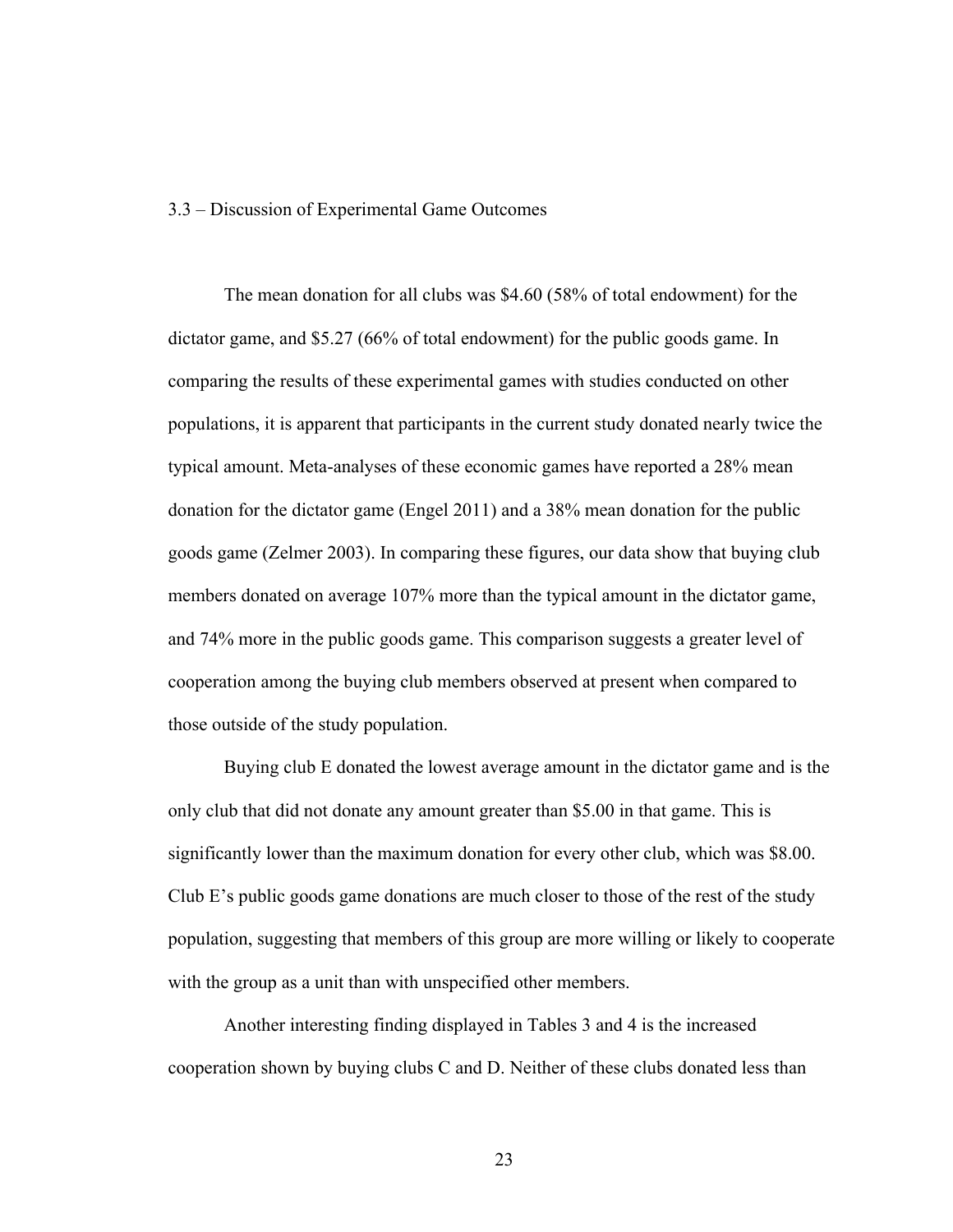\$2.00 or \$3.00 in the dictator or public goods games, respectively, where most other groups had at least one person donate \$0.00. The average donations of groups C and D are consistently high, with similar standard deviations in each of the games. Through their game choices, these buying clubs are notably similar in their cooperative behaviors.

Generally, individuals donate more on average to public goods games than to dictator games (Engel 2011; Zelmer 2003). Buying club G stands out in these data as the only group that donated a greater amount of money to the dictator game than to the public goods game (see Figure 1), which is opposite of the anticipated outcome of these experimental games and contrasts with the results of all other clubs in the current study. This finding suggests that those in club G may be more cooperative with other members directly than with the group as a unit. Future exploration of this club's survey responses may help explain this finding.

Figure 1 shows the total distribution of average donation amounts for both experimental games. As noted in Chapter I, dictator and public goods donations are generally not distributed normally. The anticipated distribution for these games shows a cluster of donations at the minimum (zero dollars), another at the median (four dollars) and one at the maximum (eight dollars). Figure 2 shows that the donations for the games in this survey are concentrated at the median and maximum amounts, with very few donations at the minimum. This may provide another suggestion that the study population observed in this research is more cooperative toward one another than the general public (Engel 2011; Zelmer 2003), which would support the broader hypothesis (*H2*) presented in Section 2.1. This and the other exploratory findings mentioned will be helpful in shaping the way the larger research project proceeds.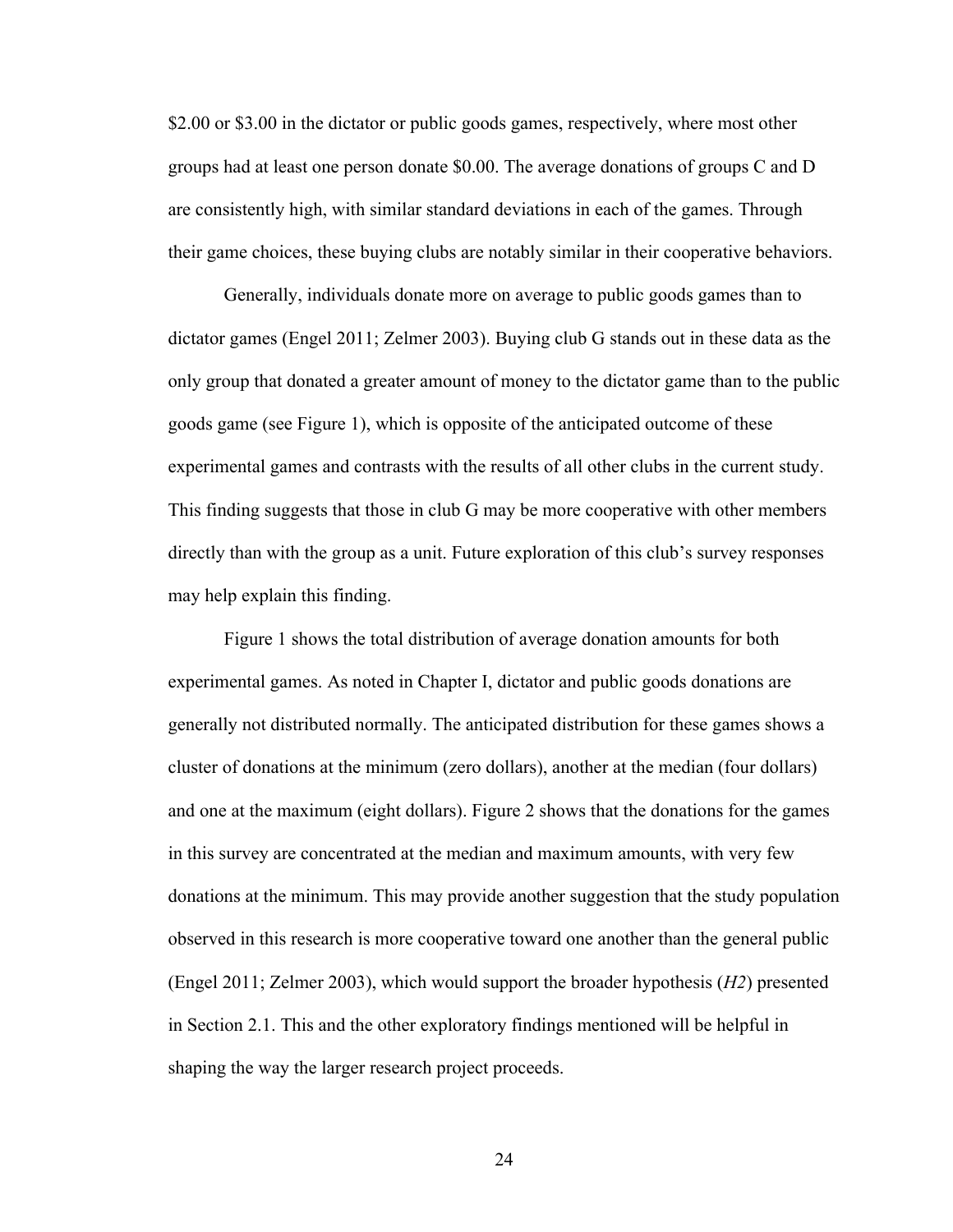#### CHAPTER IV

#### 4.1 – Summary of Quantitative Analysis

Ostrom's institutional design principles were derived from small communities that managed common pool natural resources such as fishing grounds and grazing pastures for livestock. The present study observes small voluntary organizations, which instead of managing a common pool natural resource, manage mutually beneficial "club goods" – the practice of collaborating to share food orders, and the social organization that supports that sharing. The following implementation of Ostrom's design principles in the survey construction and analysis further expands upon the work of scientists who have applied the Ostrom principles in nontraditional contexts.

The primary objectives of the initial exploration of the data obtained from the food buying club survey were to investigate the prevalence of Elinor Ostrom's design principles within individual food buying clubs, and the extent to which the implementation of those principles influences cooperation among members of the clubs. In order to understand the relationship, if any, between the prevalence of buying club cooperation and the implementation of the design principles, a series of index variables were constructed using a handful of relevant survey questions. Indices for six individual design principles and an overall index were then compared to measures of cooperation in four regression analyses. These equations are listed in Table 6 along with the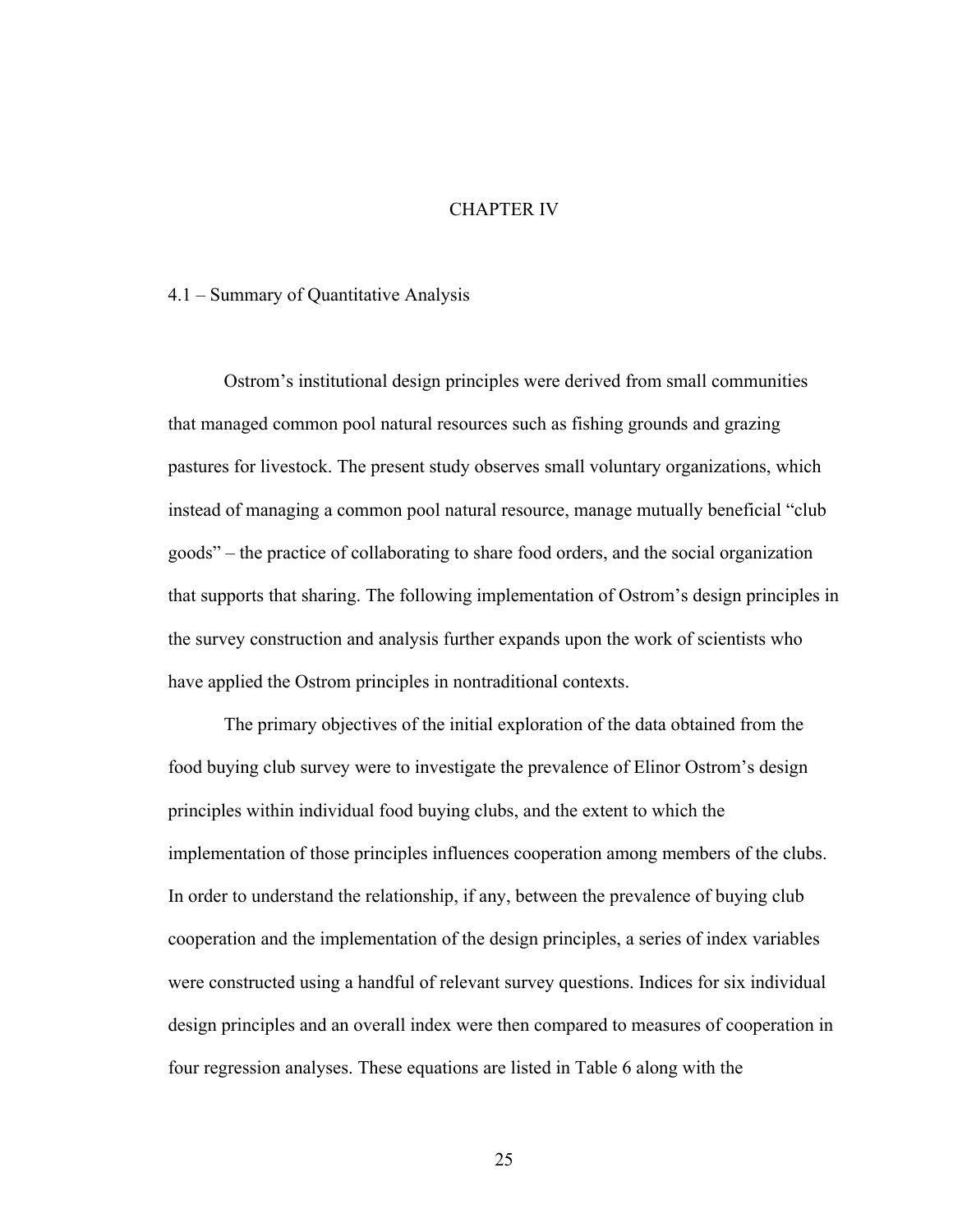corresponding design principles and survey questions created to measure the prevalence of the design principles.

Elinor Ostrom produced a series of eight core design principles, as described in Chapter I of this thesis, but only the first six were implemented in this survey of food buying clubs. Principles seven and eight are less relevant to the study population at hand because they are concerned with group function as it relates to a larger system. Design principle seven, *minimal recognition of rights to organize,* ensures that individuals within groups can craft their own set of rules without facing oppressive or didactic treatment from higher authorities like government bodies. Principle eight, *nested enterprises,* is concerned with the consistent presence of the other principles at nested organizational levels and pertains more to complex and larger-scale CPRs. Given the context of this study, integration of principles seven and eight in the survey would prove difficult given the small niche market that buying clubs occupy. Additionally, the goals of this research project aligned more congruently with the first six principles, hence why they were chosen during survey design.

Here, an index was calculated to represent the prevalence of each institutional design principle for each club. The indices range from 0 to 1, and are used to compute and overall index for the total prevalence of all institutional design principles in each club. This index represents a measure of the institutional rules and factors likely to secure cooperation within each club.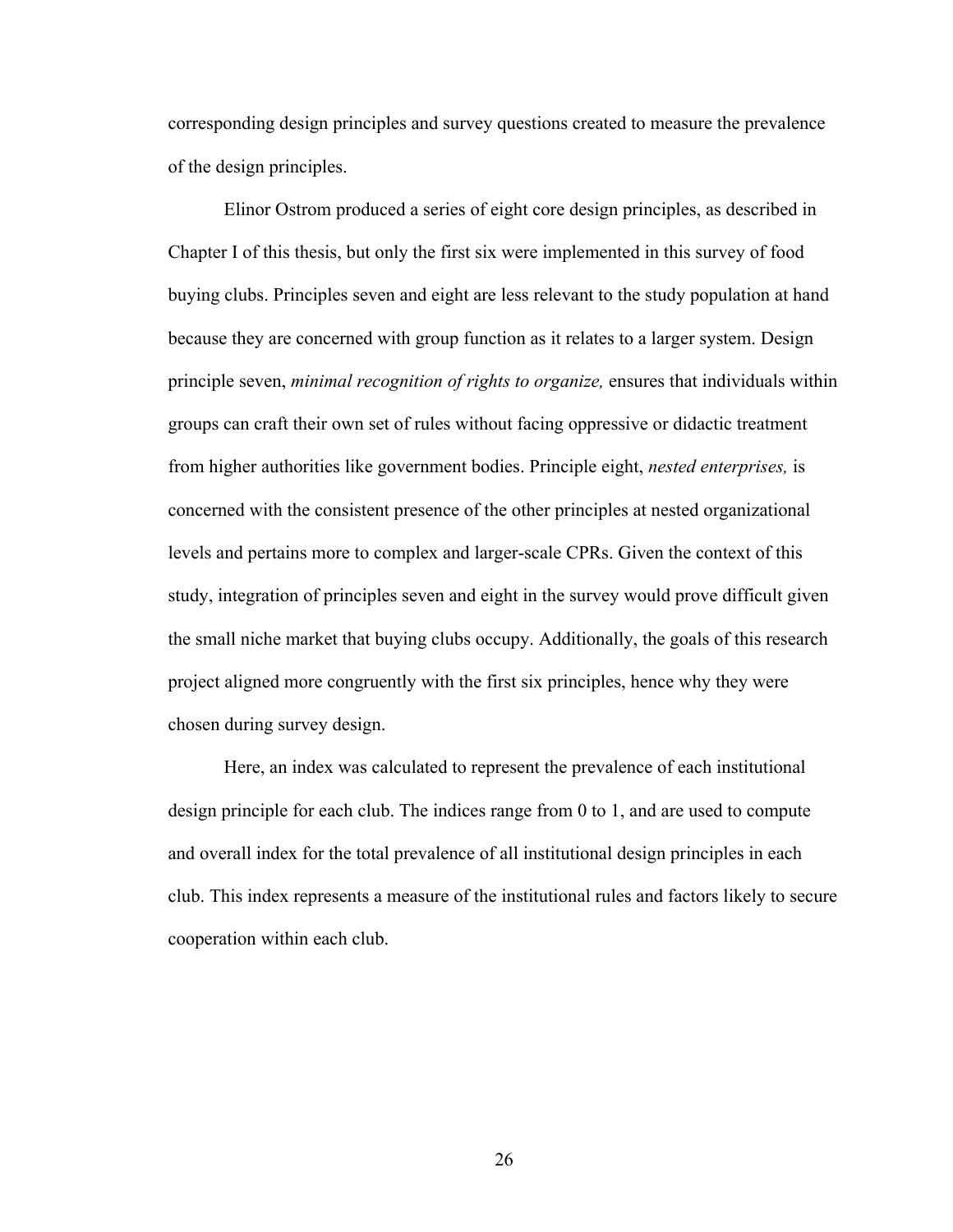|  |  | Table 5. Design principle score index calculations |  |
|--|--|----------------------------------------------------|--|
|  |  |                                                    |  |

|                | <b>Institutional Design Principle</b>                                                                                                                                                                                                                                                     | Questions  | <b>Index Calculation</b>                                                                                                                                                       |
|----------------|-------------------------------------------------------------------------------------------------------------------------------------------------------------------------------------------------------------------------------------------------------------------------------------------|------------|--------------------------------------------------------------------------------------------------------------------------------------------------------------------------------|
| $\mathbf{1}$   | <b>Clearly defined boundaries:</b><br>Individuals or households who have<br>rights to withdraw resource units<br>from the CPR must be clearly defined,<br>as must the boundaries of the CPR<br>itself.                                                                                    | 23, 24     | Mean                                                                                                                                                                           |
| $\overline{2}$ | Congruence between appropriation<br>and provision rules and local<br>conditions: Appropriation rules<br>restricting time, place, technology,<br>and/or quantity of resource units are<br>related to local conditions and to<br>provision rules requiring labor,<br>material and/or money. | 20, 50, 54 | $\overline{\Sigma \text{HC}}_{\overline{S}}$<br>НR<br>$HC = Total hours contributed to club$<br>$HR = Total hours required by club$<br>$S =$ Percent of satisfaction with club |
| $\overline{3}$ | Collective-choice arrangements:<br>Most individuals affected by the<br>operational rules can participate in<br>modifying the operational rules.                                                                                                                                           | 56         | $\sum R$<br>$\overline{3n}$<br>$R$ = Response to question 56<br>(given assignments of 0-3)                                                                                     |
| 4              | <b>Monitors</b> , who actively audit CPR<br>conditions and appropriator<br>behavior, are accountable to the<br>appropriators or are the<br>appropriators.                                                                                                                                 | 28         | Mean                                                                                                                                                                           |
| 5              | <b>Graduated sanctions: Appropriators</b><br>who violate operational rules are<br>likely to be assessed graduated<br>sanctions (depending on the<br>seriousness and context of the<br>offense) by other appropriators, by<br>officials accountable to these<br>appropriators, or by both. | 29         | Mean                                                                                                                                                                           |
| 6              | <b>Conflict-resolution mechanisms:</b><br>Appropriators and their officials have<br>rapid access to low-cost local arenas<br>to resolve conflicts among<br>appropriators or between<br>appropriators and officials.                                                                       | 31         | Mean                                                                                                                                                                           |

The first design principle concerns the clarity of boundaries around the common resource (in this case access to the system of shared shopping) and those who can access it. Two questions in the survey addressed this principle: Question 23 asks, "are there any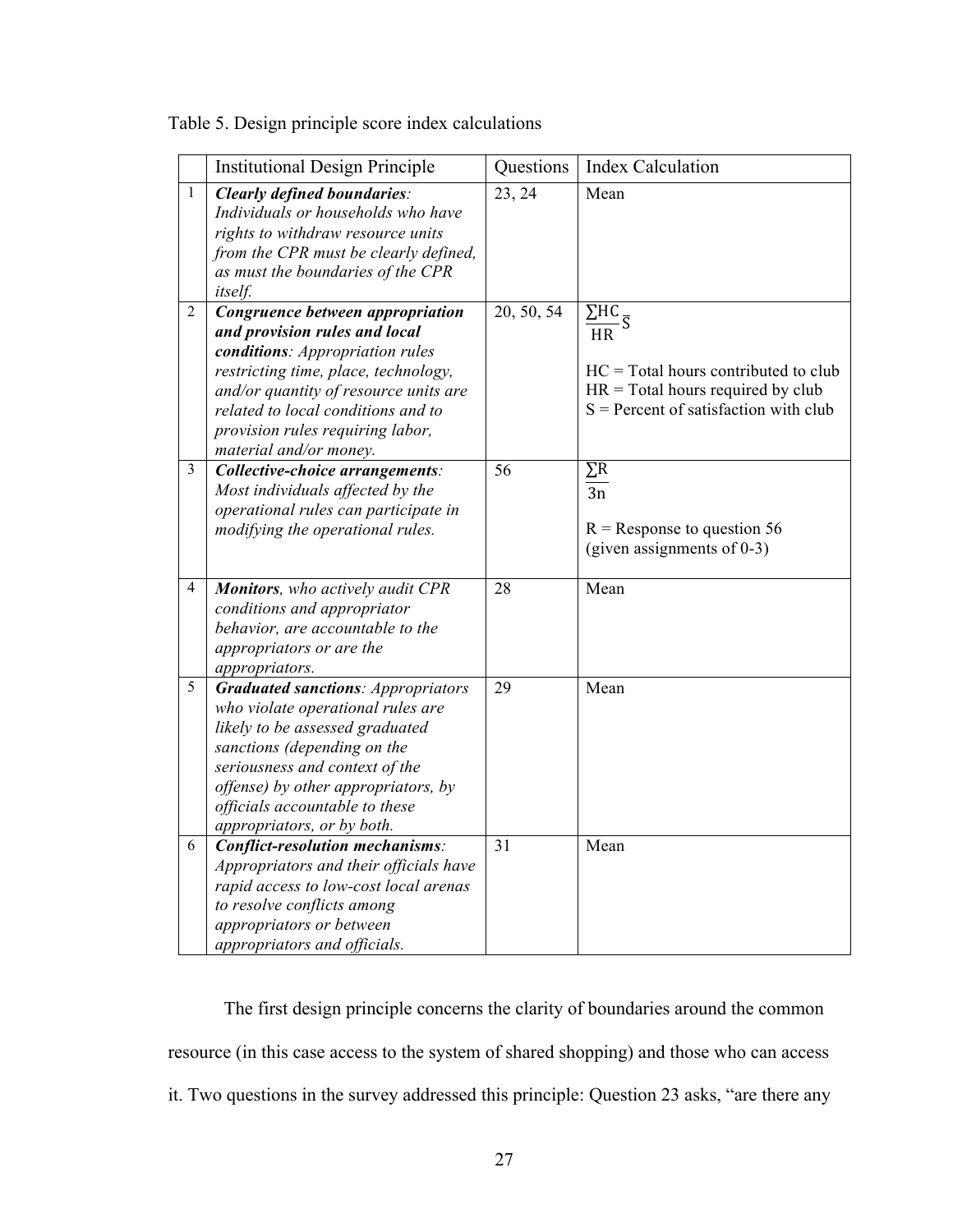criteria required to join your buying club? Question 24 asks, "are there any requirements for staying a member of the club? To calculate the score for this design principle, the two survey responses were averaged to produce an index, as noted in Table 5.

Design principle two addresses a congruence between rules for contribution, or provision, and rules for individual benefit from group participation. Often, provision and appropriation rules within a group can be flexibly interpreted depending on the characteristics of the group. In the case of food buying clubs, provision can be defined by rules for hourly volunteer or paid contribution of work to the group, and was measured with questions 20 and 50. Individual benefit was measured with question 54. Question 20 states, "Buying clubs usually need certain tasks to be done. On average, how many hours per week does each task require?" Question 50 asks, "How many hours per week, on average, do you do work tasks for the buying club?" Finally, question 54 asks, "In general, how happy or satisfied are you with your group?

To calculate the total score for the second design principle, the sum of hours contributed to the club was divided by the total hours required, and then multiplied by the average satisfaction with the buying club. This formula captures the success of the buying club in two senses: ability to complete necessary work weighted by individual satisfaction to satisfy the congruence as described in Ostrom's second principle.

The third design principle is related to the ability of individuals to participate in group decision making. Because this principle is relatively straightforward, the survey asks a simple question that measures the amount of democratic participation that happens within each club. Question 56 asks, "As a member of this buying club, do you feel as though you have a say in all decisions being made?" The options for this question, with a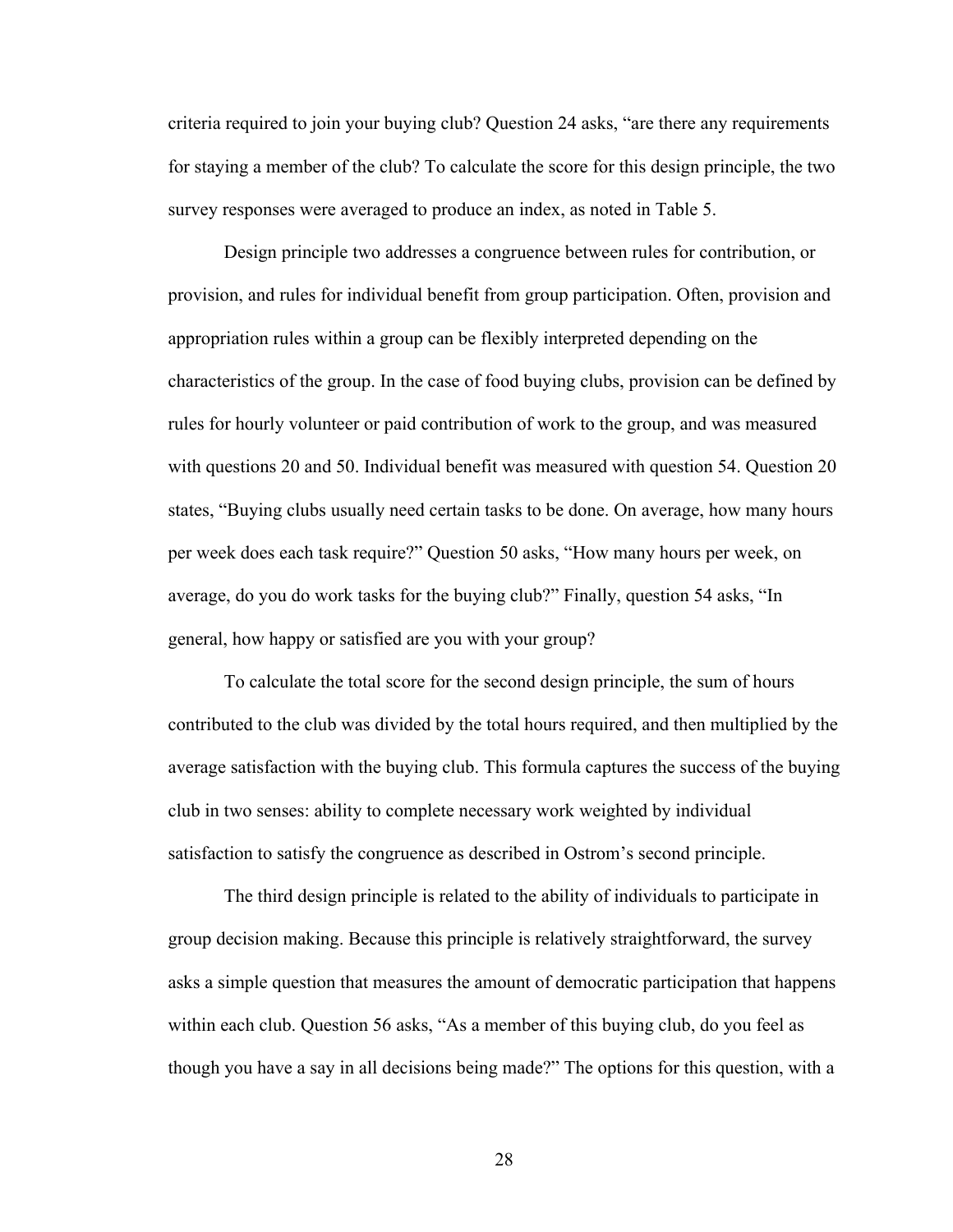score of 0-3 assigned to each, are as follows: I don't have any say (0), I have some say but not as much as others  $(1)$ , I have equal say in what happens on some matters  $(2)$ , and I have I have equal say in what happens on all matters (3). To calculate the overall score for this principle, the sum of these assignments was divided by the number of responses times three, which is the maximum score for each response. This formula provided a score ranging from 0-1 for each club.

Design principle four is concerned with monitoring individual behavior within groups to ensure that members are held accountable for their actions that affect the CPR. In other words, it is a way to determine if the rules of the group need to be enforced. The coordinator survey contains one question that addresses this principle. Question 28 asks, "Does your club have a system for monitoring behavior among members? Options are yes or no, with a text box to describe any particular monitoring methods. To calculate the score, clubs were either given a 0 or 1, with 0 indicating no use of a monitoring system and 1 indicating the presence or use of such a system. In the present study, none of the clubs used a system to monitor member actions, so we have excluded this variable from the regressions.

The fifth principle is also concerned with rule enforcement, but is more focused on disciplinary action. The survey includes design principle five in question 29 of the coordinator survey, which asks, "Are there consequences for breaking these rules?" as a follow-up to question 28 described above. The options for question 29 are yes or no, and the score for this principle was calculated in the same manner as design principle four, with 0 indicating no consequences, and 1 indicating the presence or implementation or consequences for rule-breaking.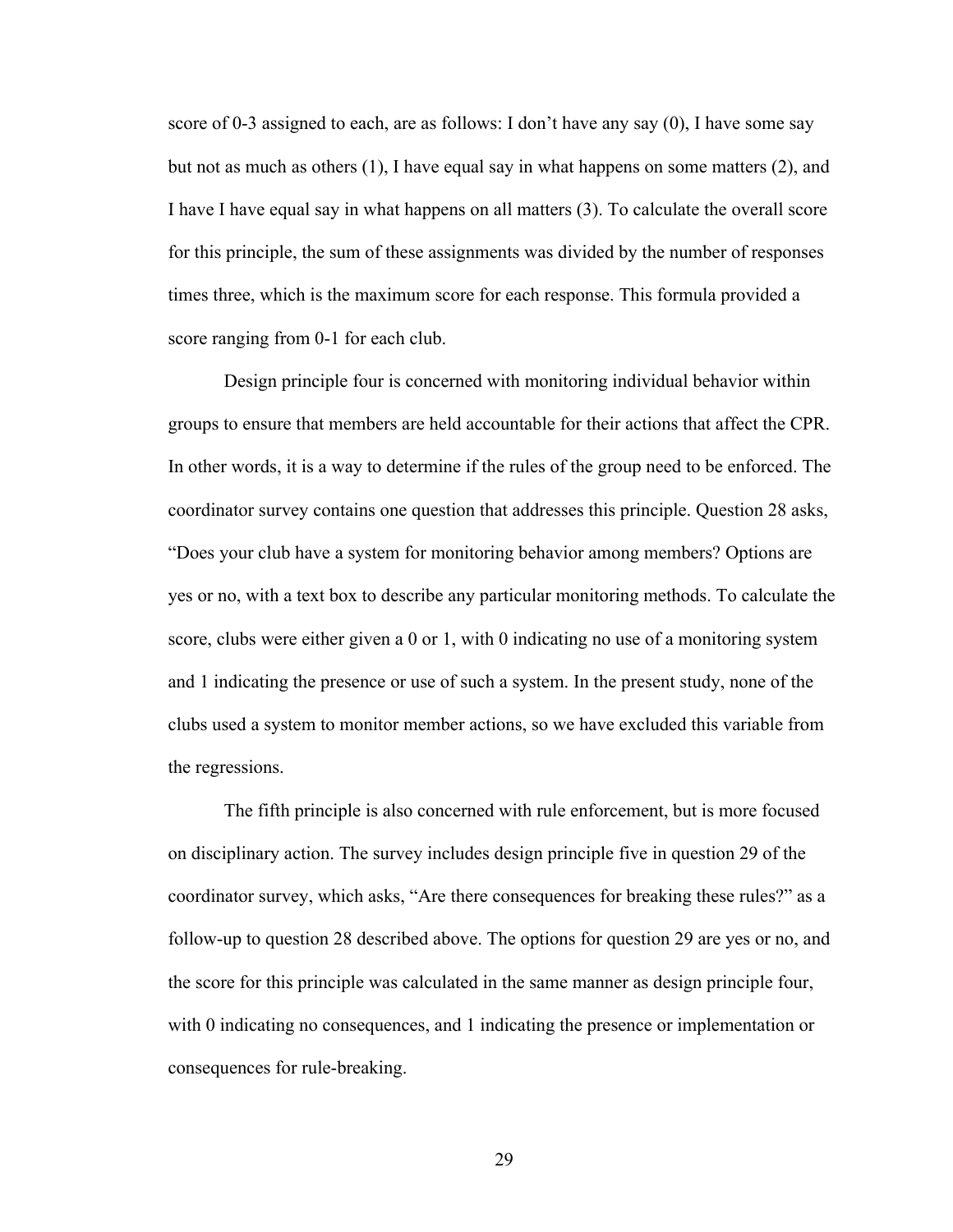The sixth and final design principle included in this survey is concerned with group ability to resolve conflicts in a productive and beneficial way. Question 31 of the coordinator survey asks, "Does the buying club have a standardized method for resolving conflicts?" The options for response are yes or no, and the score for this principle was calculated in the same manner as principles four and five, with 0 indicating no standard method and 1 indicating the presence or use of a conflict-resolution method. Because no clubs had a score of 1, we excluded this IDP from the analysis.

To calculate the total, aggregated score for each club, a simple average of all of the individual scores was taken (see Table 6).

|      | Table 6. Calculated design principle scores of individual clubs |                  |                  |                  |                        |  |  |  |
|------|-----------------------------------------------------------------|------------------|------------------|------------------|------------------------|--|--|--|
| Club | IDP <sub>1</sub>                                                | IDP <sub>2</sub> | IDP <sub>3</sub> | IDP <sub>5</sub> | <b>Total IDP Score</b> |  |  |  |
| A    |                                                                 | 0.9              | 0.57             |                  | 0.25                   |  |  |  |
| B    |                                                                 | 0.66             | 0.64             |                  | 0.38                   |  |  |  |
| C    | 0.5                                                             | 0.32             | 0.62             |                  | 0.24                   |  |  |  |
| D    |                                                                 | 0.85             | 0.83             |                  | 0.20                   |  |  |  |
| E    | 0.5                                                             | 0.24             | 0.88             |                  | 0.27                   |  |  |  |
| F    |                                                                 | 0.32             | 0.57             |                  | 0.40                   |  |  |  |
| G    |                                                                 | 0.27             | 0.71             |                  | 0.16                   |  |  |  |

Table 6. Calculated design principle scores of individual clubs

Average score: 0.29

#### 4.2 **–** Statistical Analyses

These data were analyzed using two statistical methods. First, a series of means tests cross-examining the average donation amounts of each group for the two experimental games were conducted. Though these data are discrete, the use of means tests, especially with ordinal data, is common (De Winter & Dodou 2010). Because these data are not normally distributed, we used a non-parametric Mann-Whitney Wilcoxon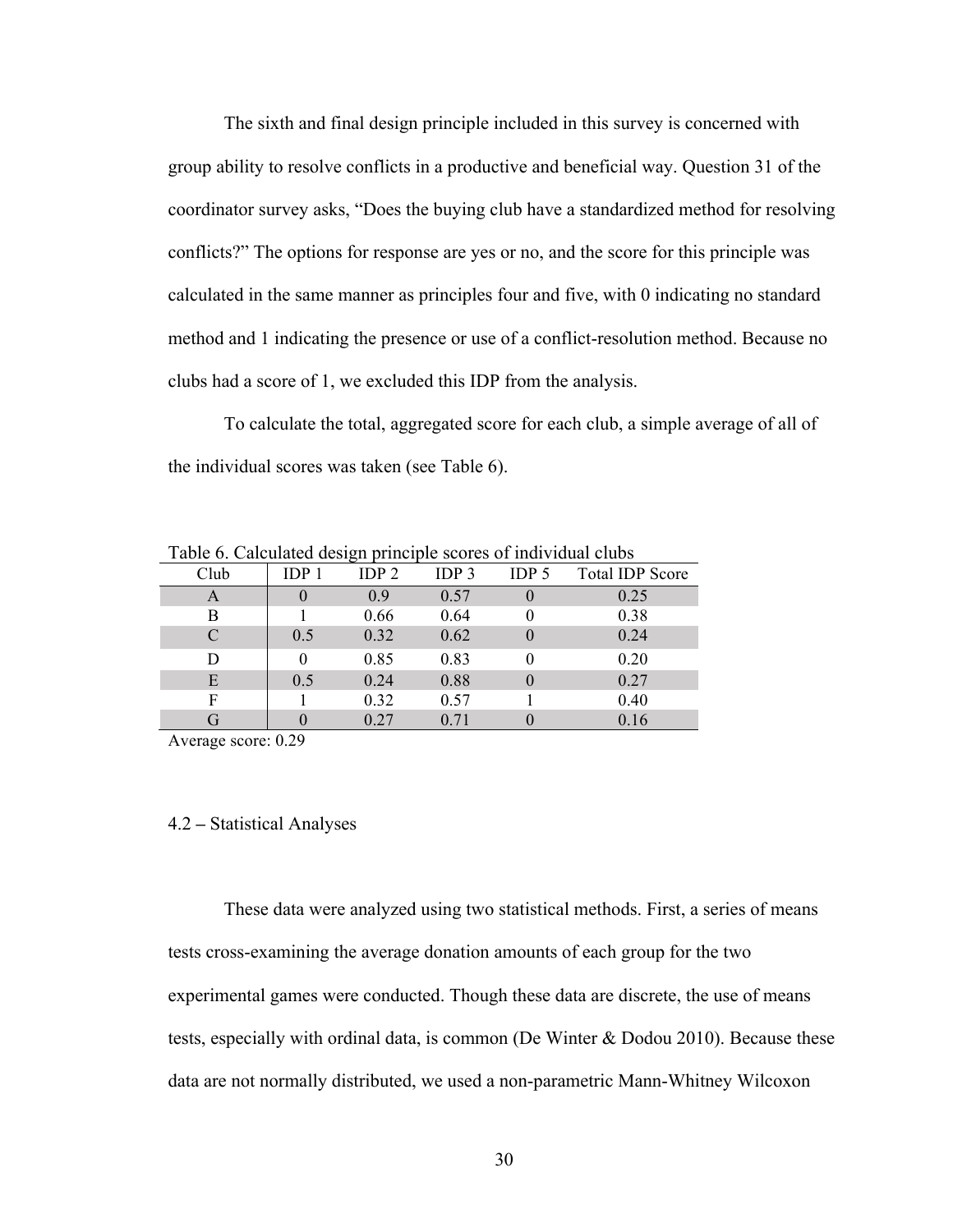Test. The purpose of these means tests was to observe any significant difference between donations across groups. The means tests did not yield any significant difference between group donations, as shown in Appendix D.

The second method of statistical analysis implemented was a multi-level regression. Four versions of the regression were computed to examine both the dictator and public goods game donations and measuring those outcomes against the use of the Ostrom design principles within groups, while constituting for demographics. For each of the two games, the regressions observed both aggregated IDP scores (see Table 6) in relation to the game contributions, and individual IDP scores (indices shown in Table 5) in relation to game contributions. We model individual dictator game responses as a function of group level characteristics related to IDPs and individual characteristics. The results of these regressions are listed in Table 7.

Formula 3. Regression formula

 $D_{ij} = \alpha + \eta' \text{IDP}_i + \beta' X_i + \epsilon_i$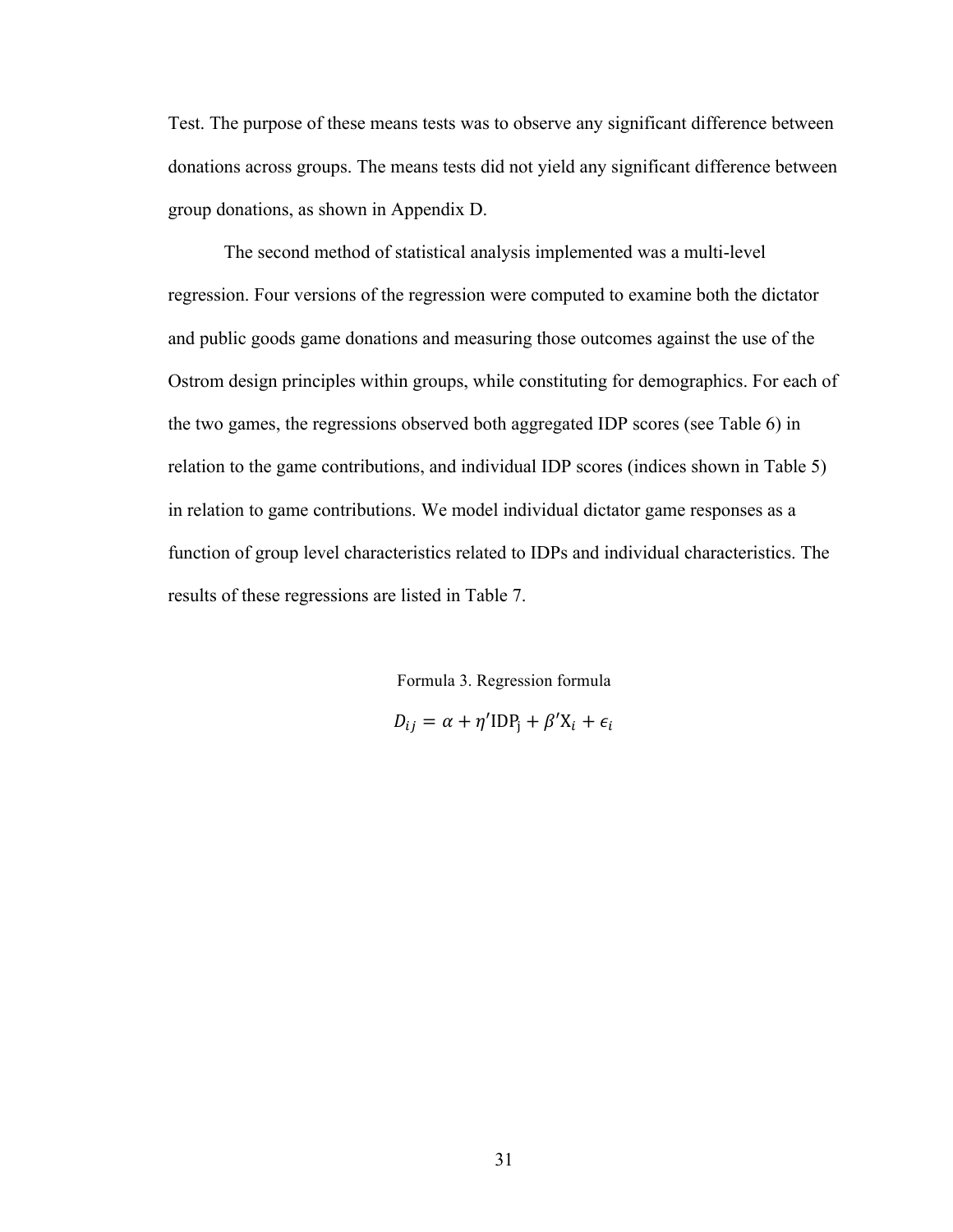|                                 |             | Dictator Game | <b>Public Goods Game</b> |            |  |  |
|---------------------------------|-------------|---------------|--------------------------|------------|--|--|
| Estimates                       | <b>IDP</b>  | <b>IDP</b>    | <b>IDP</b>               | <b>IDP</b> |  |  |
|                                 | Total       | Individual    | Total                    | Individual |  |  |
| <b>IDP</b> Score                | $-1.746553$ |               | 3.341762                 |            |  |  |
| IDP <sub>1</sub>                |             | 0.09          |                          | 0.91       |  |  |
| IDP <sub>2</sub>                |             | 0.09          |                          | 0.21       |  |  |
| IDP <sub>3</sub>                |             | $-2.07$       |                          | 1.46       |  |  |
| IDP <sub>5</sub>                |             | $-2.52**$     |                          | $-0.18$    |  |  |
| Age                             | $-0.04*$    | $-0.03'$      | $-0.05*$                 | $-0.05'$   |  |  |
| Income                          | $0.02**$    | $0.02**$      | 0.005                    | 0.01       |  |  |
| $#$ of<br>dependents            | $-0.27$     | $-0.02$       | 0.10                     | 0.10       |  |  |
| R-squared                       | 0.14        | 0.20          | 0.05                     | 0.01       |  |  |
| F                               | 3.67        | 3.47          | 1.96                     | 1.15       |  |  |
| p-value                         | 0.01'       | $0.003*$      | 0.11                     | 0.35       |  |  |
| **p < 0.01, *p < 0.05, 'p < 0.1 |             |               |                          |            |  |  |

Table 7. Estimated coefficients (in dollars)

#### 4.3 – Discussion of Quantitative Analysis Results

As shown in Table 7, the only significant predictors of dictator game donations are IDP 5, age, and household income. Interestingly, the existence of design principle 5 (graduated sanctions) is negatively associated with dictator game contributions. This is an unanticipated outcome, seemingly contradicting hypothesis *H2*. However, the effect for IDP 5 relies on a single coordinator answering a single yes answer on question 29. While this could be a truthful answer and real effect we are observing, this finding can only be supported with low certainty due to its reliance on a single data point.

Age was negatively associated with donations in both economic games, showing some level of significance in each regression. This runs counter to the expected positive effect (Engel 2011). Income was positively associated with donations in the dictator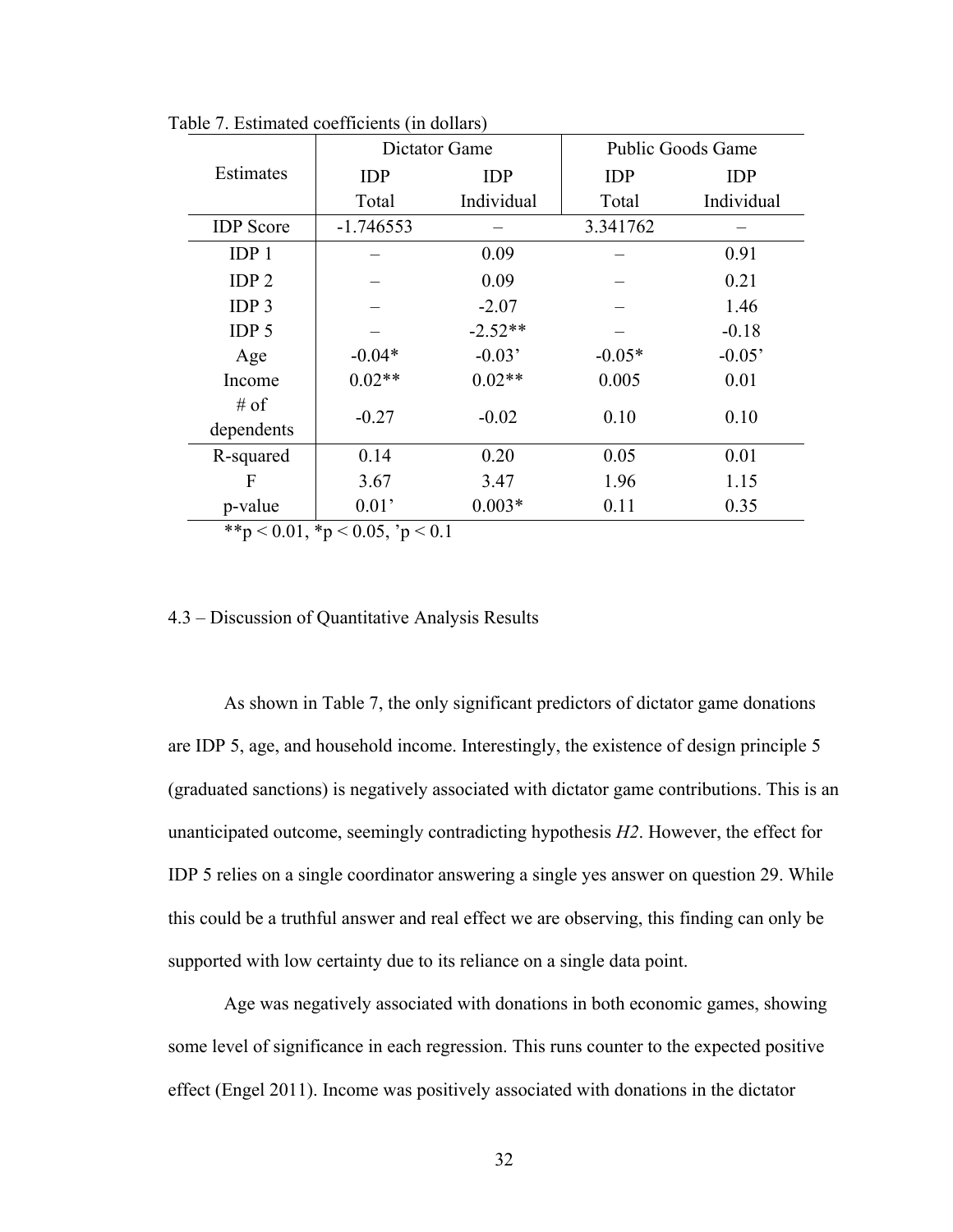game, which also runs counter to the expected negative relationship (Piff, Kraus, Côté, Cheng, & Keltner, 2010).

The models developed for the dictator game were significant at both the total and individual levels, as indicated by the respective p-values of 0.01 and 0.003. The models for the public goods game were not significant enough to express the relationship between the IDP scores and game donations, which is evident in their p-values. There are many potential reasons for the inadequacy of these models. The paucity of data gathered by the present study must be taken into account, which has almost certainly yielded some unanticipated results. There were only seven individual clubs with a total of nine coordinators and 76 members surveyed. In addition, there may be better ways to specify the model given these data.

If the methods of analysis used in this study measured the IDPs accurately, the data observed at present do not suggest that the use of design principles in the food buying clubs surveyed has any significant impact on the strength of individual or group cooperation as measured by the experimental economic games. While it is entirely possible that the extent to which buying clubs utilize the principles is not significant enough to impact the cooperation of individuals or groups, as the data suggest, it would be difficult to determine without a larger study population and more accurate models to observe the potential relationship between design principle implementation and experimental measures of cooperation.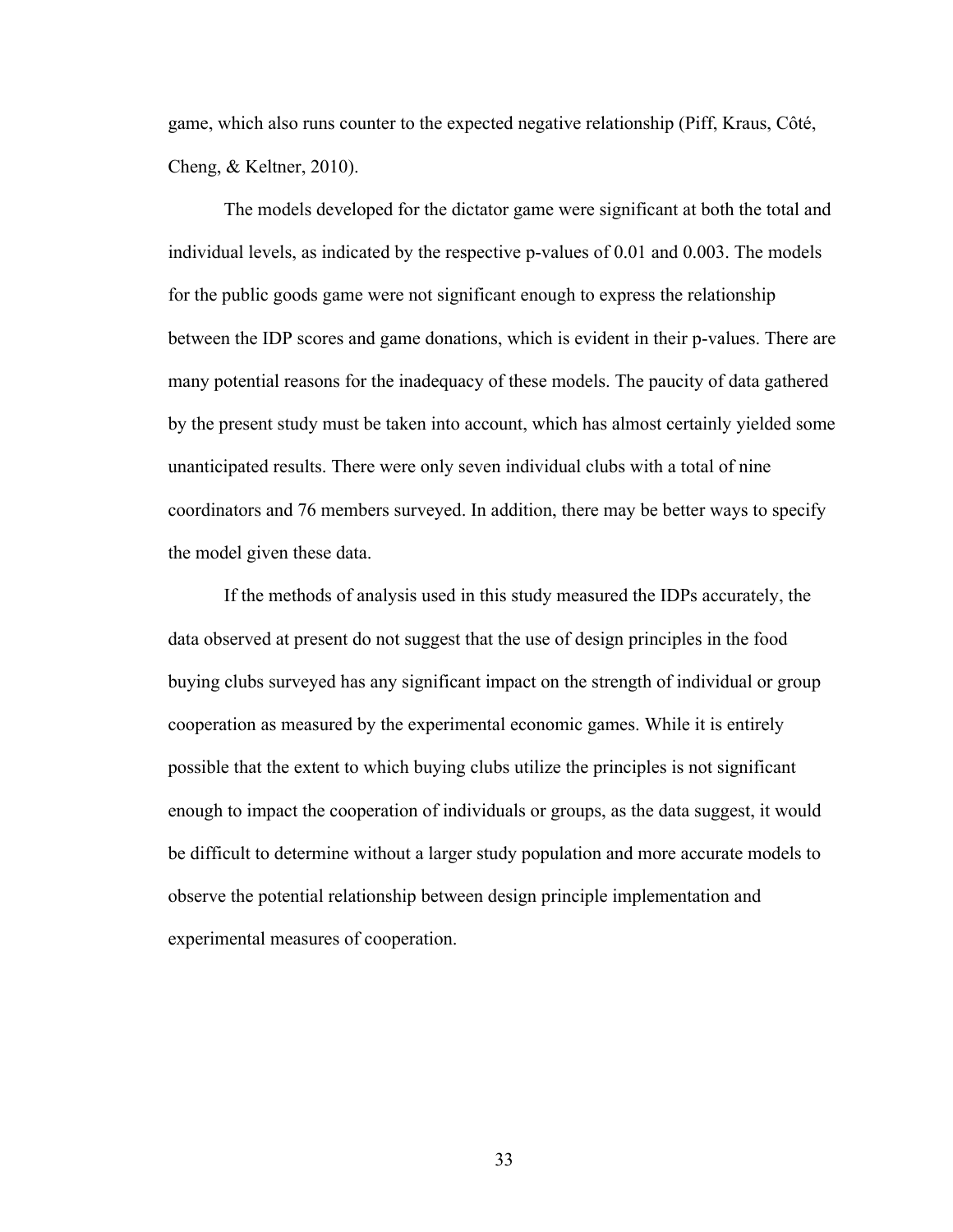#### CHAPTER V

#### 5.1 – Conclusions

This study found average dictator game contributions from the participating buying clubs to be nearly double that of average contributions from groups in other contexts, with 58% found in this study compared to Engel's 28% (2011). The average public goods game donation found in this study was 66% of total endowment, which is nearly double that of typical donations of 38% found in other studies (Zelmer 2003). This comparison suggests elevated levels of cooperation among buying club participants when compared to other study populations, and provides support for H1. Scant support for H2 was found, with the significance of one design principle's influence on cooperation resting on a single data point. Age was associated negatively with giving in both games, and household income was associated positively with dictator contributions but had no effect on public goods game donations. Mean contributions for both experimental games greatly exceeded those observed in other study populations.

#### 5.2 – Next Steps

The major goal of this thesis is to provide a preliminary, exploratory analysis of survey data generated by the ongoing study of food buying clubs, which is one component of a larger study of cooperation in the local food industry. Thus, recommendations for next steps are key deliverables of this project. The next step in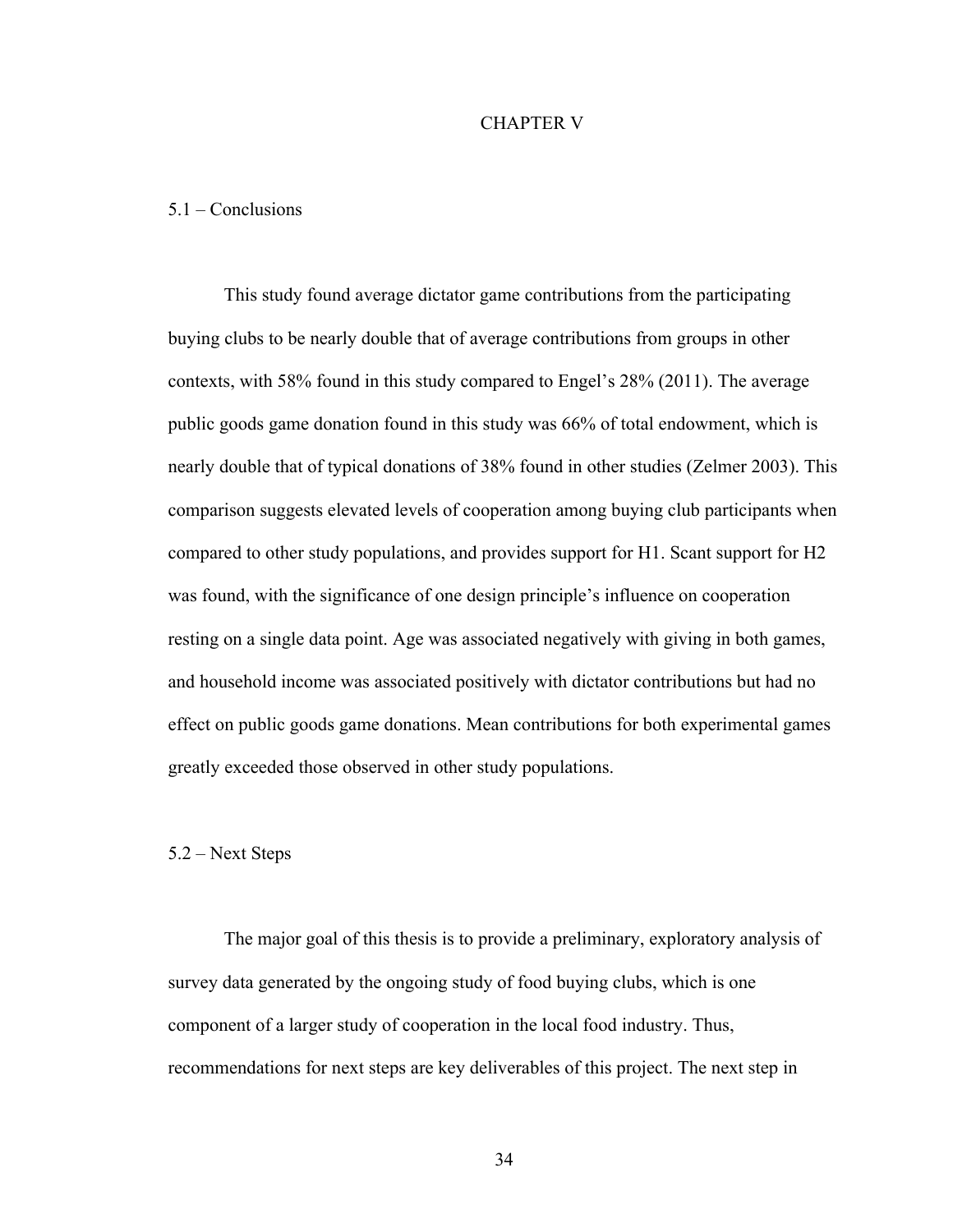unpacking all of the data generated by the buying club survey is to summarize and interpret the remaining quantitative questions. Many of these transcend the scope of this thesis, and pertain to other hypotheses formulated in the study framework (see Table 1). Additionally, an assessment of the qualitative data needs to be generated. Coordinators who filled out the survey have provided some more detailed and lengthy responses that should be compiled and analyzed. Once the results unaddressed by this thesis are compiled and analyzed, a summary of meaningful findings should be crafted and distributed to interested parties including the buying clubs that have participated in the study as well as Mr. Jeremy Bloom. The summarizing and reporting of key findings pertaining to these groups and Mr. Bloom is an important aspect of this stakeholder-driven research and is a top priority for the team following this exploratory study.

Next, a reassessment of the role of institutional factors including the IDPs should take place, using the new findings to help refine the metrics used. Once the formulas have been improved upon, the models developed for the public goods game should be revised, as they were not identified as significant models of in the statistical analysis (see Table 7).

Beyond the regression results, this study has identified a number of interesting paths to be taken by further investigation. There are many ways to study cooperation among groups with these data – comparing design principle scores to experimental game donations is only one. There are some interesting findings discussed in Section 3.3 that point to similarities and differences between groups, outliers and general trends in the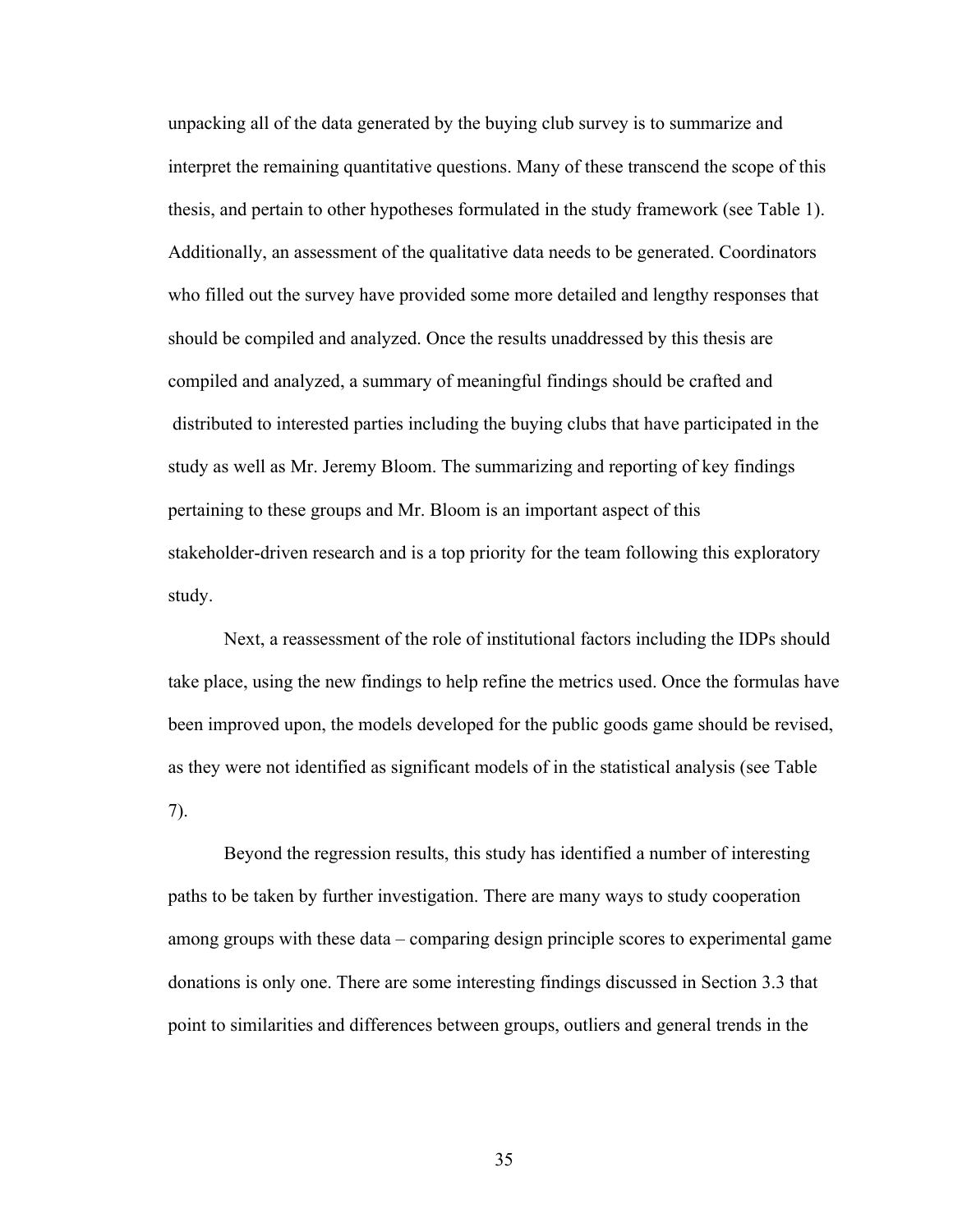data that could be more comprehensively analyzed. Some key questions for future investigation include:

- 1) Why did buying club E have the smallest donation average for the dictator game, but typical donations for the public goods game? What characteristics make this club stand out from the others in the study?
- 2) Why do buying clubs C and D seem to be more cooperative than the rest? Are there other similarities that these clubs possess that make them unique from the study population?
- 3) Why does buying club G have a higher average donation to the dictator game than the public goods game? Do the club's survey results express lower cooperation at the group level?

Aside from these points, more investigation should be done which looks at volunteering to understand cooperation, reciprocity and weak altruism. A number of questions in the survey address this connection (see Table 1, *H5*). Understanding cooperation in terms of time committed to the club and perceived personal reward. Finally, more data would certainly enhance the findings of this research. The paucity of data available for analysis in this preliminary stage of research makes it difficult to truly understand what is happening in these clubs, but nonetheless provide some valuable insight that will help improve the next stages of research. Another round of survey distribution to more food buying clubs would allow the research team to dive deeper into the connection between Ostrom's design principles and institutional cooperation. This Honors thesis has truly only scratched the surface.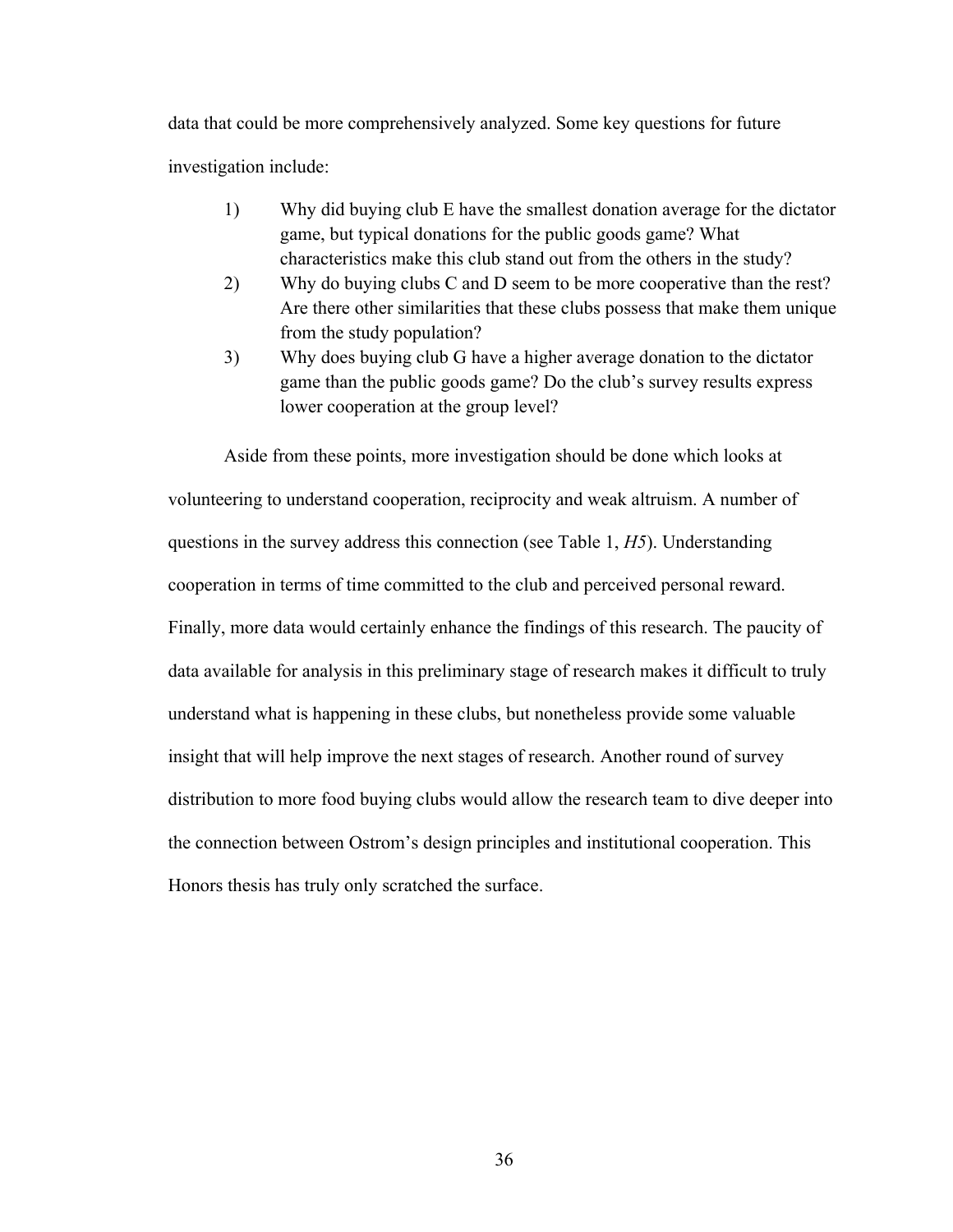#### REFERENCES

- Acemoglu, D., & Robinson, J. A. (2012). *Why Nations Fail: The Origins of Power, Prosperity, and Povery* (1st ed.). New York: Crown Business.
- Anandaram, K. S., & Dubhashi, M. (1999). Role of Cooperatives in Social Development. *Indian Journal of Industrial Relations*, *35*(1), 108–113.
- Anderies, J., & Janssen, M. (2013). A multi-method approach to study robustness of social-ecological systems: the case of small-scale irrigation systems. *Journal of Institutional Economics*, *9*(4), 427–447.
- Anderson, C. R., Brushett, L., Gray, T. W., & Renting, H. (2014). Working together to build cooperative food systems. *Journal of Agriculture, Food Systems, and Community Development*, *4*(3), 3–9.
- Archetti, M. (2012). Review: Game theory of the public goods in one-shot social dilemmas without assortment. *Journal of Theoretical Biology*, *299*, 9–20.
- Boone, C. (2014). Why Do Cooperatives Emerge in a World Dominated by Corporations? The Diffusion of Cooperatives in the U.S. Bio-Ethanol Industry, 1978–2013. *Academy of Management Journal*, *57*(4), 990–1012.
- Bouas, K. S., & Komorita, S. S. (1996). Group Discussion and Cooperation in Social Dilemmas. *Society for Personality and Social Psychology*, *22*(11), 1144–1150.
- Camerer, C. F. (2003). *Behavioral Game Theory: Experiments in Strategic Interaction*. New York, N.Y. : Princeton, N.J: Princeton University Press.
- Chaudhuri, A. (2011). Sustaining cooperation in laboratory public goods experiments: A selective survey of the literature. *Experimental Economics*, *14*(1), 47–83.
- Davis, D. D., & Holt, C. A. (1993). Experimental economics. *Princeton University Press*. Diamond, J. (2005). *Collapse: How Societies Choose to Fail or Succeed*. United States: Viking Press.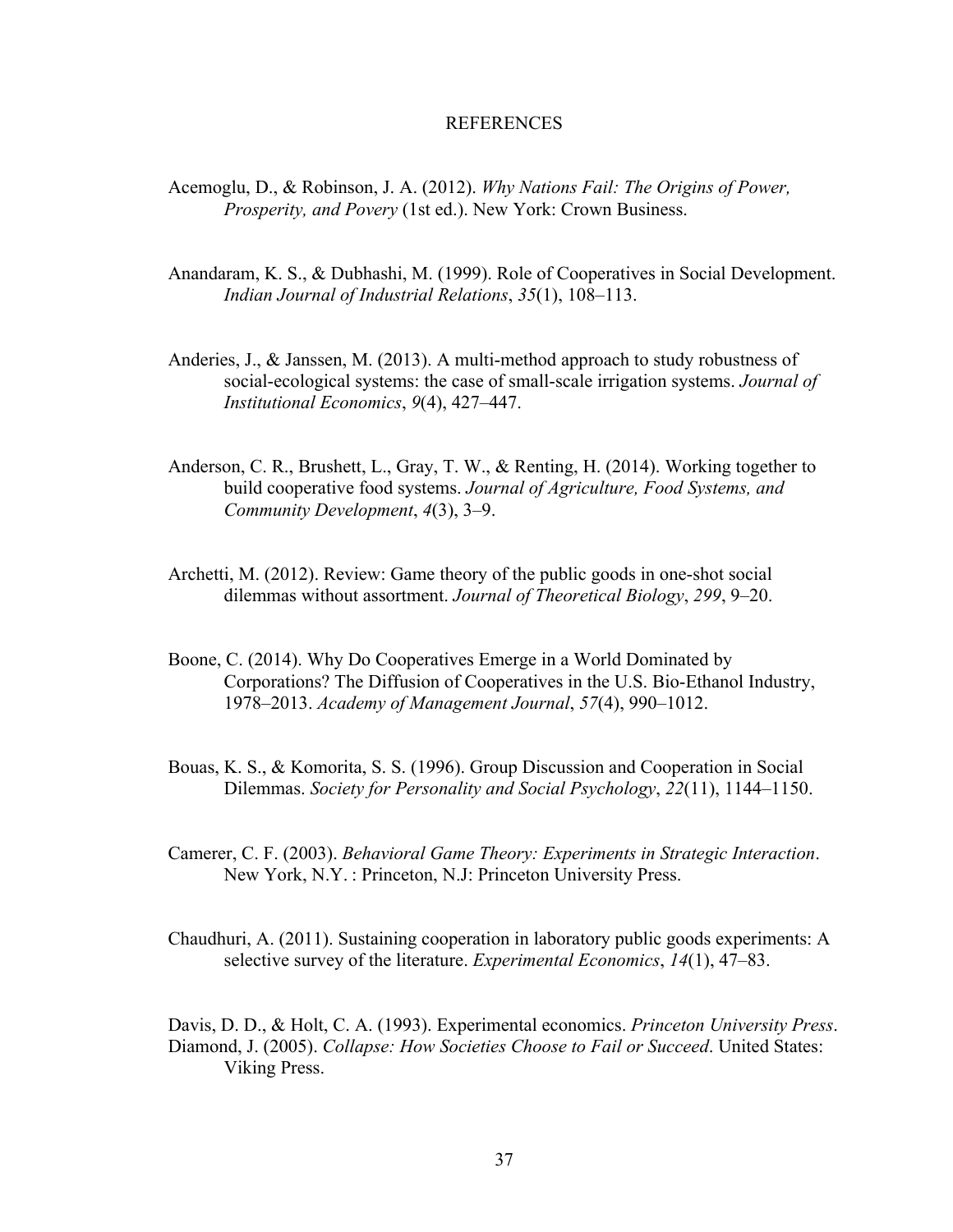- Einolf, C. (2010). Does extensivity form part of the altruistic personality? An empirical test of Oliner and Oliner's theory. *Social Science Research*, *39*, 142–151.
- Engel, C. (2011). Dictator games: a meta study. *Experimental Economics*, *14*(4), 583– 610. https://doi.org/10.1007/s10683-011-9283-7
- Heere, B., & James, J. D. (2007). Stepping Outside the Lines: Developing a Multidimensional Team Identity Scale Based on Social Identity Theory. *Sport Management Review*, *10*, 65–91.
- Henrich, J., Boyd, R., Bowles, S., Camerer, C., Fehr, E., & Gintis, H. (Eds.). (2004). *Foundations of Human Sociality: Economic Experiments and Ethnographic Evidence from Fifteen Small-Scale Societies* (1 edition). Oxford New York: Oxford University Press.
- Herrmann, R. O. (1993). The Tactics of Consumer Resistance: Group Action and Marketplace Exit. *Advances in Consumer Research*, *20*.
- Hibbert, S., Piacentini, M., & Al Dajani, H. (2003). Understanding volunteer motivation for participation in a community-based food cooperative. *International Journal of Nonprofit and Voluntary Sector Marketing*, *8*(1), 30–42.
- Ikerd, J. (2012). Cooperation: The key to sustainable livelihoods in food systems. *Journal of Agriculture, Food Systems, and Community Development*, *3*(1), 9–11.
- Kahneman, D., Knetsch, J. L., & Thaler, R. H. (1986). Fairness and the Assumptions of Economics. *The Journal of Business*, *59*(4), S285–300.
- Katchova, A. L. (2011, July). *The Effectiveness of Local Food Marketing Strategies of Food Cooperatives*. Presented at the Agricultural and Applied Economics Association's 2011 AAEA & NAREA Joint Annual Meeting, Pittsburgh, PA.
- Little, R., Maye, D., & Ilbery, B. (2010). Collective purchase: moving local and organic foods beyond the niche market. *Environment and Planning A*, *42*(8), 1797 – 1813.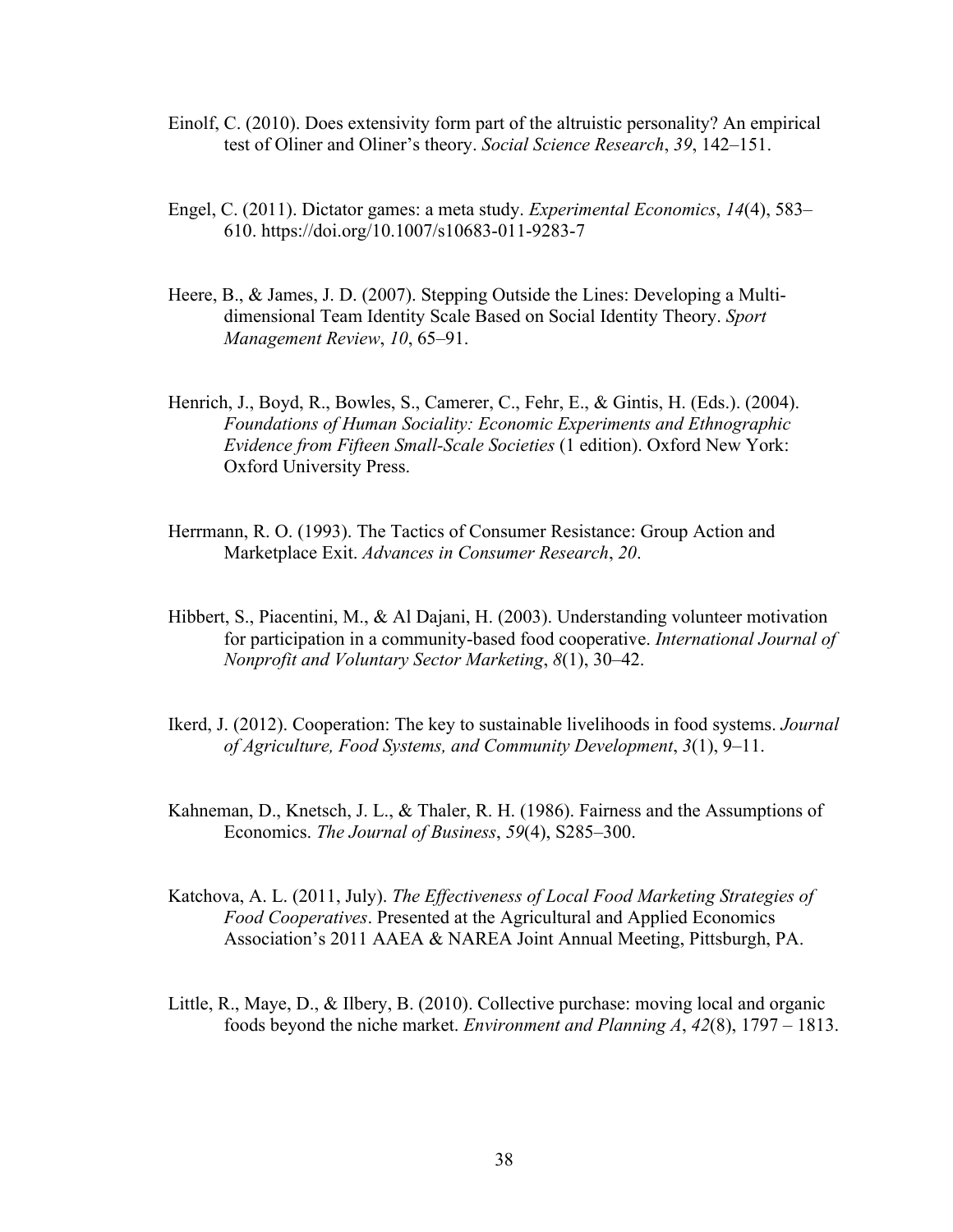- Luhtanen, R., & Crocker, J. (1992). A Collective Self-Esteeem Scale: Self-Evaluation of One's Social Identity. *Society for Personality and Social Psychology*, *18*(3), 302– 318.
- Meadows, D. H., Meadows, D. L., & Randers, J. (1972). *The Limits to Growth*. Universe Books.
- Meisenbach, R. J., & Kramer, M. W. (2014). Exploring Nested Identities: Voluntary Membership, Social Category Identity, and Identification in a Community Choir. *Management Communication Quarterly*, *28*(2), 187–213.
- Murnighan, J. K., Kim, J. W., & Metzger, A. R. (1993). The Volunteer Dilemma. *Administrative Science Quarterly*, *38*(4), 515–538.
- National Institute for Space Research. (2016). *PRODES estimates 7.989 km2 of deforestation per shallow cut in the Amazon in 2016*. Brazil.
- Ostrom, E. (1990). *Governing the Commons: The Evolution of Institutions for Collective Action*. Cambridge, UK: Cambridge University Press.
- Piff, P. K., Kraus, M. W., Côté, S., Cheng, B. H., & Keltner, D. (2010). Having less, giving more: The influence of social class on prosocial behavior. *Journal of Personality and Social Psychology*, *99*(5), 771–784.

Pollan, M. (2006). *The Omnivore's Dilemma: A Natural History of Four Meals*. Penguin. Renting, H., Schermer, M., & Rossi, A. (2012). Building food democracy: Exploring civic food networks and newly emerging forms of citizenship. *International Journal of Sociology of Agriculture and Food*, *19*(3), 289–307.

- Taylor, H. D. (1937). Wholesale Buying by Consumers. *Journal of Marketing*, *2*(2), 113– 120.
- Thompson, D. (1994). Co-op Principles Then and now (Parts 1 and 2). *Cooperative Grocer Network*. Retrieved from http://www.grocer.coop/articles/co-opprinciples-then-and-now-parts-1-and-2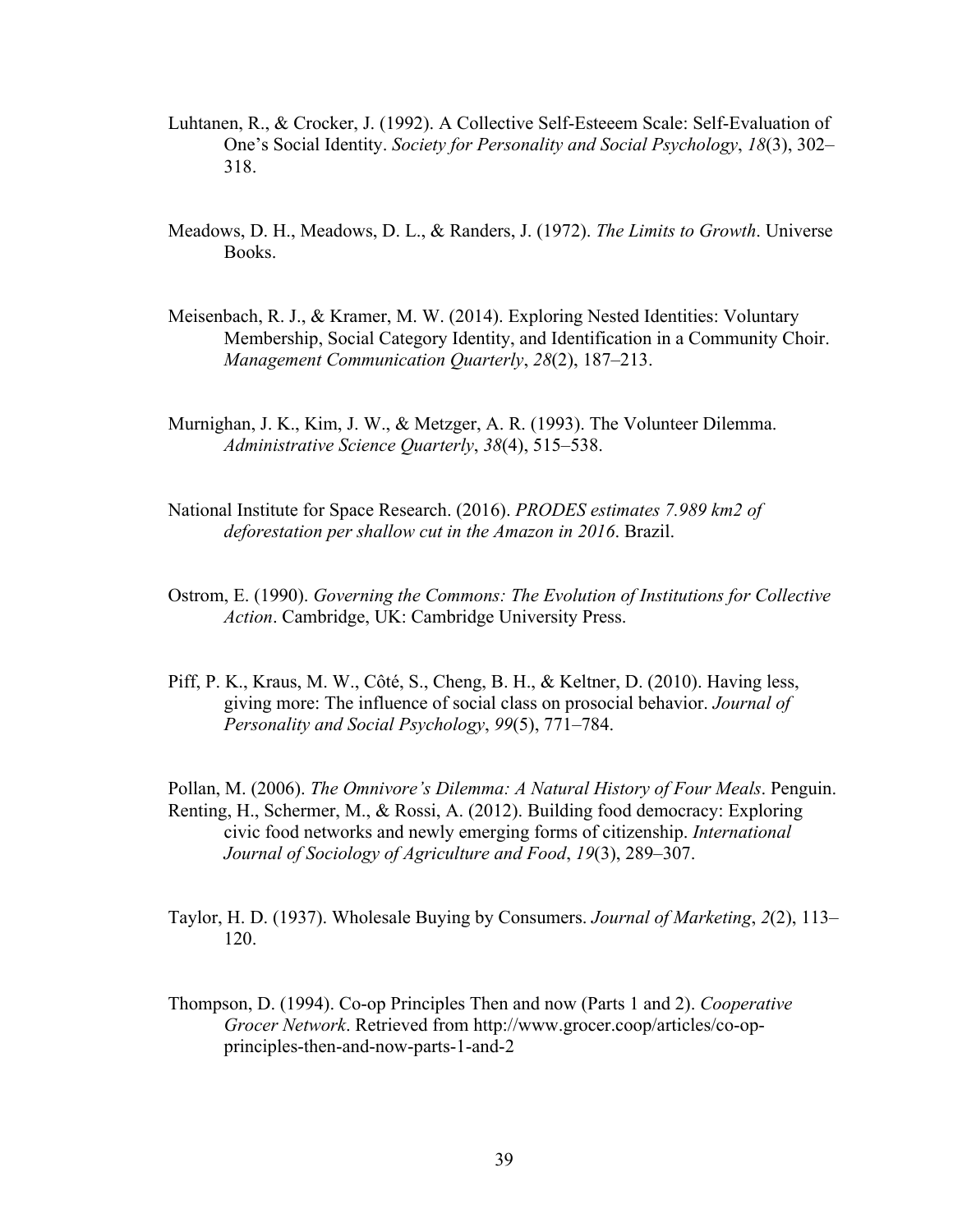- Tremblay, E., & Waring, T. (2015). A Smiling Face Is Half The Meal: The Role of Cooperation in Sustaining Maine's Local Food Industry. *Maine Policy Review*, *23*(2), 43–50.
- Valigra, L. (2014, March 10). Food co-ops on the rise as Mainers seek local foods, buying power. Retrieved June 16, 2014, from http://www.mainebiz.biz/article/20140310/CURRENTEDITION/303069996/food -co-ops-on-the-rise-as-mainers-seek-local-foods-buying-power
- Waring, T. M., Goff, S. H., McGuire, J., Moore, Z. D., & Sullivan, A. (2014). Cooperation across organizational boundaries: Experimental evidence from a major sustainability science project. *Sustainability*, *6*, 1171 – 1190.
- Wilson, D. S., Elinor Ostrom, & Michael E. Cox. (2013). Generalizing the core design principles for the efficacy of groups. *Journal of Economic Behavior and Organization*.
- Zelmer, J. (2003). Linear Public Goods Experiments: A Meta-Analysis. *Experimental Economics*, *6*, 299–310.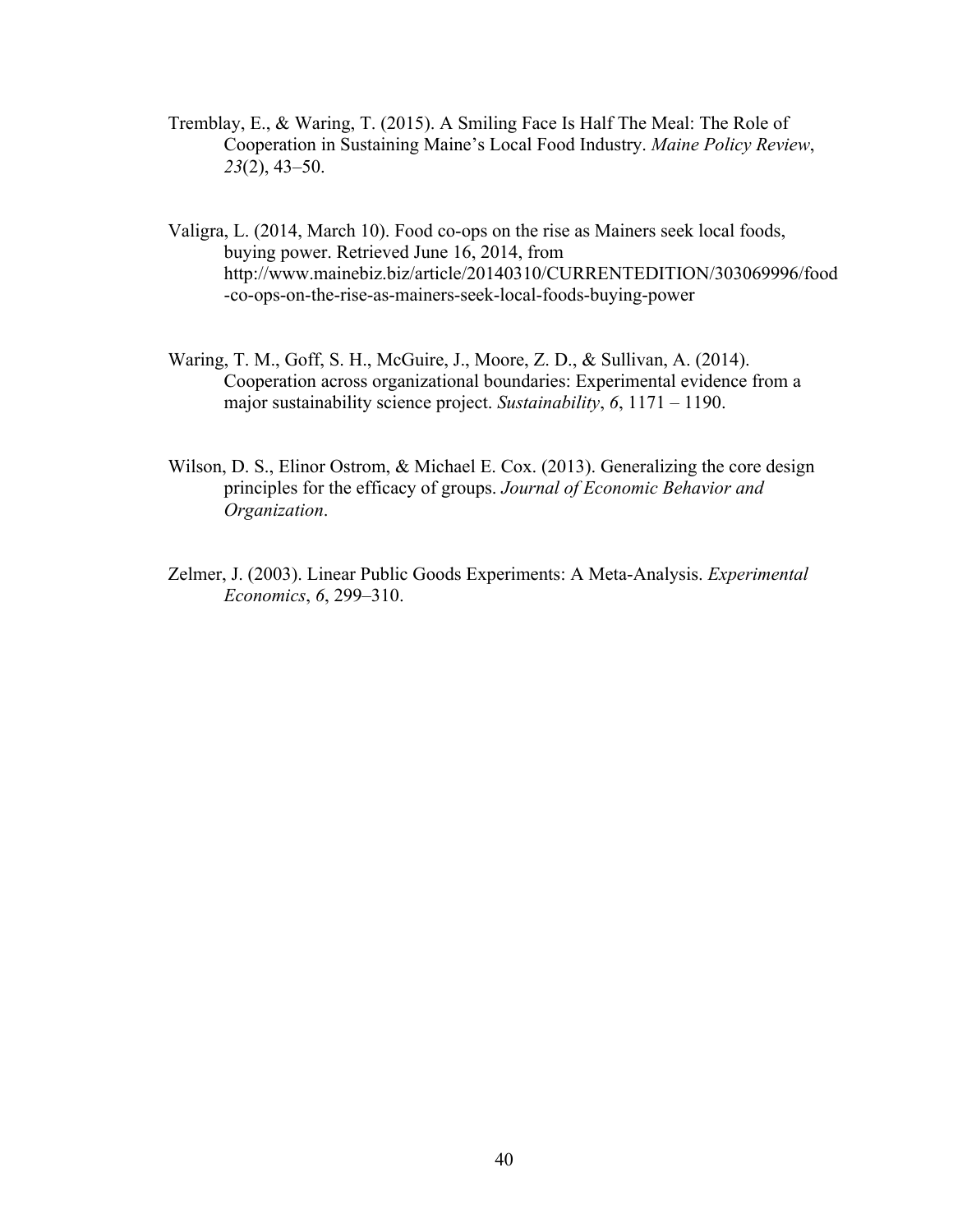#### APPENDIX

Appendix A – Buying Club Survey

Buying Club Software Survey

Welcome to the Buying Club Survey

Thank you giving your time to fill out this survey.

The Food Club Project is a collaborative research group. We are searching for the best solutions to the challenges that food buying clubs face. Your responses will help us identify those solutions. We will share the survey results with you as soon as possible. We hope that the findings will help your group in some new and interesting ways. After a required University research statement, the survey proceeds as follows.

Two paid economic games (2 min) Buying club experiences (10 min) Demographic information (3 min) We also have a special section for buying club coordinators (10 min). All together, it should take between 15 and 25 minutes. We look forward to your input!

- The Food Club Project team

#### **University of Maine Notice of Informed Consent**

You are invited to participate in a research project lead by professor Tim Waring and student researchers at the University of Maine. The project is a study of the challenges faced by food buying clubs, and the solutions that groups have discovered. You must be at least 18 years of age to participate.

#### **What Will You Be Asked to Do?**

You will be asked to play two economic games with real money provided by the researcher, some of which you will get to keep. You will also be asked to complete a survey about your experience with your food buying club. In total this should take 15 to 30 minutes.

**Risks:** The only risks to participating in this experiment are the time and inconvenience of participation.

**Compensation:** The economic games provide monetary compensation ranging from \$0 to \$35, depending on your choices in the game.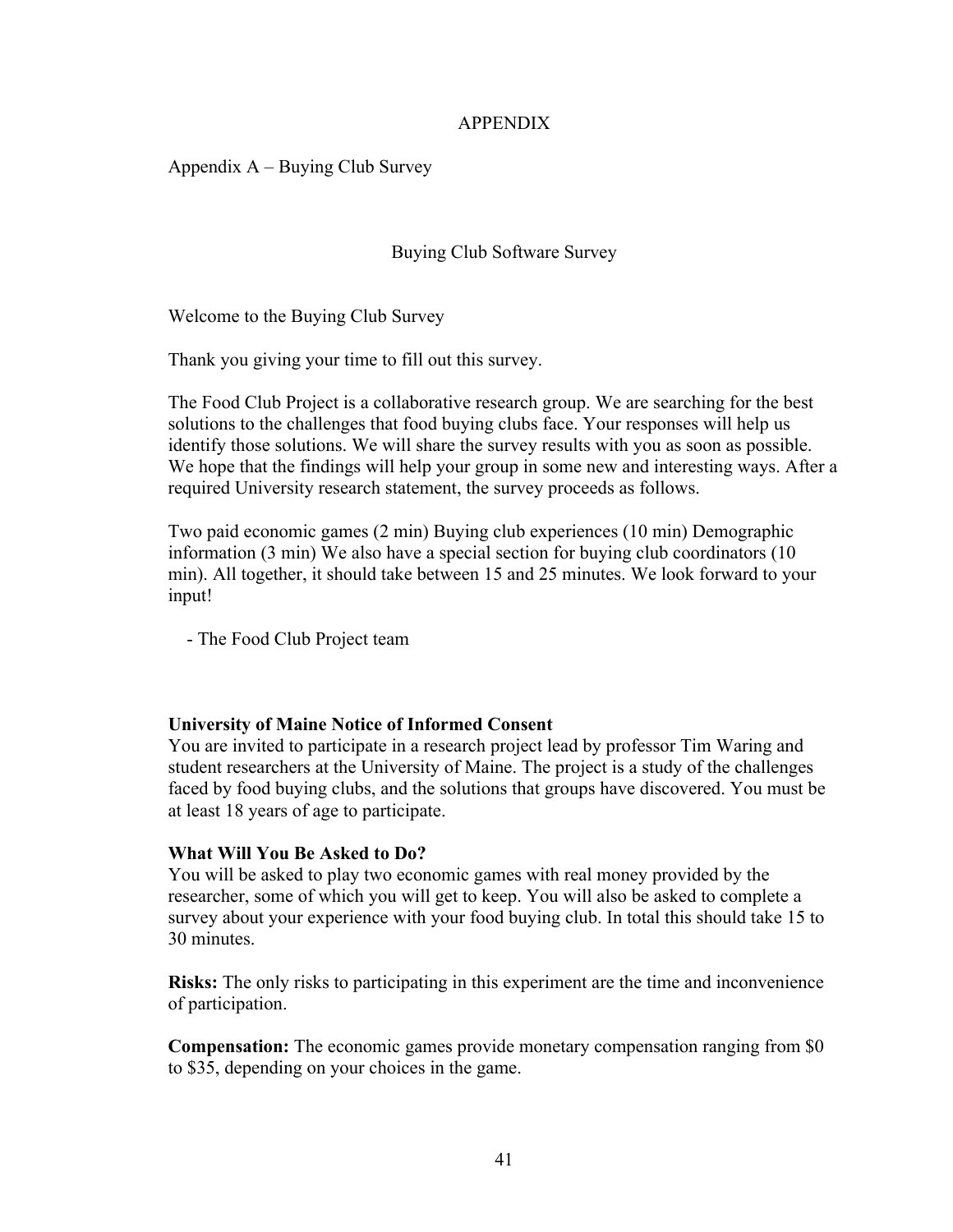**Confidentiality:** Your responses will be treated confidentially, and will be encrypted for security. You will be anonymous to other players in the economic games. You will be asked to select your club ID from a list, and provide your email address so that we can compensate you. Email addresses, club IDs and personal identifying information will never be published, presented, or shared outside of the research team. Identifying information will be destroyed at the end of the project  $(-5 \text{ years})$ . Summary data (key findings, trends, themes etc.) will be shared with Jeremy Bloom, and buying club participants, but no raw data will be shared.

**Benefits:** There are no direct benefits to you. The research will benefit society by improving our understanding of food buying clubs and cooperation.

**Voluntary:** Participation is voluntary. You may stop at any time. However, if you stop before the end of the survey we will not be able to calculate your payment, or pay you.

**Contact:** If you have any questions about the research or its goals, please contact Afton Hupper at afton.hupper@maine.edu or (207) 691-1786 or Ethan Tremblay at ethan.tremblay@maine.edu or (207) 299-4975, or Dr. Waring at timothy.waring@maine.edu. Any questions about your rights as a participant may be directed to Gayle Jones, Assistant to the University of Maine's Protection of Human Subjects, Institutional Review Board (IRB), at gayle.jones@umit.maine.edu or by phone: (207) 581-1498.

By continuing you signal that you understand the risks and benefits and agree to participate.

Economic Games

- First you will play two separate economic games.
- Your identity and responses will be completely confidential.
- You will be anonymous to other players, and they will be anonymous to you.

First Game

You are playing with: another person in your buying club.

1. You have an endowment of \$8.

2. You may choose to contribute any whole-dollar amount (\$0 to \$8) to the other player.

3. You will be paid the amount you chose to keep.

4. The other player will be paid the amount you chose to contribute to them.

Q 10 Use the slider to indicate how much, if any, you will contribute to another person in your buying club.

\_\_\_\_\_\_ Dollars contributed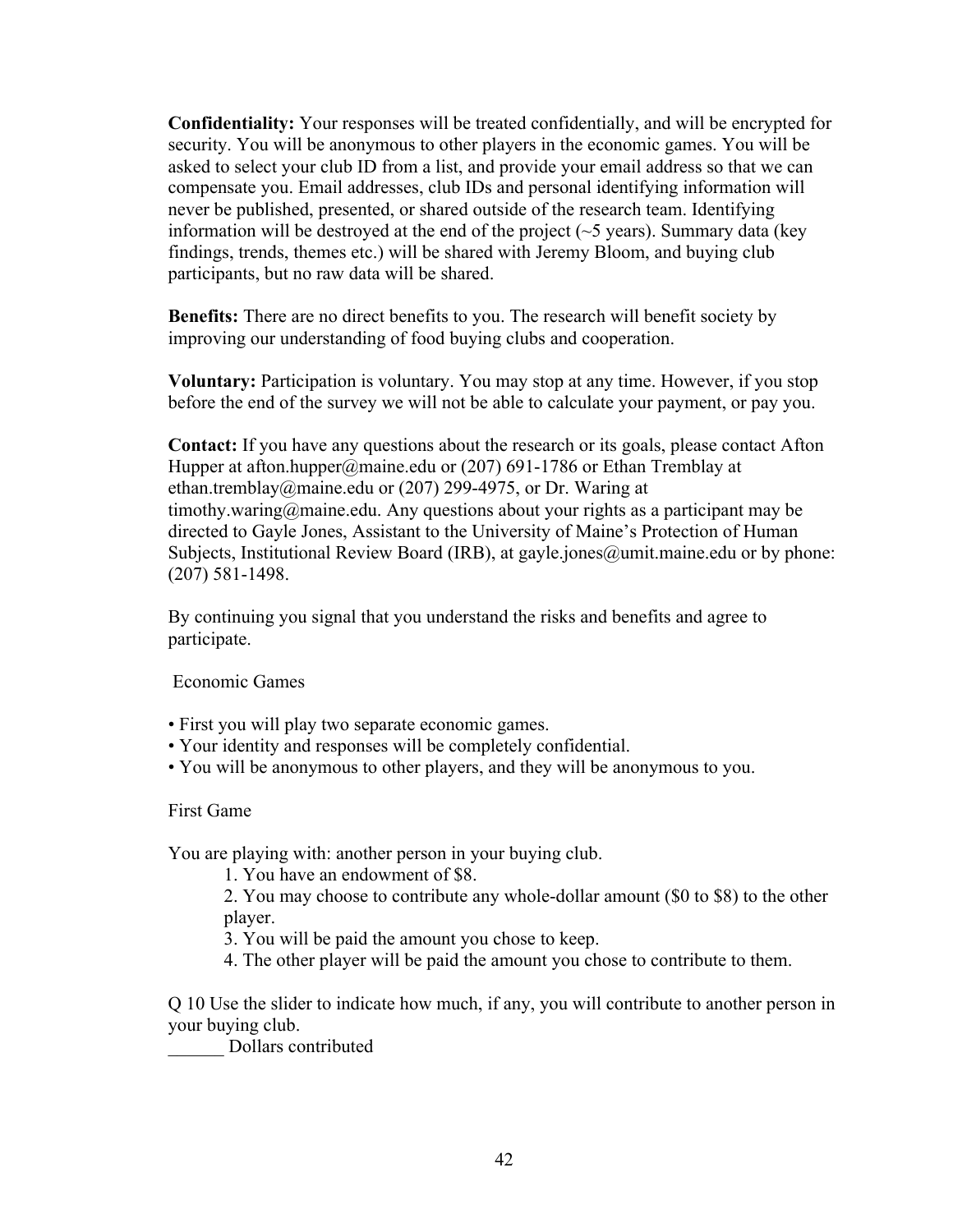## Second Game

You are playing with the all other members of your buying club.

1. You have an endowment of \$8.

2. You may choose to contribute any whole-dollar amount (\$0 to \$8) to a group fund.

3. Every other player may choose to contribute to the group fund.

4. The group fund will grow by 40%, then be divided equally between every member of the group, regardless of their individual contributions.

5. You will be paid the amount you kept, plus your equal share of the final group fund.

6. Every other player faces the same scenario as you.

Q 11 Use the slider to indicate how much, if any, you contribute to your buying club's group fund. Remember, the group fund will be increased 40% and divided evenly between all members.

\_\_\_\_\_\_ Dollars contributed

Thank you. Your choices have been recorded. We will calculate your payment once all responses are recorded. To make payment possible, you will be asked to provide your email address at the end of the survey. If you fail to complete the survey and provide a correct email address, we will be unable to pay you. Next, we ask a series of questions on your experience with your buying club.

Q 12 Which best describes your role in the buying club?

- $\Omega$  Member (participates in buying club orders)
- **Q** Coordinator (facilitates or coordinates buying club business)

Coordinators Section

As a buying club coordinator, you have responsibilities and perspectives beyond those of an individual member. This section concerns your role and experiences as a coordinator, and has questions about the ordering process, club organization, and history.

Ordering Process – we will start with how the buying club makes orders.

Q 13 Has your buying club had problems with people not contributing to group work as they should, or people breaking the rules?

**Q** Yes

 $Q$  No

Q 14 How frequently does your club usually place orders? Please enter the number of days between orders.

Q 15 How many people typically participate in an order?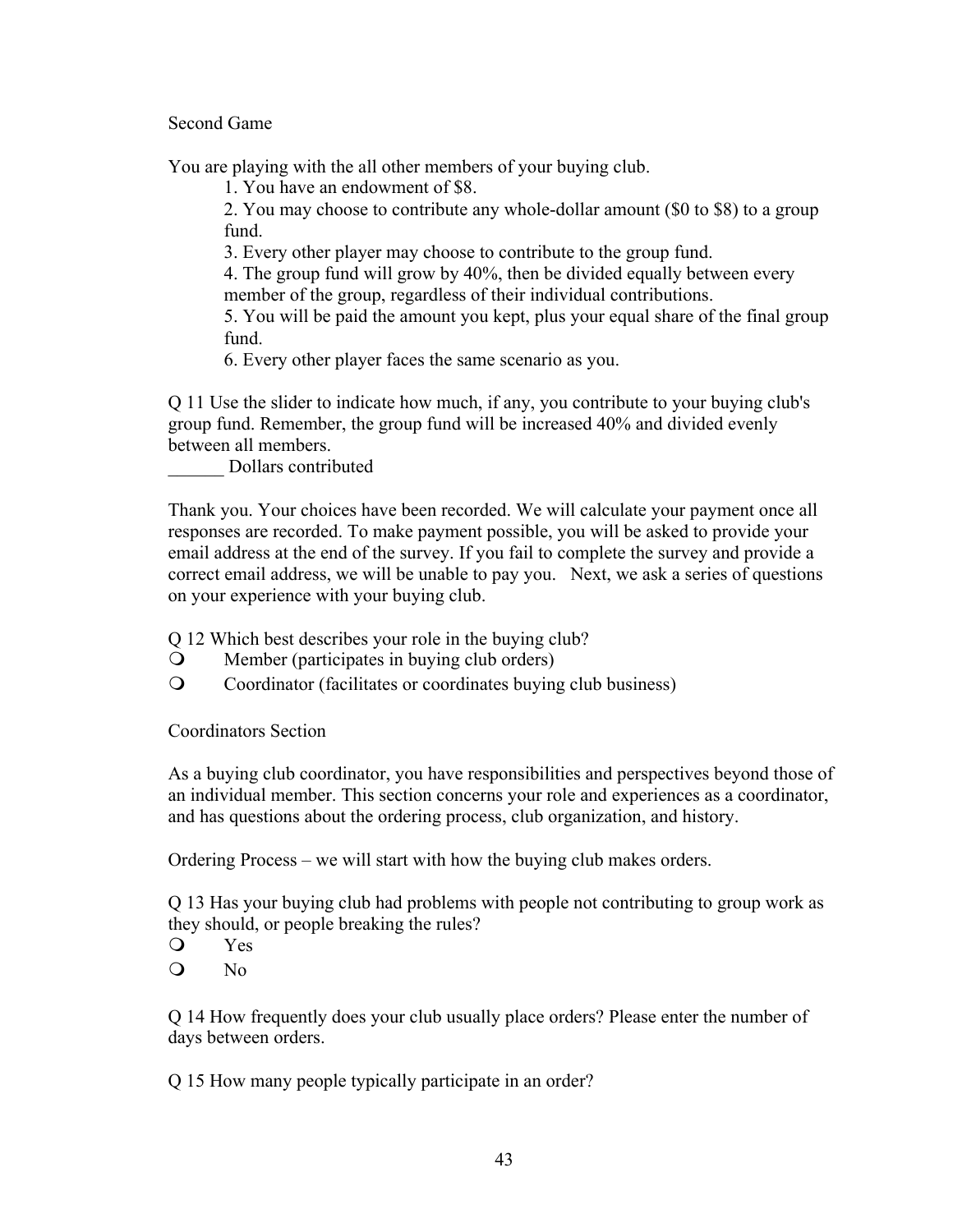Q 16 About what percentage of purchases are typically shared among members? Percent of purchases shared

Q 17 What amount of shared ordering would be best for the group?

- O More shared orders
- $\Omega$  The current amount
- $\mathbf Q$  Fewer shared orders
- $\mathbf{Q}$  Not sure

Organization and Operation – please consider how your buying club operates.

Q18 How does your club communicate? Select all that apply.

- $\Box$  Email
- $\Box$  Phone
- $\Box$  Texting
- $\Box$  Facebook
- q Other \_\_\_\_\_\_\_\_\_\_\_\_\_\_\_\_\_\_\_\_

Q 19 Your group uses Buying Club Software to organize orders. What other tools do you use to organize your orders? Select all that apply.

- $\Box$  Paper order lists
- $\Box$  Offline spreadsheets (like Microsoft Excel)
- $\Box$  Online spreadsheets (like Google Sheets)
- $\Box$  Financial software (like Quicken, Quickbooks)
- $\Box$  Other (please describe)

Q 20 Buying clubs usually need certain tasks to be done. On average, how many hours per week does each task require?

- \_\_\_\_\_\_ Compiling and Submitting orders (a)
- **EXECUTE:** Financial Bookkeeping (b)
- Communication & Member Management ©
- \_\_\_\_\_\_\_<br>Hosting deliveries (d)
- **\_\_\_\_\_\_** Hosting meetings (e)
- \_\_\_\_\_\_ Contacting wholesalers (f)
- Task  $A(g)$
- Task B  $(h)$
- Task C  $(i)$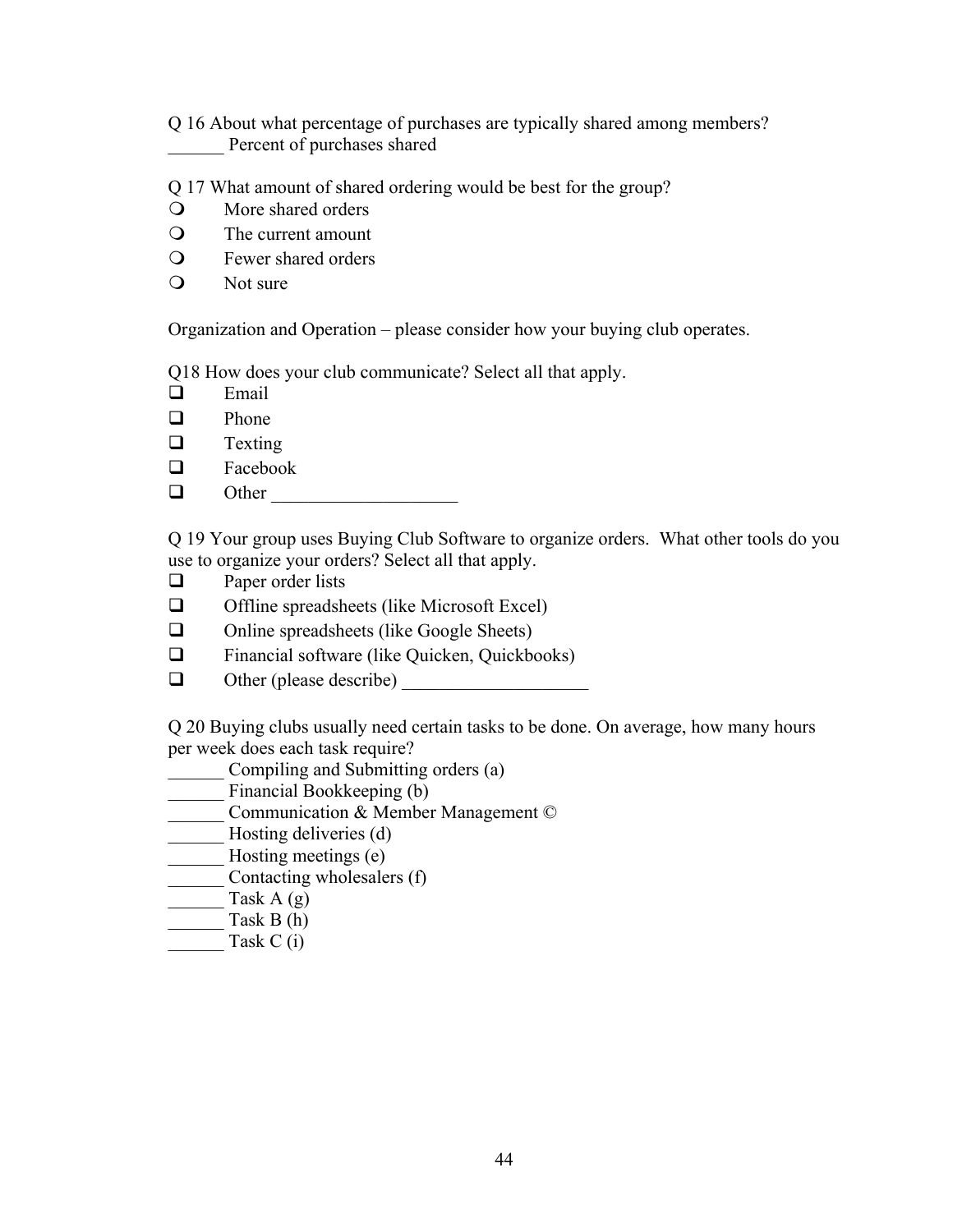Q 21 How do members share work tasks? If the coordinator shares the task with other members, indicate the total number of people sharing the task.

- Compiling and Submitting orders (a) \_\_\_\_\_\_ Financial Bookkeeping (b) \_\_\_\_\_\_ Communication & Member Management (c) \_\_\_\_\_\_\_ Hosting deliveries (d) **Example 3** Hosting meetings (e) \_\_\_\_\_\_ Contacting wholesalers (f)  $\frac{3}{\pi}$  Task A (g) Task B (h)
- Task C (i)

Q 22 Are any roles or tasks in the club compensated? If so, please explain which tasks or roles are compensated, and how.

Q 23 Are there any criteria required to join your buying club?

- $Q$  No
- $\mathbf{Q}$  Yes ---> Please list criteria to join:

Q 24 Are there any requirements for staying a member of the club?

- $\overline{Q}$  No
- **The Set ----> Please list membership requirements:**  $\overline{Q}$

Q 25 Please list the three most important group decisions the buying club makes. For example, these might concern suppliers, scheduling, group work, changing rules, or other topics.

Group Decision #1 Group Decision #2 Group Decision #3

Q 26 How does the group make these important group decisions?

- $\Omega$  Leader / coordinator decides
- $\Omega$  Informal discussion
- $\mathbf Q$  Vote (majority rule)
- **Q** Consensus (action requires unanimity)
- m Other \_\_\_\_\_\_\_\_\_\_\_\_\_\_\_\_\_\_\_\_

Q 27 Please describe the three most important rules (guidelines or expectations) your group has.

Rule 1 (a) Rule 2 (b) Rule 3 (c)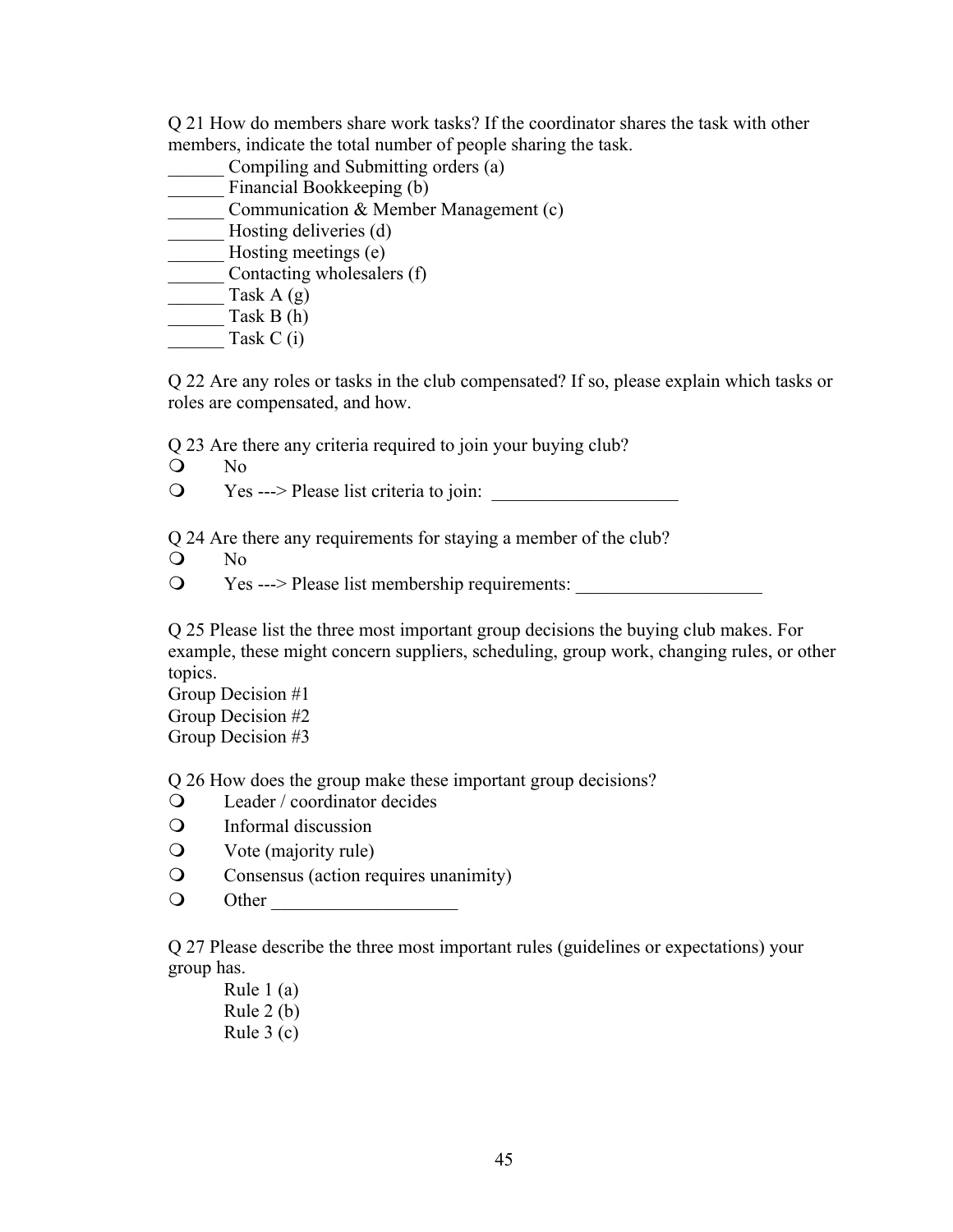Q 28 Does your club have a system for monitoring behavior among members?

 $\overline{Q}$  No

**The Set ---> Please summarize monitoring system:**  $\bullet$ 

Q 29 Are there consequences for breaking these rules?

O No

 $\bullet$  Yes ---> Please list consequences:

Q 30 How often do conflicts between members arise? Frequency of conflicts

Q 31 Does the buying club have a standardized method for resolving conflicts?

 $\mathcal{O} \qquad \text{No (2)}$ 

 $\mathcal{L}_\text{max}$ 

m Yes ---> Please summarize method for resolving conflicts:

Buying Club History – please tell us a little about how your buying club began, and how it has changed.

Q 32 What year was your buying club was established?

Q 33 When your buying club began, how many members did it have?

Q 34 What resources were helpful in organizing the group initially? Check all that apply.

- $\Box$  Experienced members (1)
- $\Box$  Advice from non-members (2)
- $\Box$  Written guidelines, advice or principles (3)
- $\Box$  Other: (4)

Q 35 By how many many members has your buying club grown since it started? If your group has shrunk, use negative numbers.

Q 36 Please comment on how your buying club has changed over time.

order & delivery schedule (a) food preferences (b) shared purchases (c) division of work tasks (d) goals and motivations (e) group identity (f)

Q 37 What has been your group's biggest challenge?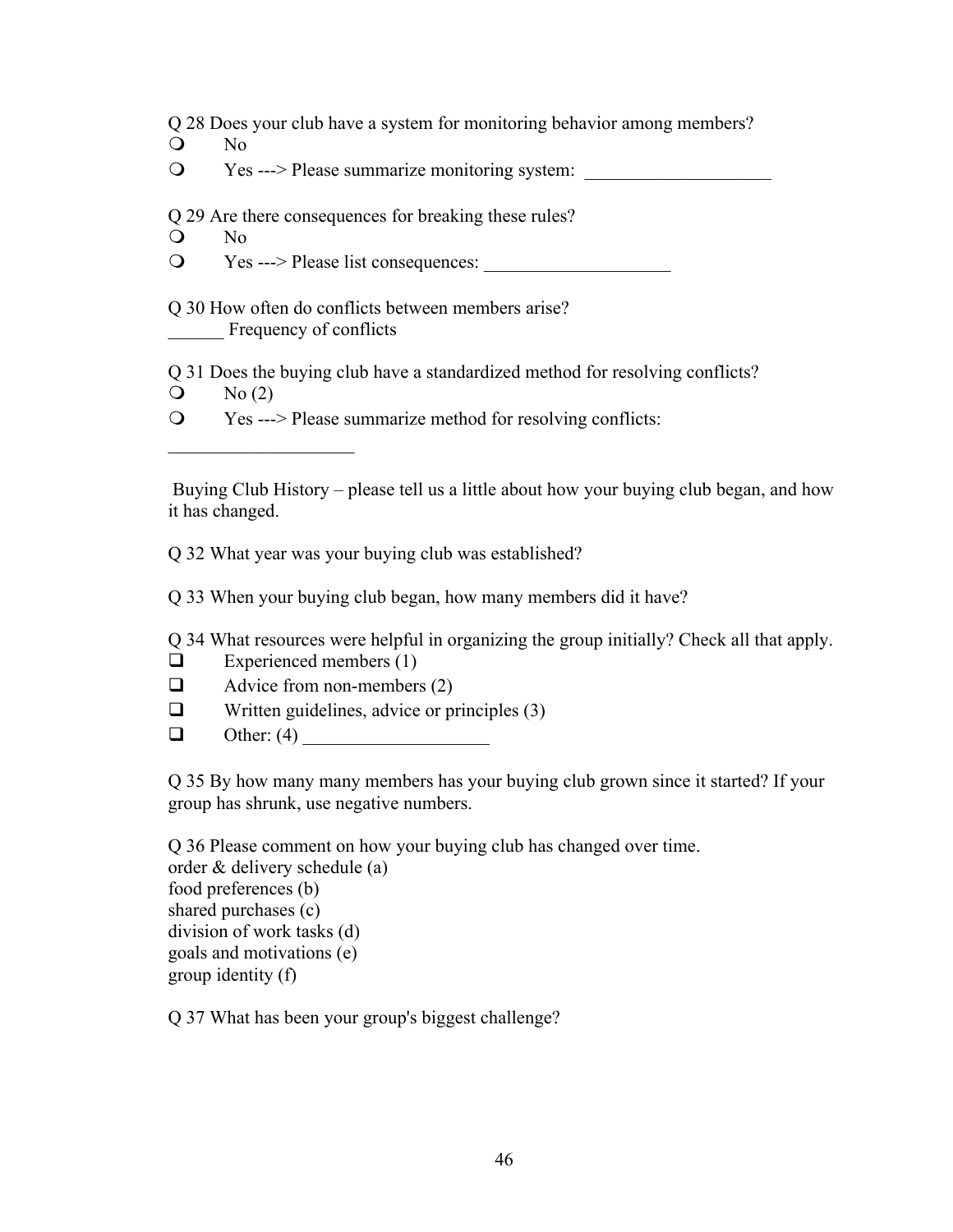Q 38 What goals or plans does the group have for the future?

Members Section – this section concerns your experiences as a buying club member.

Ordering Practices – please consider your ordering practices.

Q 39 What are your primary motivations for joining your buying club? Select all that apply.

- $\Box$  To save money on food
- $\Box$  To gain access to certain foods
- $\Box$  To meet health and dietary preferences
- $\Box$  To support local producers
- $\Box$  To support good environmental practices
- $\Box$  To support good social practices
- $\Box$  To avoid industrialized food
- $\Box$  To socialize with club members

 $\Box$  Due to familiarity with buying clubs

 $\Box$  Due to personal connection or invitation

- $\Box$  Other
- q Other \_\_\_\_\_\_\_\_\_\_\_\_\_\_\_\_\_\_\_\_
- $\Box$  Other

Q 40 How often do you place an order with your buying club? \_\_\_\_\_\_ Weeks

Q 41 What percent of your total household needs are met through your buying club? \_\_\_\_\_\_ % of needs met

Q 42 People in buying clubs often split big, bulk purchases. Considering these split purchases:

How often do you split a purchase to help someone else? (a)

How often do other people split a purchase to help you? (b)

Food Preferences – this section concerns how your buying club fulfills your food preferences.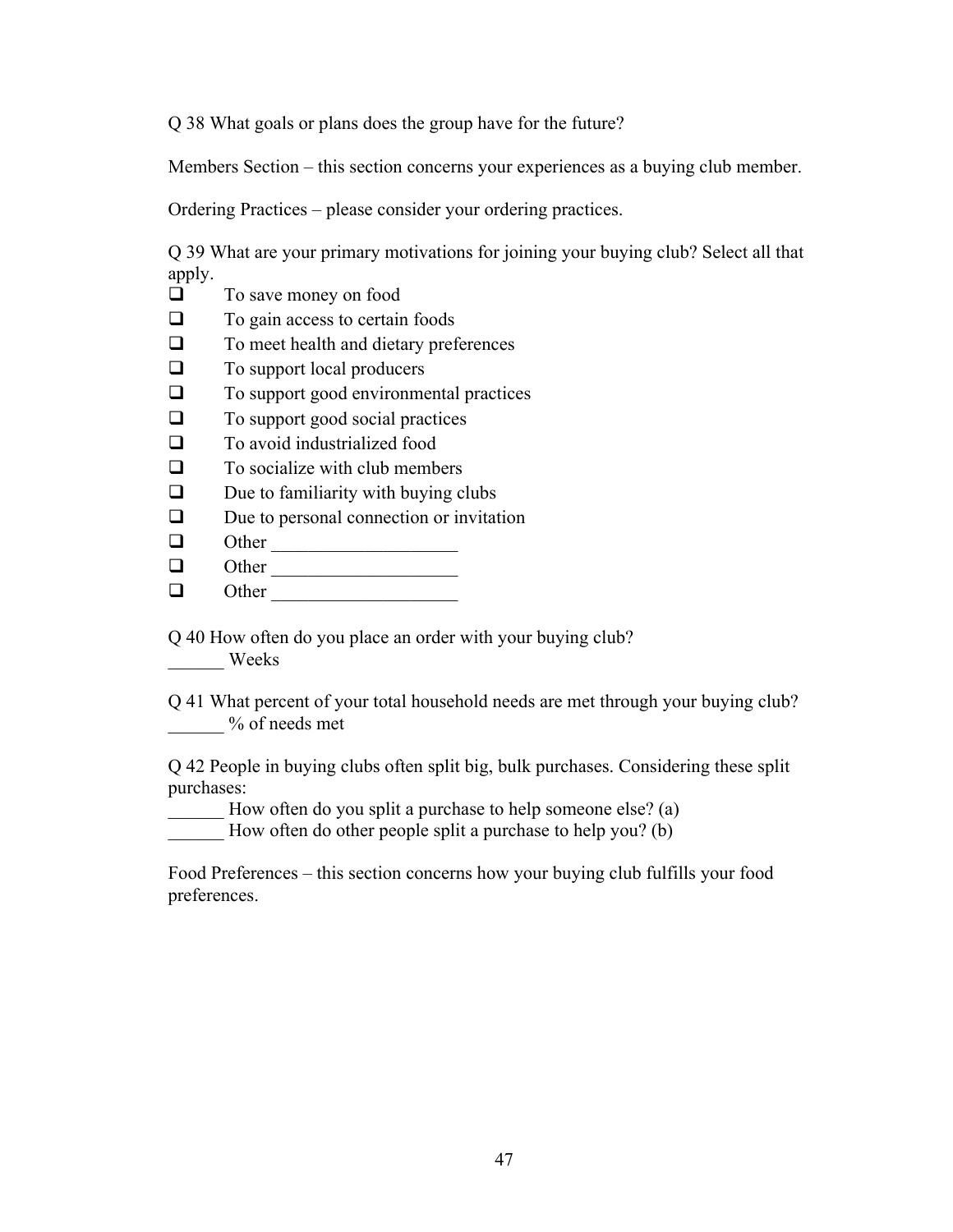Q 43 Please select the types of foods that you purchase through the buying club. (Select all that apply)

- $\Box$  organic (a)
- $\Box$  fair trade (b)
- $\Box$  non-GMO (c)
- $\Box$  sustainably sourced (d)
- $\Box$  rare, ethnic or specialty foods (e)
- $\Box$  local food (f)
- q other (g) \_\_\_\_\_\_\_\_\_\_\_\_\_\_\_\_\_\_\_\_
- q other (h) \_\_\_\_\_\_\_\_\_\_\_\_\_\_\_\_\_\_\_\_

Q 44 What percentage of the items you purchase are sourced locally?  $\%$  of local

Q 45 What percent of items you purchase are organic, fair trade, or sustainably sourced? \_\_\_\_\_\_ % organic, fair trade, sustainable

Q 46 How expensive are these organic, fair trade, or sustainably sourced items compared to conventional items?

|                        | Much less<br>expensive<br>$\perp$ | Less<br>expensive<br>(2) | About the<br>same $(3)$ | More<br>expensive<br>(4) | Much more<br>expensive<br>(5) |
|------------------------|-----------------------------------|--------------------------|-------------------------|--------------------------|-------------------------------|
| Relative<br>cost $(1)$ |                                   |                          |                         |                          |                               |

Q 47 If you purchase organic, fair trade, or sustainably sourced items, please explain your personal reasons.

Q 48 Have your food preferences or habits changed due to your experience in the buying club? Please explain.

Participation – this section focuses on your participation in the buying club.

Q 49 Please consider your connections to other buying clubs, food coops, or related groups. (Select all that apply.)

 $\Box$  Do you have personal experience with a similar group (e.g. buying club, food coop, etc.)?  $(a)$ 

 $\Box$  Did you learn from someone with experience in a similar group? (b)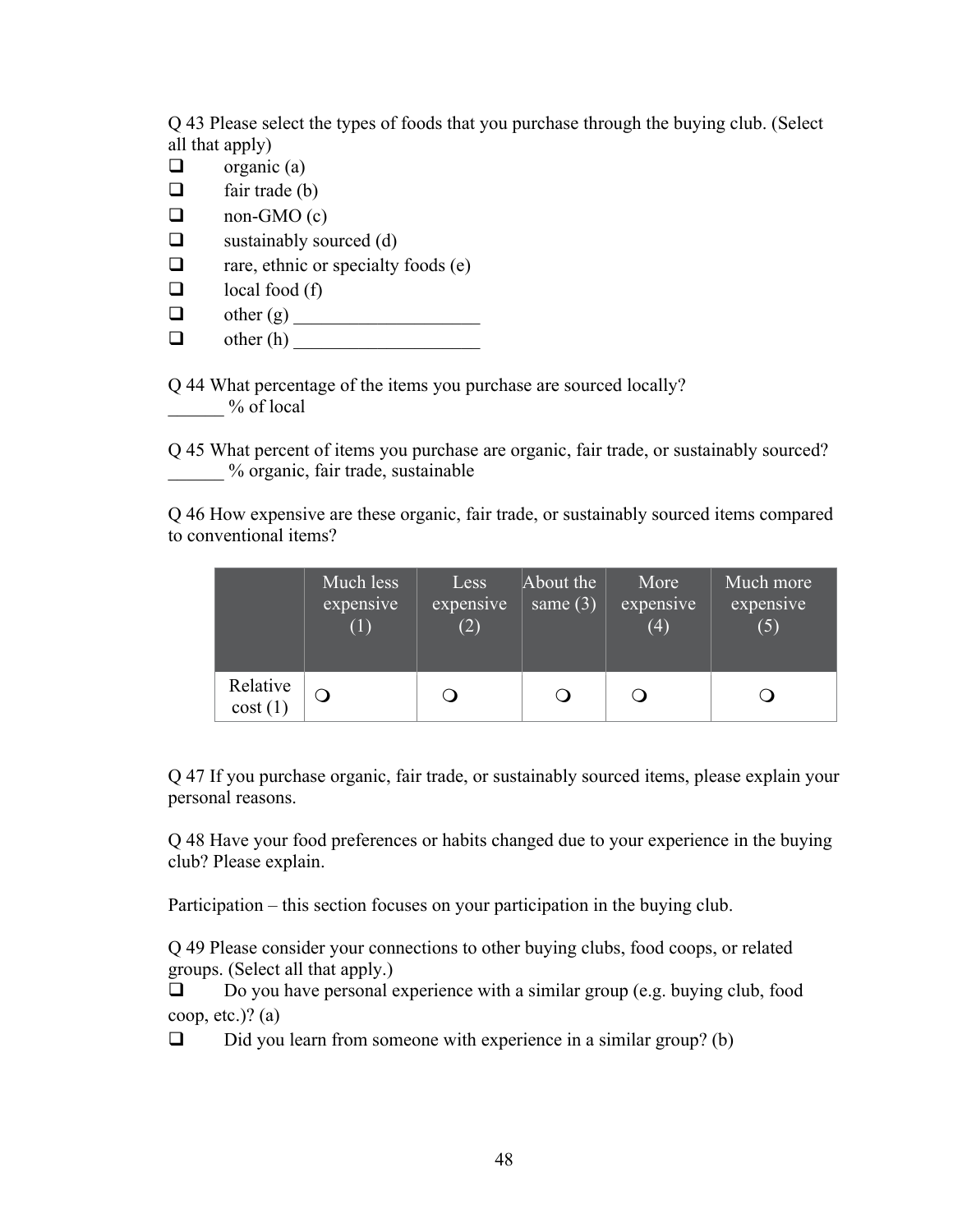Q 50 How many hours per week, on average, do you do work tasks for the buying club? (Work tasks might include hosting deliveries, financial bookkeeping, etc.)

Q 51 What work tasks have you done, and what roles have you occupied in the buying club?

Q 52 Please rank the accuracy of the following statements in terms of how your group functions.

My group communicates well. (a)

Members contribute a fair share of the work. (b)

- Each member benefits equally from participating in the group. (c)
- Group members share purchases when needed. (d)
- My group functions well overall. (e)

Q 53 Please reflect on the various costs and benefits of participating in the buying club. Participating...

... benefits me financially. (a)

**...** ... costs me financially. (b)

 $\frac{1}{\sqrt{2}}$  ... benefits me socially. (c)

 $\frac{1}{\sqrt{a}}$  ... costs me socially. (d)

\_\_\_\_\_\_ OVERALL: Participation benefits outweigh costs. (e)

Q 54 In general, how happy or satisfied are you with your group? Level of satisfaction

Q 55 Please rank the accuracy of the following statements in terms of your buying club.

- I have a strong sense of belonging to the buying club. (a)
- \_\_\_\_\_\_ When I talk about the buying club, I usually say "we" rather than "they." (b)
- When someone praises the buying club, it feels like a personal compliment. (c)
- What happens to the buying club will have an impact on my own life. (d)
- \_\_\_\_\_\_ The needs and wants of other members of the buying club influence my needs and wants. (e)
- \_\_\_\_\_\_ The buying club requires effort from all members to function. (f)
- I interact with other buying club members frequently. (g)
- Being a member of the buying club is a major factor in my social relationships. (h)
- I am active in other organizations that include mostly members of the buying club. (i)

Q 56 As a member of this buying club, do you feel as though you have a say in all decisions being made? (i.e. changes in suppliers, goals, rules, etc.)

- $\mathcal{Q}$  Yes, I have an equal say in what happens on ALL matters (a)
- $\mathcal{Q}$  Yes, I have an equal say on SOME matters (b)
- $\mathcal{Q}$  Yes, I have some say but not as much as others (c)
- $\bigcirc$  No, I don't have any say (d)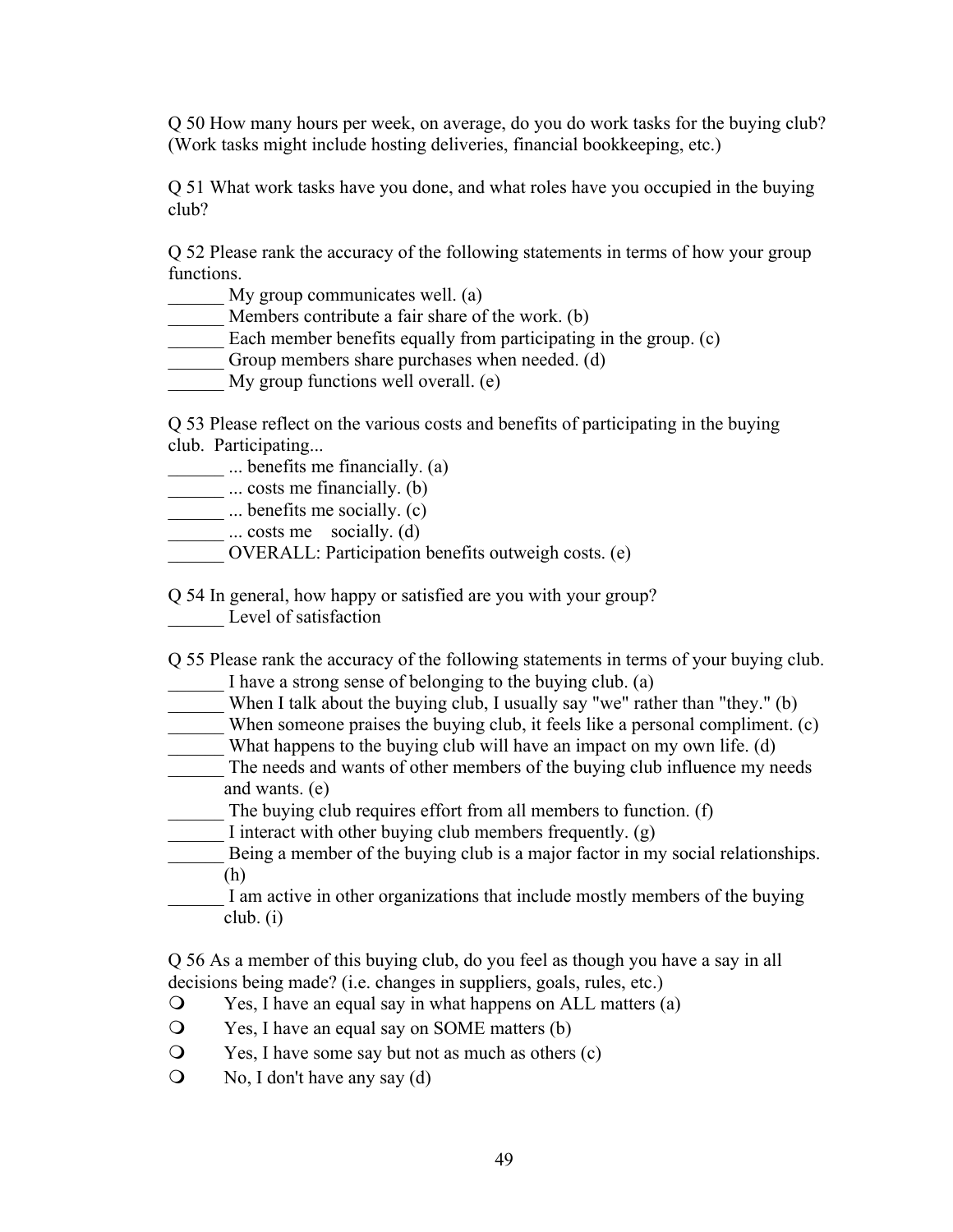Q 57 Is there anything you wish your group could do better? Please be specific. For example, communication, shared purchases, members, hours contributed, organization, etc.

Demographic Information – the basic information provided in this section will be kept strictly confidential.

Q 58 Please select your age.

 $\bigcirc$  18

- $\Omega$  19
- $\Omega$  …up to 100

Q 59 What is your gender?

- Q Male
- **O** Female
- **Q** Prefer not to say

Q 60 Please describe your ethnicity by selecting all that apply.

- $\Box$  White
- $\Box$  Black or African American
- $\Box$  Latino / Latina
- $\Box$  American Indian or Alaska Native
- $\Box$  Asian
- $\Box$  Native Hawaiian or Pacific Islander
- $\Box$  Prefer not to say
- $\Box$  Other

Q 61 Please select your highest completed education level.

- **O** Some high school
- **O** High school diploma or GED
- **O** Some college or an associate's degree
- **O** Bachelor's degree
- **Q** Master's or professional degree
- **Q** PhD, JD, MD, etc.

## Q 62 What is your approximate annual household income?

Approximate annual household income (in thousands)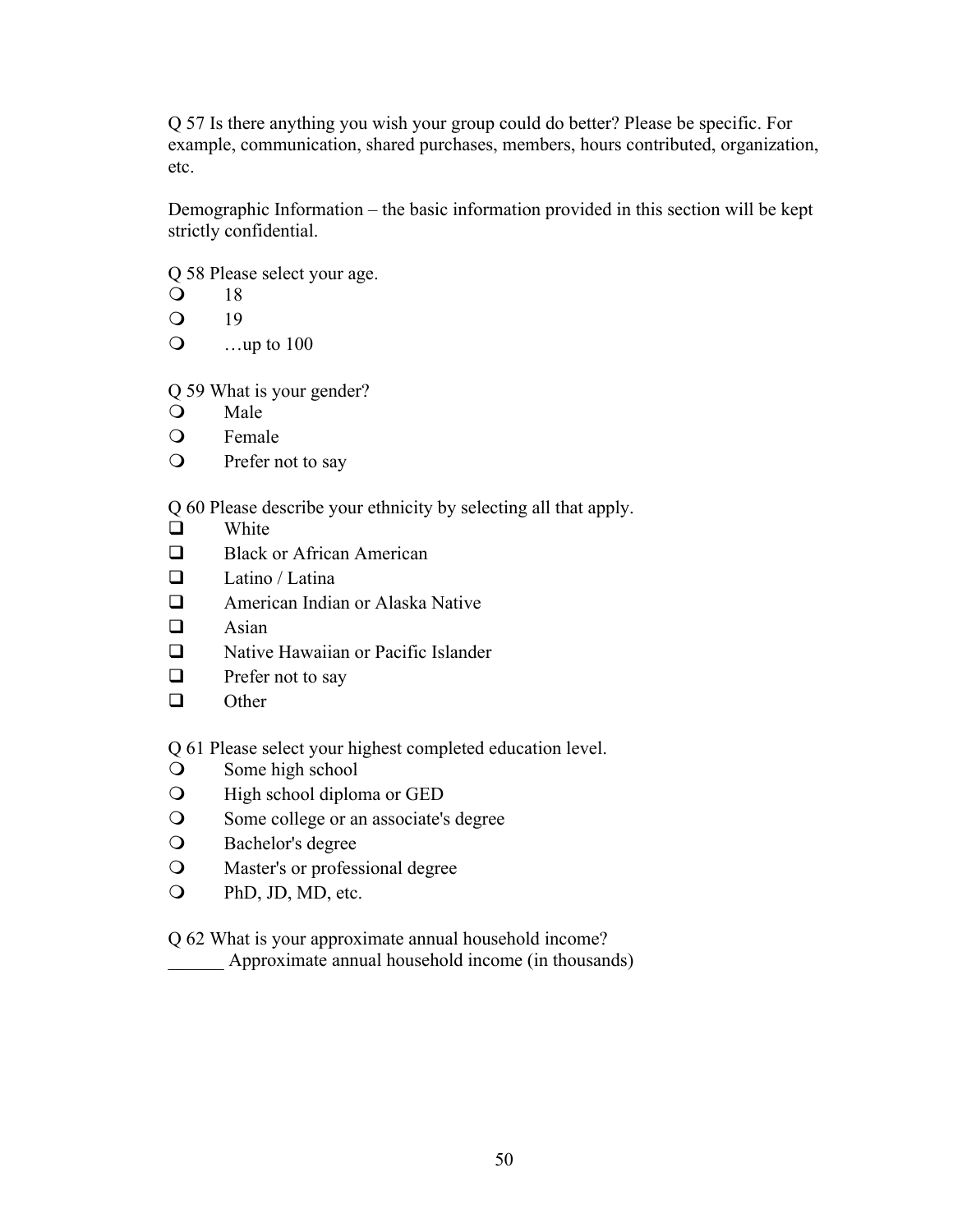Q 63 Please select your employment status.

- $\bigcirc$  Employed full time
- **O** Employed part time
- **Q** Unemployed looking for work
- **Q** Unemployed not looking for work
- $\Omega$  Self-employed/work from home
- **O** Homemaker
- $\Omega$  Retired
- $\Omega$  Student
- Q Disabled

Q 64 How many people are in your household?

Q 65 How many earners are in your household?

Q 66 How many dependents are in your household?

Buying Club Software

Please consider how your group uses BuyingClubSoftware.com to organize shared orders. Your responses here will help improve BuyingClubSoftware.

Q 67 How satisfied are you with the service provided by BuyingClubSoftware? \_\_\_\_\_\_ Satisfaction

Q 68 How could BuyingClubSoftware improve its service?

Q 69 What do you appreciate about BuyingClubSoftware now?

Q 70 Payment Details

One last step... electronic payment! We use a free service called Square Cash to send your games payments electronically.

#### Square Cash Details:

- Square Cash is secure, fast, and will deposit the payment into your bank account.

- You will need a current debit card to accept the payment.

- You will receive an email from cash@square.com, with a link to accept the payment.

- You will have 14 days to accept the payment.

- The deposit will appear on your bank statement as "SQC\*WARING" or "SQ\*WARING". Please enter your email address below so we can send you your payment: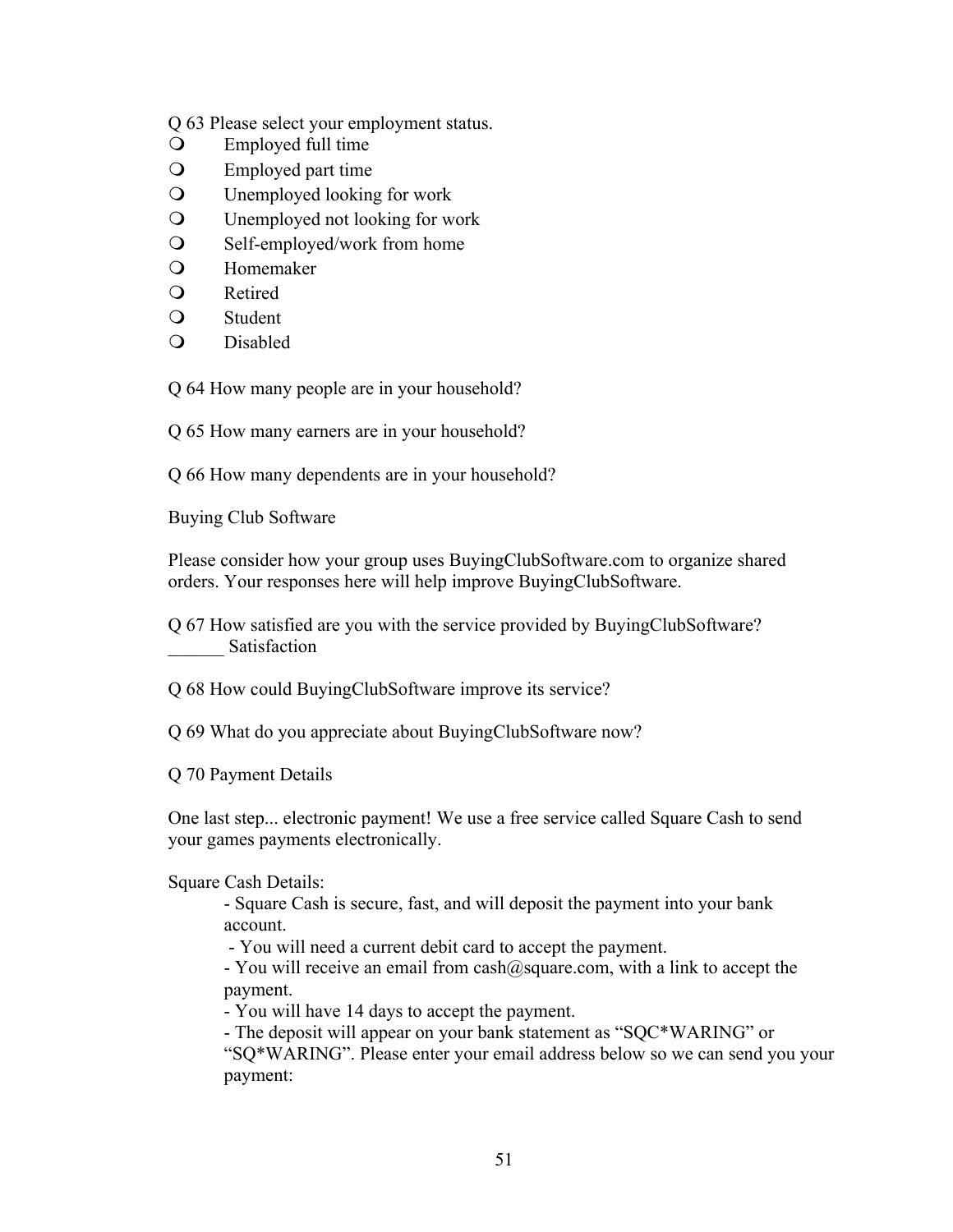You're all done!

Thank you.

Your answers will help us better understand the best solutions buying clubs have found to their hardest challenges. Once everyone has been able to complete the survey and games, and we have analyzed them all, we will share the survey results with you and your club. We hope that the findings will be interesting and useful!

Don't Forget:

\*\*Look for an email from cash@square.com with instructions to accept your games payment!\*\*

- The Food Club Project Team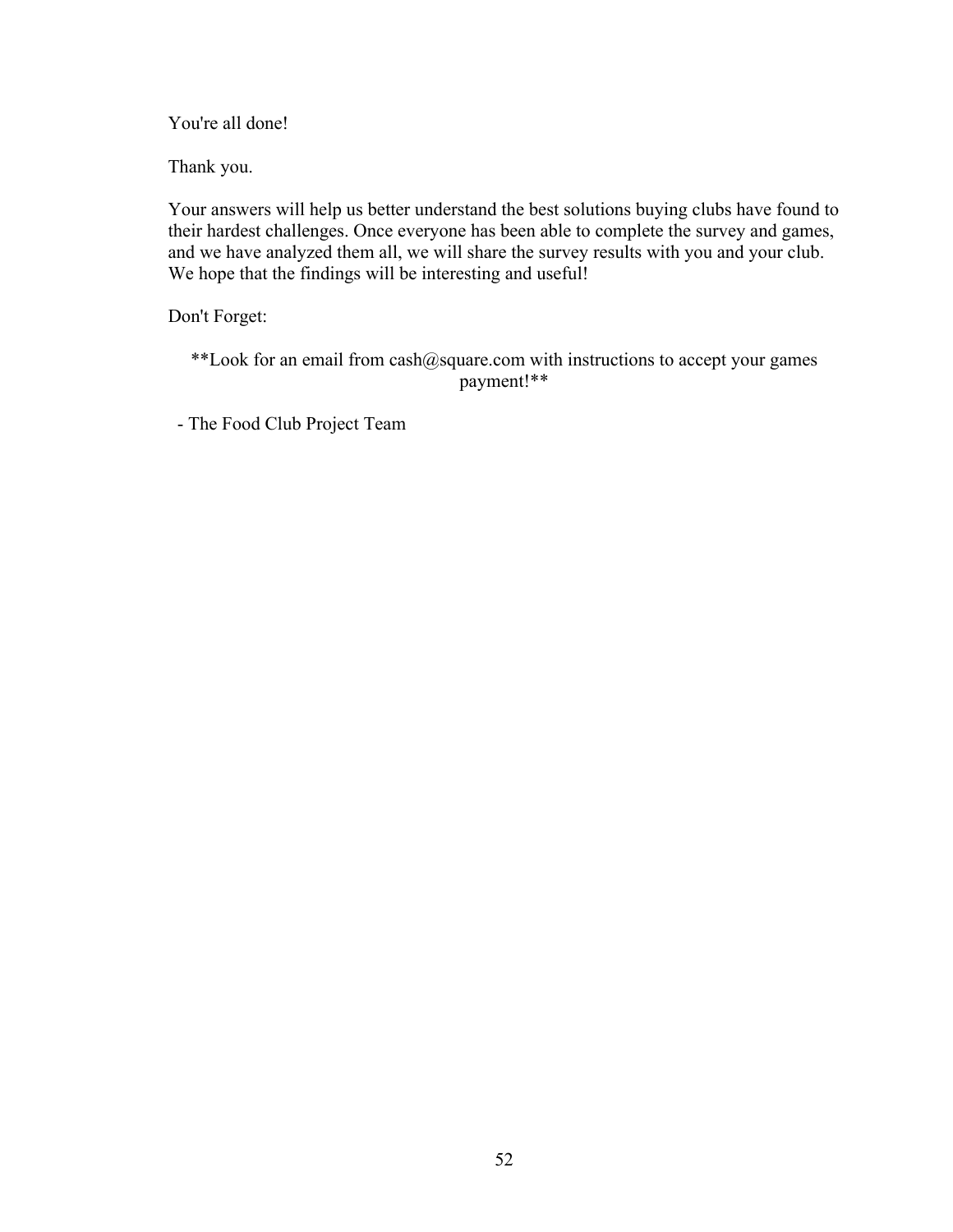Appendix B – Institutional Review Board Approval of research with human subjects

#### MEMORANDUM

| TO:      | <b>Timothy Waring</b><br>200 Winslow Hall                                                                |
|----------|----------------------------------------------------------------------------------------------------------|
| FROM:    | Gayle Jones<br>Assistant to the Institutional Review Board for the Protection of Human<br>Subjects (IRB) |
| SUBJECT: | "Investigating the Role of Cooperation Among Food Buying Clubs and<br>Cooperatives," #2016-08-09         |
| DATE:    | October 26, 2016                                                                                         |

The above referenced project was approved by the University of Maine's Institutional Review Board for the Protection of Human Subjects (IRB) in an expedited review. The approval period is 10/25/2016 through 10/24/2017. A continuing review of this project must be conducted by the IRB before the end of the approval period. Although you will receive a request for this information approximately 6-8 weeks before that date, it is your responsibility to submit the information in sufficient time to allow for review before the approval period expires.

Attached is an approved copy of the consent document for this project. The approval for this consent expires on 10/24/2017. **Please be sure the approval information found on the bottom is added to the version you post.** The Board waived the requirement for signed consent under Section I.K.3.b. of the Policy.

Please remember that any proposed changes to the research must be approved by the IRB **prior** to implementation. If you have questions, please contact me at 1-1498. Thank you.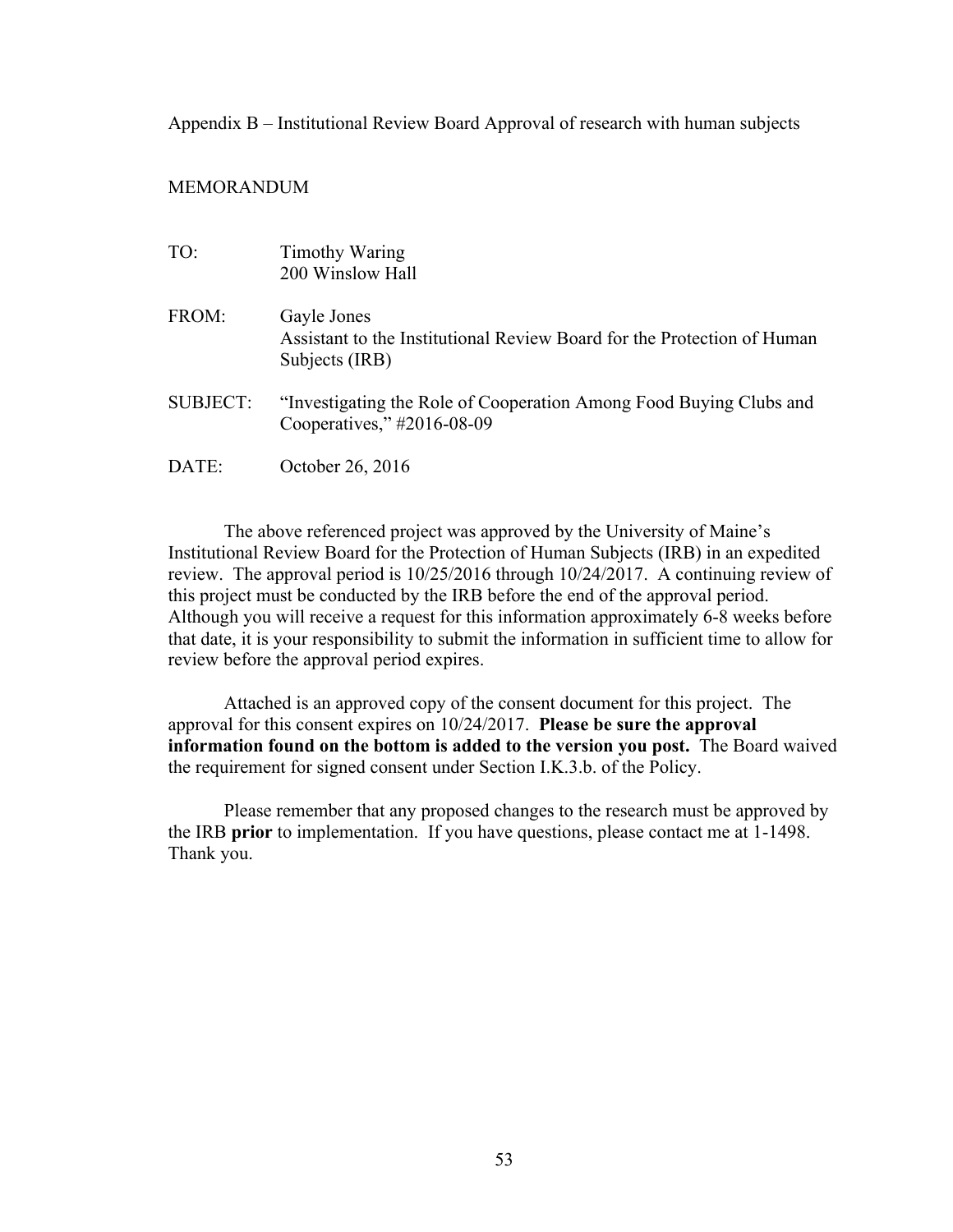Appendix  $C$  – Emails to Buying Clubs

1. Launch Email

SUBJECT: The Buying Club Survey

## Dear COORDINATOR,

I am an honors student working on the **Food Club Project** with professor Tim Waring at the University of Maine and Jeremy Bloom of BuyingClubSoftware.com. Over the past several months we have carefully designed a survey to discover the practices that make buying clubs most successful. Your feedback in this survey will help us identify those solutions and practices. We will share the survey results with you as soon as possible, and we are hopeful that they will help your group in some concrete and interesting ways.

The survey includes two paid economic experiments and will take only 15 - 30 minutes. **Could you please help make sure everyone in your group takes the survey?**

Here is the link: **The Buying Club Survey: Group Name**

#### **Thank you so much!**

If you would like to learn more about the Food Club Project, please feel free to contact me at **afton.hupper@maine.edu**, by phone (207-691-1786), or visit our **website**. Sincerely,

#### **Afton Hupper**

Honors Student, Sustainable Food Systems

And the rest of the team….

**Jeremy Bloom** (BuyingClubSoftware.com) **Tim Waring** (Associate Professor, University of Maine) **Ethan Tremblay** (Masters Student, Economics) **Taylor Lange** (PhD Student, Environmental Science)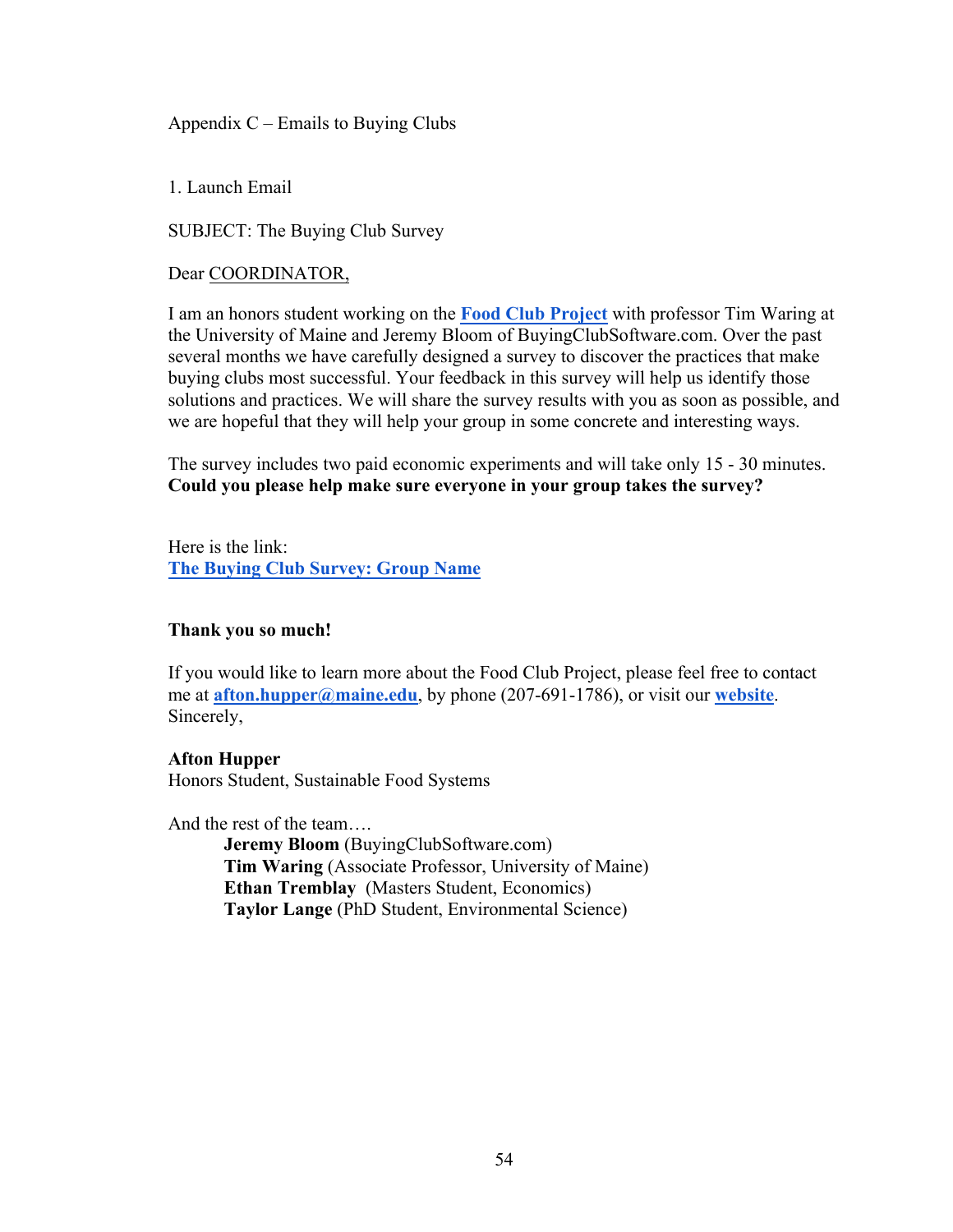## 2. Reminder Email

SUBJECT: Happy New Year from the Food Club Project!

## Dear COORDINATOR,

Happy new year to CLUB NAME from the Food Club Project at UMaine. We study buying clubs, and our survey helps clubs learn what makes them unique, and makes it easy to learn from other clubs.

## **Thank you!**

Thanks for distributing the survey to CLUB NAME buying club. The responses so far hint at some interesting results we look forward to sharing with you. But, so far, only PERCENT% of your club has completed the survey - not enough for clear conclusions. The more people complete it, the stronger the results will be. So, we are opening the survey again for one month in 2017. Can you please help encourage everyone in your group to complete the survey? Here's the link:

## **[CLUB SURVEY LINK]**

Survey link for [CLUB] members & coordinators only.

As a reminder, the survey:

- **Is built to help buying clubs**. We share our results with clubs that take the survey.
- **Includes a paid economic game**. Payments up to \$35, depending on your choices.
- **Is short.** Although comprehensive, the survey takes only 15 to 25 min.
- **Is good for your club.** If 75% of your club finishes the survey, you get \$100 off BuyingClubSoftware.com.
- **Is confidential.** We are a non-profit, grant-funded research team. We don't share any of your personal information with third parties.

Please let us know if you have any problems or questions! We are here to help, and we would be happy to chat, and answer any questions.

Again, thank you, and happy 2017!

Sincerely,

**Afton Hupper (**Honors Student, University of Maine) **And the Food Club Project Research Team afton.hupper@maine.edu (207) 691-1786**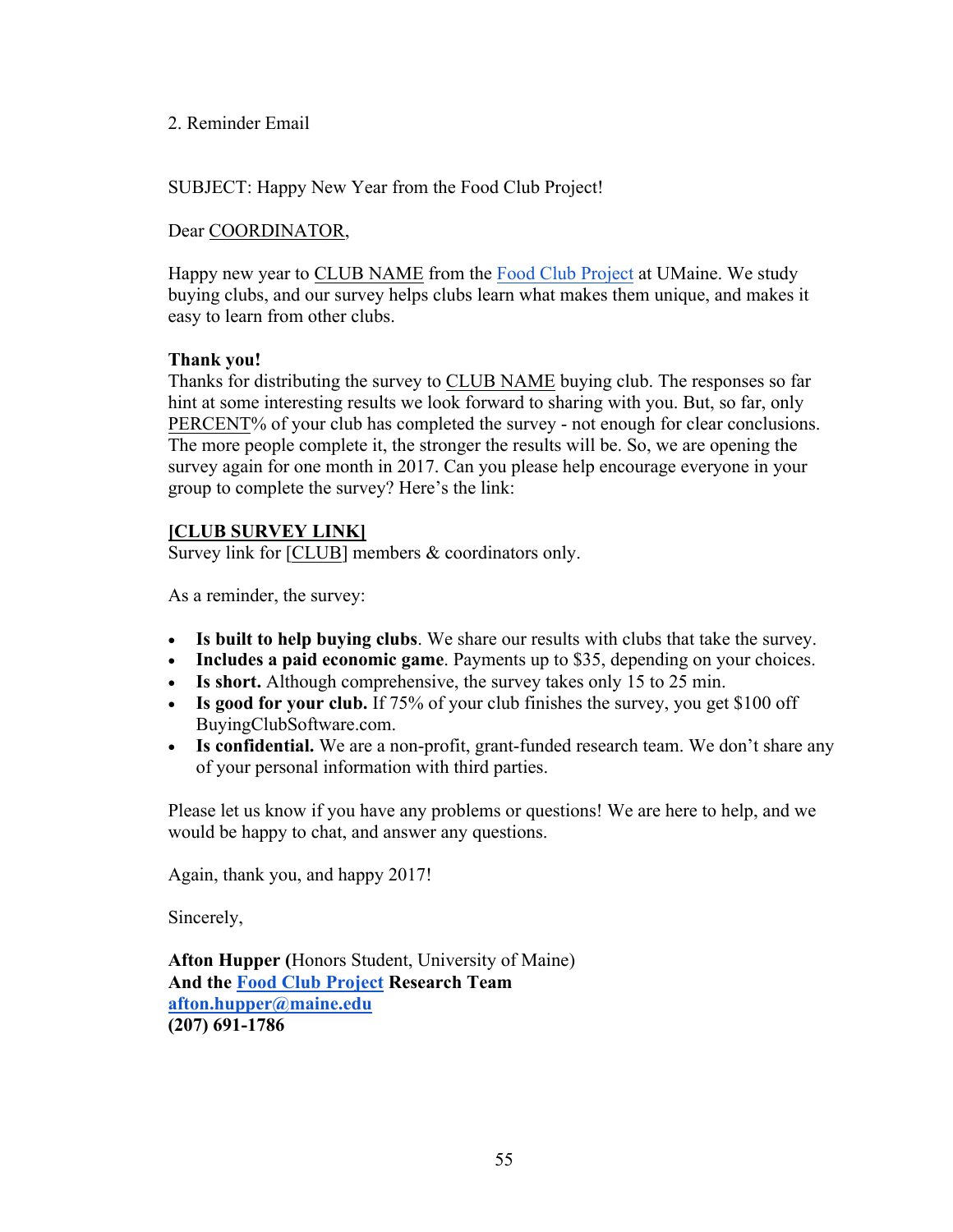## Appendix D – Means Tests

| Club          | A    | B    |      |      | Е    | F    |  |
|---------------|------|------|------|------|------|------|--|
| A             |      |      |      |      |      |      |  |
| B             | 0.26 |      |      |      |      |      |  |
| $\mathcal{C}$ | 0.21 | 0.47 |      |      |      |      |  |
| D             | 0.40 | 0.14 | 0.61 |      |      |      |  |
| E             | 1.15 | 0.89 | 1.36 | 0.75 |      |      |  |
| F             | 1.13 | 0.87 | 1.34 | 0.73 | 0.02 |      |  |
| G             | 0.10 | 0.16 | 0.31 | 0.30 | 1.05 | 1.03 |  |

Table 8. Differences in mean dictator game donations between groups (in dollars)

Table 9. Differences in mean public goods game donations between groups (in dollars)

| Club          |      | B    |      |      | E    |     |  |
|---------------|------|------|------|------|------|-----|--|
| A             |      |      |      |      |      |     |  |
| B             | 0.05 |      |      |      |      |     |  |
| $\mathcal{C}$ | 0.50 | 0.44 |      |      |      |     |  |
| D             | 0.20 | 0.14 | .30  |      |      |     |  |
| E             | 0.36 | 0.41 | .85  | .56  |      |     |  |
| F             | 0.63 | 0.68 | 1.13 | .83  | .27  |     |  |
| G             | 1.41 | 1.46 | 1.91 | 1.61 | 1.05 | .78 |  |